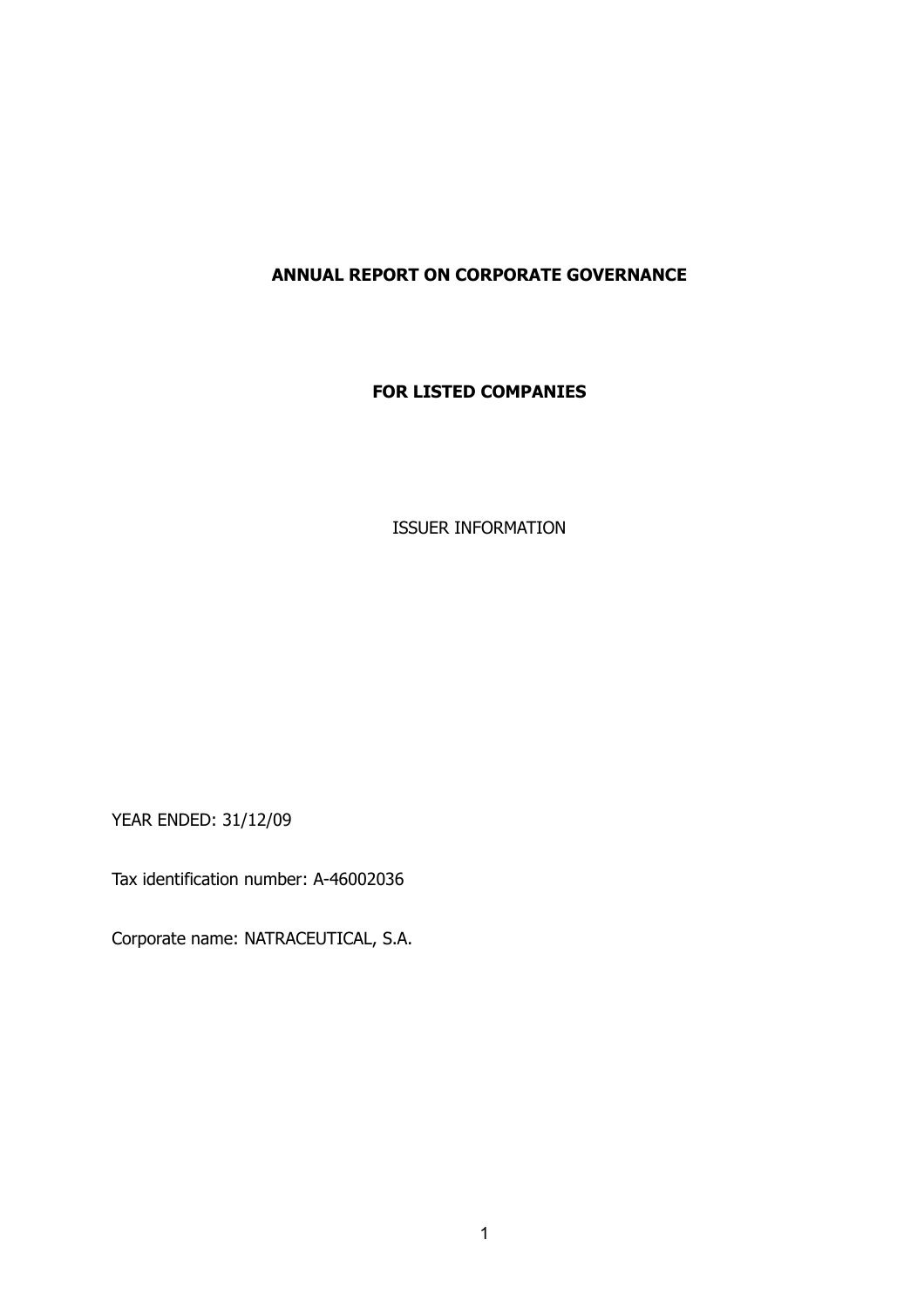# **ANNUAL REPORT ON CORPORATE GOVERNANCE FOR LISTED COMPANIES MODEL**

# **A** –**OWNERSHIP STRUCTURE**

A.1 Complete the following tables on the company's share capital:

| Last modified | <b>Share capital</b> | <b>Number of</b> | <b>Number of voting</b> |  |
|---------------|----------------------|------------------|-------------------------|--|
|               | ′€)                  | <b>shares</b>    | rights                  |  |
| 27/10/2006    | 32,871,395.00        | 328,713.946      | 328,713.946             |  |

If there are different types of shares, please list them in the table below:

## NO

A.2 List the direct and indirect holders of significant shares in your company at the end of the year, excluding members of its Board of Directors.

| Name or corporate<br>name of shareholder | <b>Number of voting</b><br>rights held directly rights held indirectly rights | Number of voting % of total voting |              |       |
|------------------------------------------|-------------------------------------------------------------------------------|------------------------------------|--------------|-------|
| <b>INVERSIONES</b>                       | 16,435,697                                                                    |                                    |              | 5.000 |
| IBERSUIZAS, S.A.<br>BILBAO BIZKAIA KUTXA | 15,081,396                                                                    |                                    | $\mathbf{U}$ | 4.588 |

Indicate the most significant movements in the ownership structure during the year: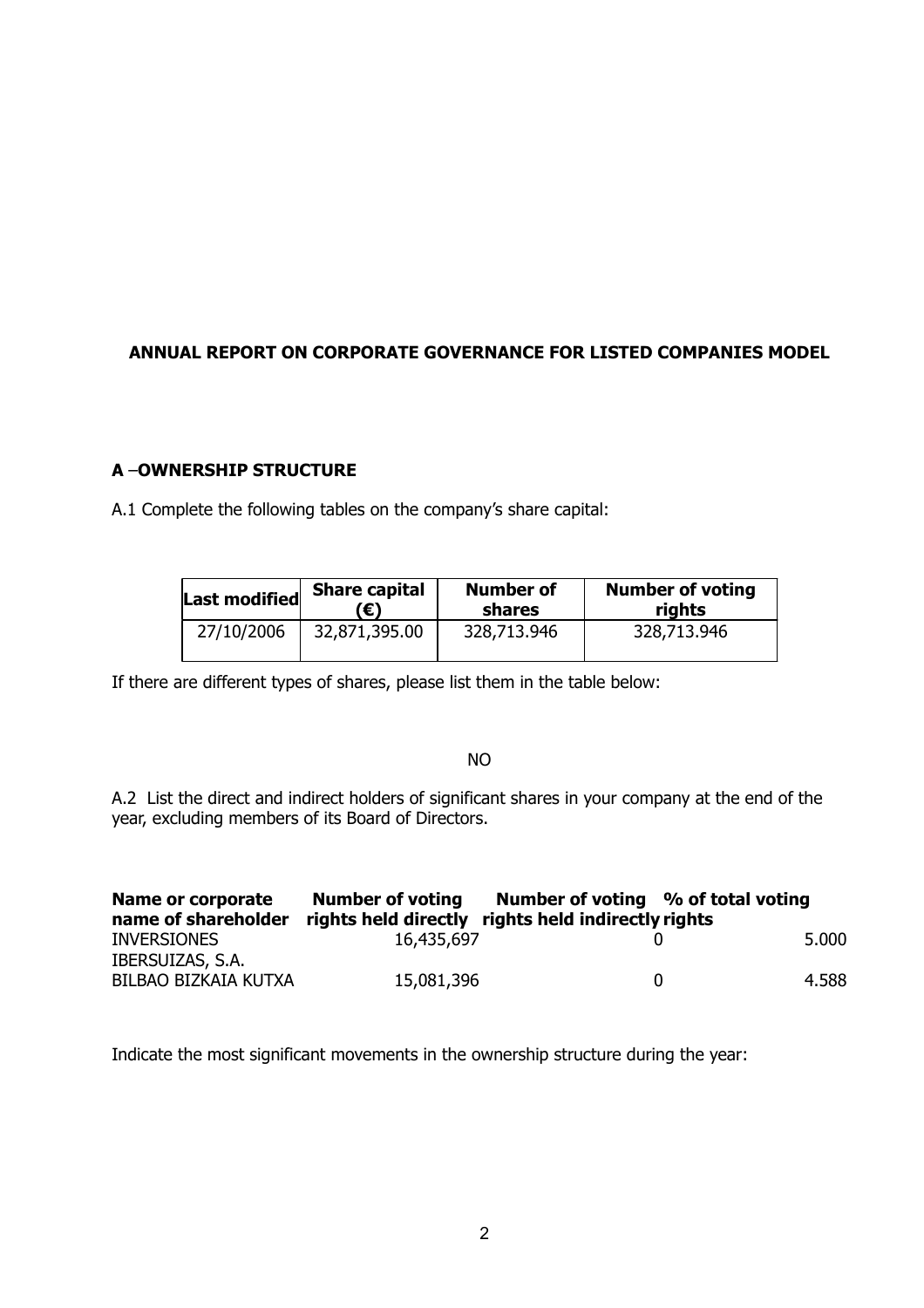| Name or corporate name of<br>shareholder | <b>Date of Operation</b> |
|------------------------------------------|--------------------------|
| INVERSIONES IBERSUIZAS,<br>S.A.          | 05/06/2008               |

**Date of Operation Operation description**

5% of the share capital has been exceeded

A.3 Complete the following tables on voting rights held by members of the Board of Directors:

| Name or corporate name of director | <b>Number of</b><br>voting rights<br>held directly | Number of voting  % of total <br>rights held<br>indirectly $(*)$ | voting<br>rights |
|------------------------------------|----------------------------------------------------|------------------------------------------------------------------|------------------|
| MR JAVIER ADSERA GEBELLI           | 427                                                | 244                                                              | 0.000            |
| MS ALICIA VIVANCO GONZALEZ         | 1,000                                              |                                                                  | 0.000            |
| BMS PROMOCION Y DESARROLLO, S.L.   | 6,893,131                                          | 1,498,936                                                        | 2.553            |
| MR FELIX REVUELTA FERNANDEZ        | 30,000                                             | 21,686,931                                                       | 7.519            |
| MR JOSE VICENTE PONS ANDREU        | 7,776                                              |                                                                  | 0.002            |
| MR JUAN IGNACIO EGANA AZURMENDI    | 1,104,479                                          |                                                                  | 0.336            |
| NATRA, S.A.                        | 165,796,740                                        | 0                                                                | 50.438           |

| Name or corporate name of<br>indirect shareholder | <b>Through: Name or</b><br>corporate name of direct<br>shareholder | <b>Number of voting</b><br>rights held<br>directly | % of total<br>voting<br>rights |
|---------------------------------------------------|--------------------------------------------------------------------|----------------------------------------------------|--------------------------------|
| MR JAVIER ADSERA GEBELLI                          | MR JOSEP ADSERA MARTINEZ                                           | 244                                                | 0.000                          |
| <b>MR FELIX REVUELTA</b><br><b>FERNANDEZ</b>      | <b>FINVERKI S.L.</b>                                               | 7,662,588                                          | 2.331                          |
| <b>MR FELIX REVUELTA</b><br><b>FERNANDEZ</b>      | KILUVA S.A.                                                        | 7,588,286                                          | 2.308                          |
| <b>MR FELIX REVUELTA</b><br><b>FERNANDEZ</b>      | <b>HOUSEDIET S.L.U.</b>                                            | 5,719,423                                          | 1.740                          |
| <b>MR FELIX REVUELTA</b><br><b>FERNANDEZ</b>      | <b>KILUVA PORTUGUESA</b>                                           | 1,979,000                                          | 0.602                          |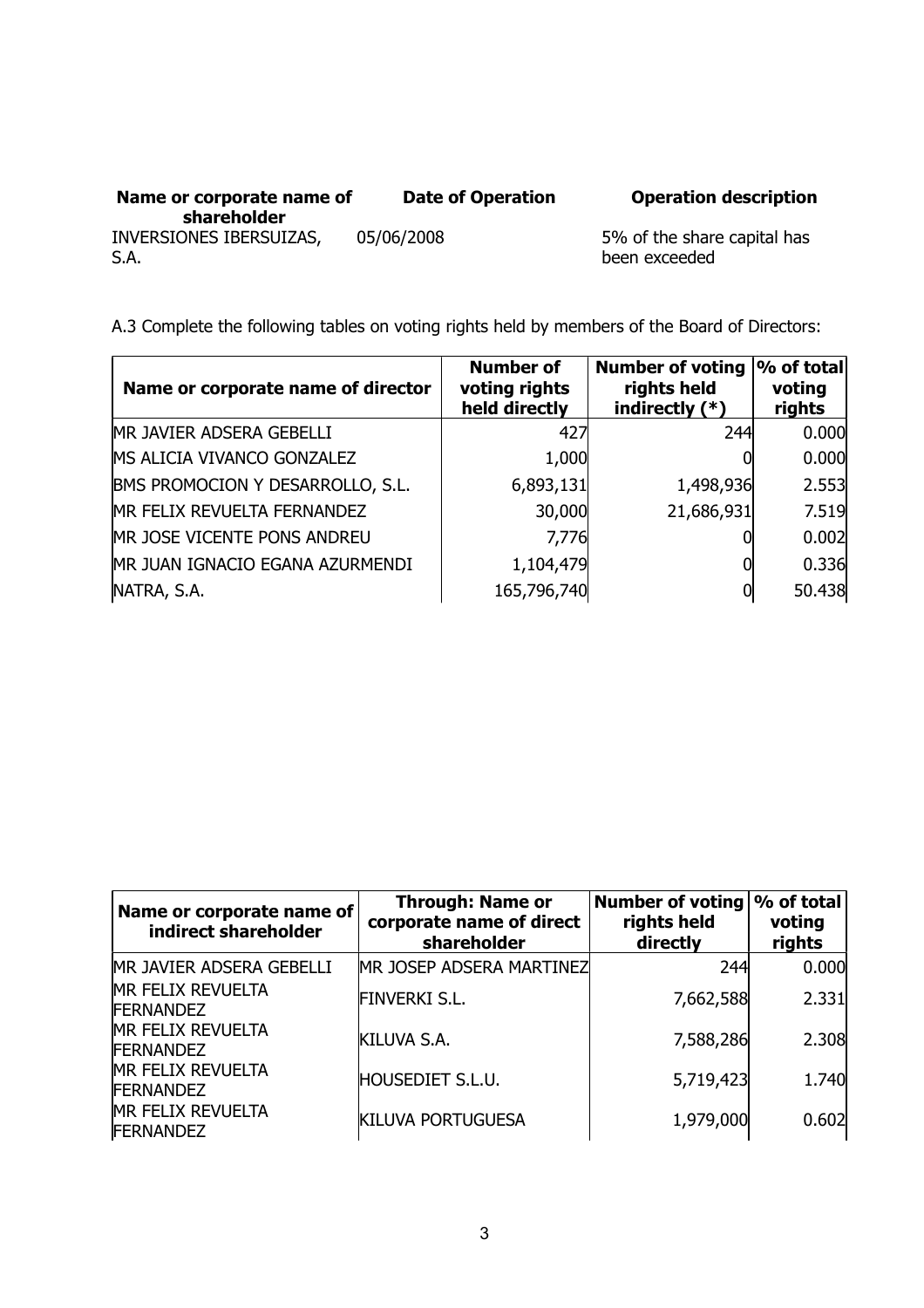| <b>MR FELIZ REVUELTA</b><br><b>FERNANDEZ</b> | <b>KILUVA DIET S.L.</b> | 1,737,634 | 0.529 |
|----------------------------------------------|-------------------------|-----------|-------|
| <b>IBMS PROMOCION Y</b><br>DESARROLLO, S.L.  | <b>GRUPO LAFUENTE</b>   | 1,498,936 | 0.456 |

| % of total voting rights held by the Board of Directors | 60.849 |
|---------------------------------------------------------|--------|
|                                                         |        |

A.4 Where applicable indicate any family, commercial, contractual or corporate relationship between owners of significant shareholdings as they become known to the company, unless they are insignificant or derive from ordinary trading or exchange activities:

A.5 Where applicable indicate any commercial, contractual or corporate relationships between owners of significant shareholdings as they become known to the company, unless they are insignificant or derive from ordinary trading or exchange activities:

## A.6

Indicate any shareholders' agreements that have been reported to the company according to article 112 of the Securities' Market Law. Briefly indicate these agreements and the shareholders involved:

YES:

## **% of share capital affected:**

2,552

## **Brief description of agreement:**

Agreements between shareholders. The owner of the concerted action is BMS Promoción y Desarrollo, S.L.

## **Intervening parties of the shareholders' agreement**

GRUPO LAFUENTE

BMS PROMOCION Y DESARROLLO, S.L.

Indicate any concerted actions among shareholders of which the company is aware. If so, list briefly:

YES:

## **% of share capital affected**:

2,552

## **Brief description of agreement:**

Action concerted between BMS Promocion y Desarrollo and Grupo Lafuente.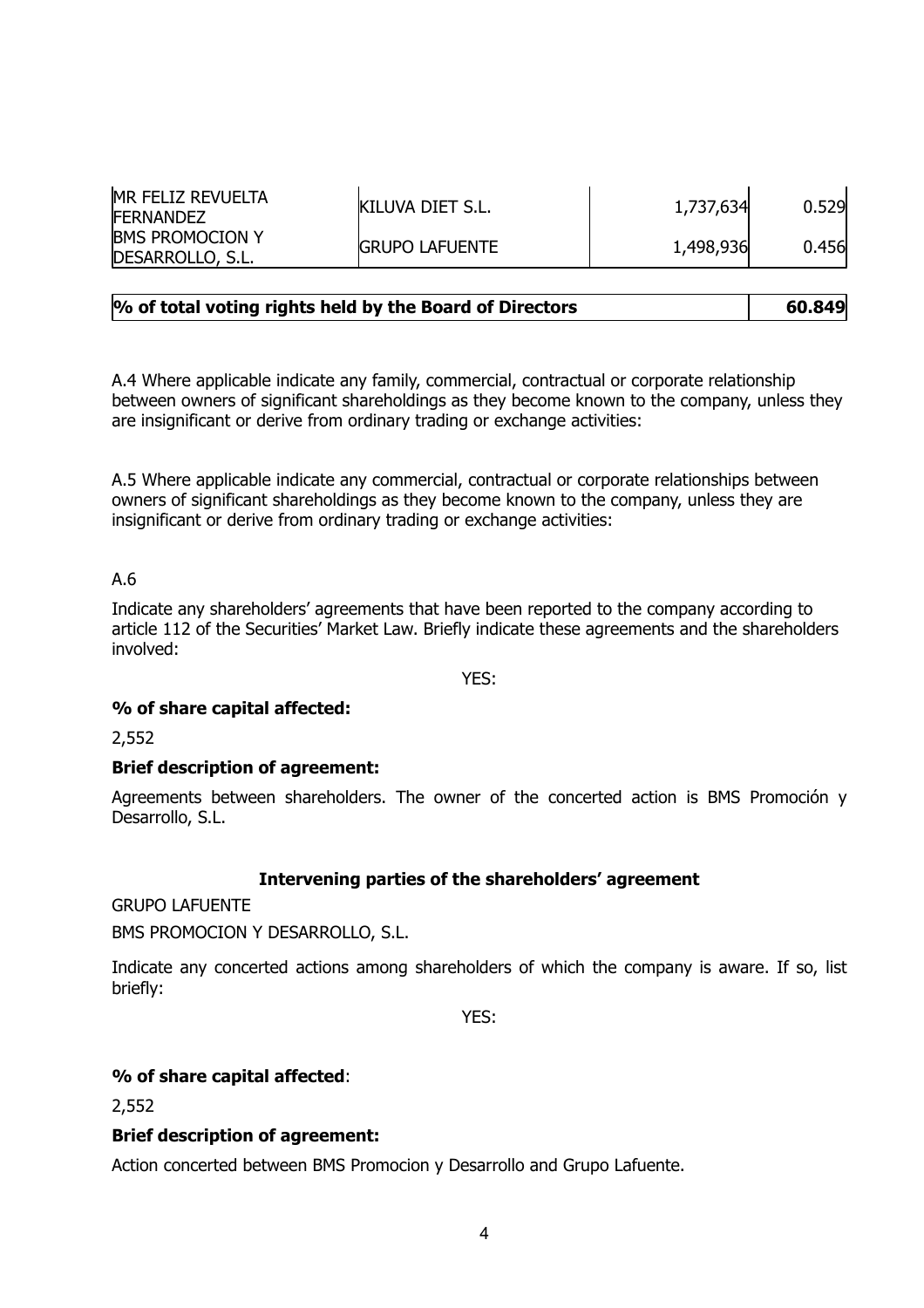## **Intervening parties of concerted action**

GRUPO LAFUENTE

BMS PROMOCION Y DESARROLLO, S.L.

Expressly indicate any amendment too r termination of such agreements or concertad actions during the year.

There were no modifications in the company's concerted actions during the year 2008.

## A.7

Indicate whether any person or company exercises control or may exercise control over the company under the terms set forth in article 4 of the Securities' Market Law: If so. Identify:

# YES

## **Name or corporate name**

NATRA,S.A.

# **Observations**

On 31 December 2008, Natra S.A. holds 50.438% of the shares of Natraceutical, S.A.

## A.8

Complete the following tables about the company's treasury stock:

At year end:

| <b>Number of shares held</b><br>directly | <b>Number of shares held</b><br>indirectly $(*)$ | $\sim$ of total share capital |  |
|------------------------------------------|--------------------------------------------------|-------------------------------|--|
| 6,628,373                                |                                                  | 02.020                        |  |

(\*) Through

| $\sim$ |  |
|--------|--|
|        |  |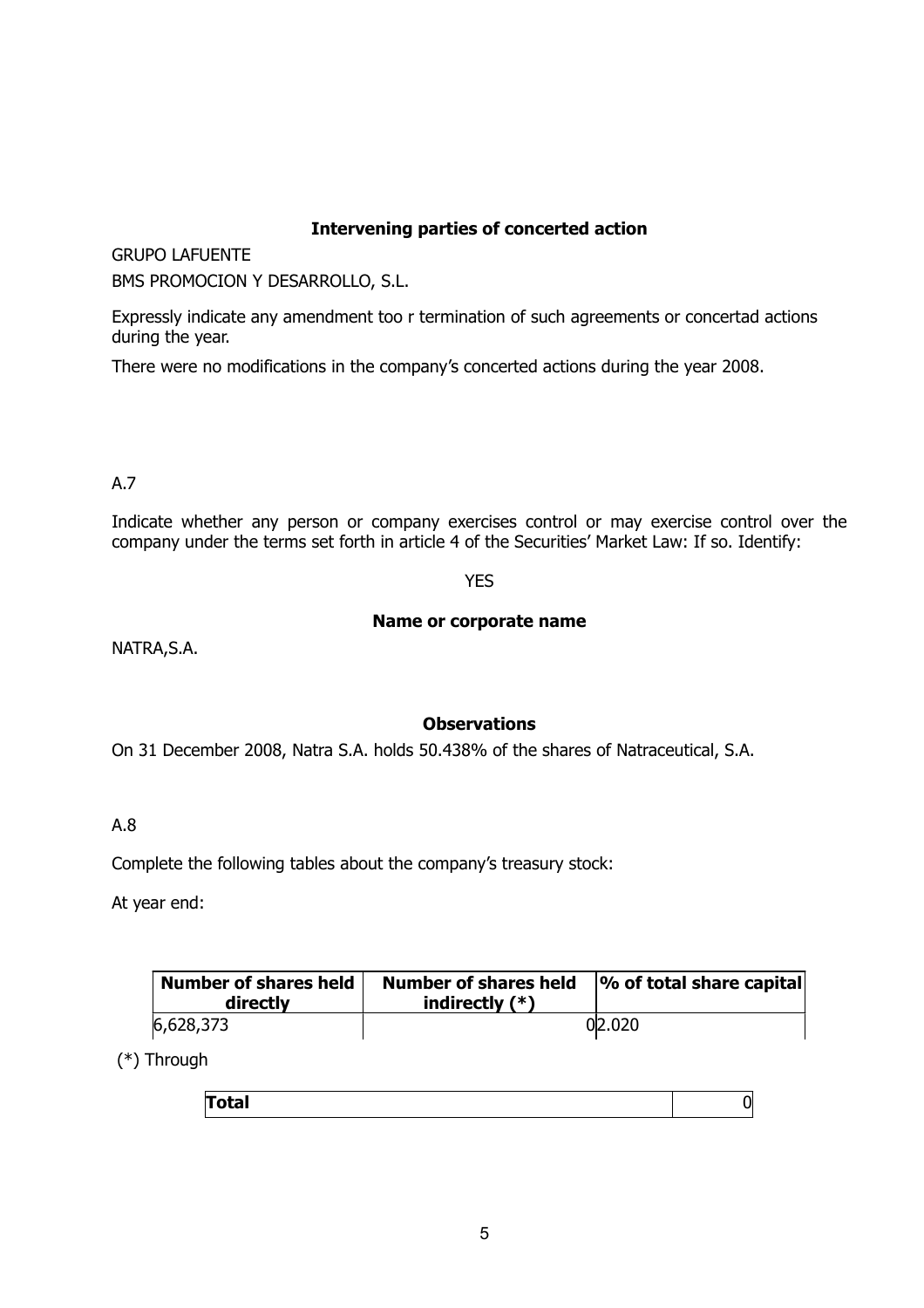List any significant changes as per Royal Decree 1362/2007, during the year:

## **Gain/(loss) on sale of treasury stock in the period (€ x thousand)** -1,278

 $\Omega$ 

A.9 Detail the conditions and the date of the Board of Directors' current mandate for the acquisition or transfer company shares.

On 31 December 2008, the company owns 6,628,373 of the treasury stock purchased at an average price of 1.14 euro/stock, during years 2005, 2006, 2007 and 2008.

In the General Shareholders' Meeting held on 19 June 2008, the Board of Directors was authorised to purchase the company's treasury stock, either directly or through invested companies, with the limits and requirements established in the Public Limited Companies Law, with a minimum and maximum limit of 0.5 and 5 euros, respectively. The Board of Directors has been using this authorization to date.

## A.10

Indicate any restrictions under law or the company's articles of association on exercising voting rights and any legal restrictions on the acquisition and/ or transfer in the share capital. Indicate any legal restrictions on voting rights:

#### NO

## **Maximum percentage of legal restrictions on voting rights a shareholder can exercise**

 Indicate any restrictions included in company's articles of association on exercising voting rights:

#### **YES**

| Maximum percentage of legal restrictions on voting rights a shareholder | 0.000 |
|-------------------------------------------------------------------------|-------|
| can exercise under the company's articles of association                |       |

## **Description of the restrictions under law or the company's articles of association on exercising voting rights.**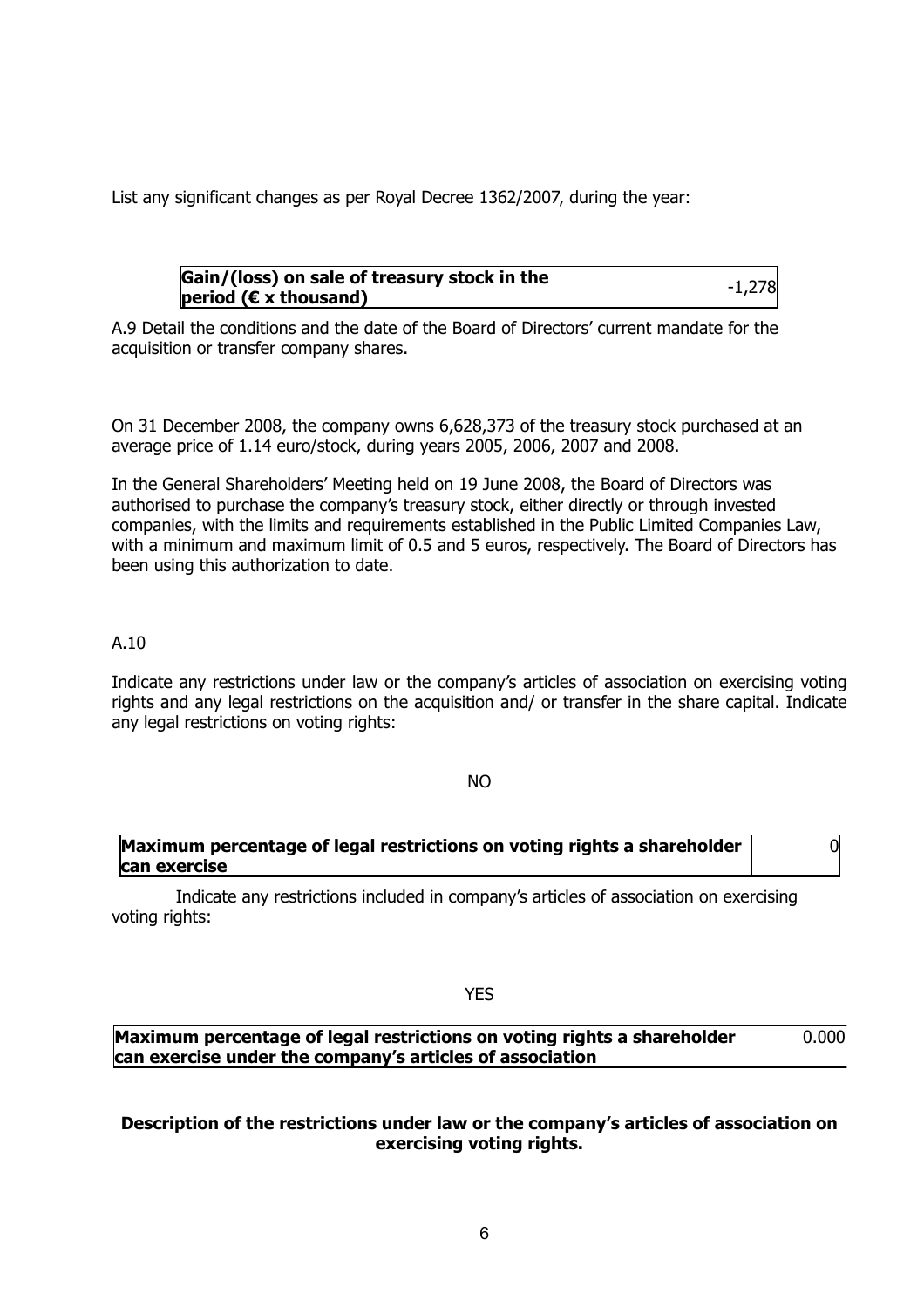In article 17 of the company's Articles of Association, it is established that the holders of at least one thousand shares represented by the book entry of shares in the corresponding register five days prior to the Board Meeting, which will be accredited by the provision of the corresponding certificates, have to right to attend the General Board Meetings.

Indicate if there are any legal restrictions on the acquisition or transfer of share capital:

NO

A.11

Indicate if neutralisation measures in the event of a takeover bid were agreed upon at the General Shareholder's Meeting pursuant to Law 6/2007:

NO

If so, explain the measures approved and the terms under which the inefficiency of restrictions would occur:

## **B – STRUCTURE OF THE CORPORATE ADMINISTRATION**

B.1 Board of Directors

 B.1.1 List the maximum and minimum number of directorships stipulated in the articles of association:

| <b>Maximum number of directors</b> |  |
|------------------------------------|--|
| Minimum number of directors        |  |

#### B.1.2 Complete the following table with Board members' details:

| Name or corporate<br>name of director     | Representative |                 | Position on   Date of first   Date of last  <br>the Board   appointment   appointment | Election<br>procedure                                    |
|-------------------------------------------|----------------|-----------------|---------------------------------------------------------------------------------------|----------------------------------------------------------|
| <b>MR JAVIER ADSERA</b><br><b>GEBELLI</b> |                | <b>CHAIRMAN</b> |                                                                                       | 29/06/2005 29/20/06/20 VOTE IN<br>0306/2005 SHAREHOLDERS |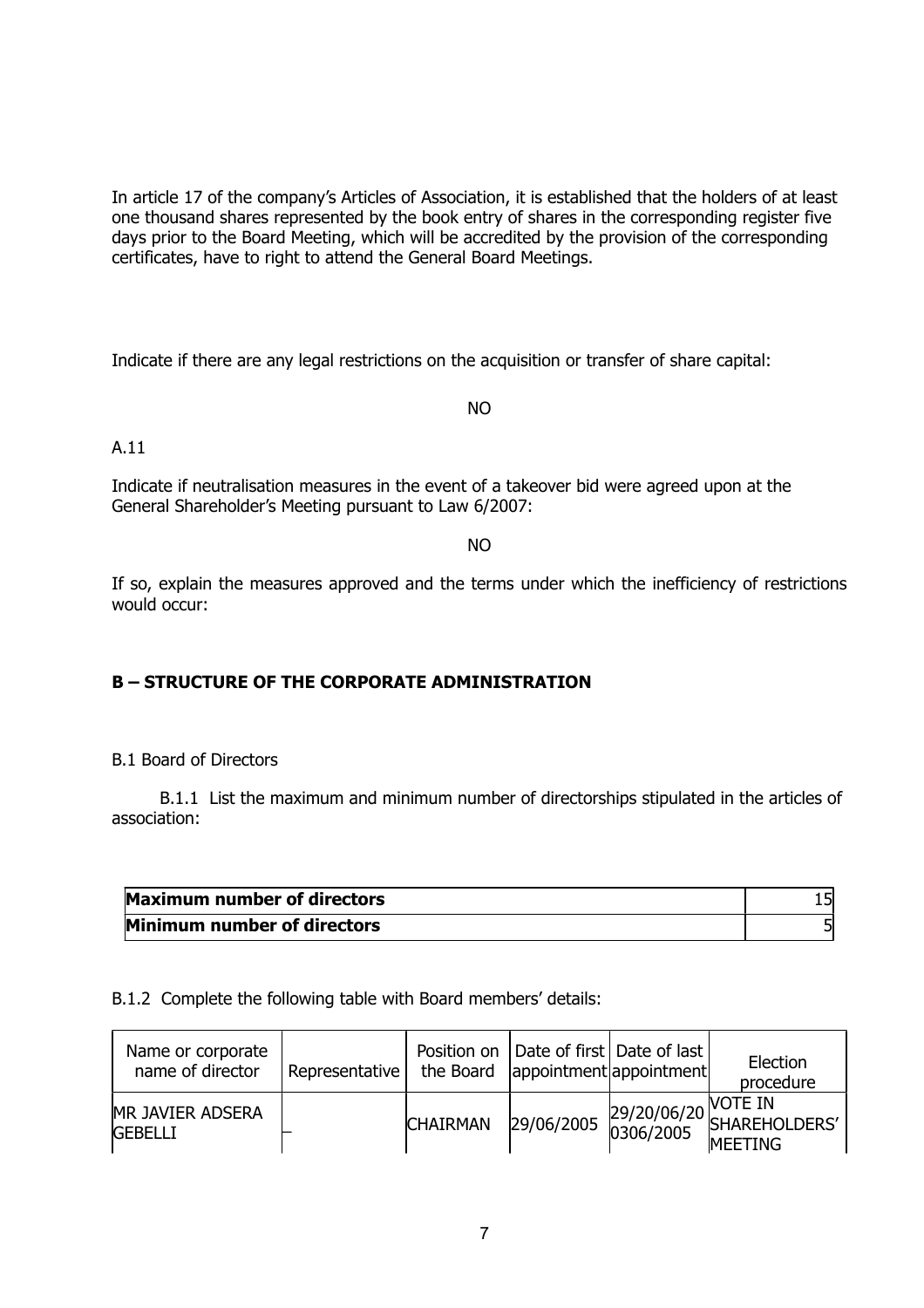| <b>FRANÇOIS GAYDIER</b>                      |                                             | <b>CHIEF</b><br><b>EXECUTIVE</b> | 19/06/2008 | 19/06/2008 | vote in<br>SHAREHOLDERS'<br>MEETING        |
|----------------------------------------------|---------------------------------------------|----------------------------------|------------|------------|--------------------------------------------|
| MS ALICIA VIVANCO<br><b>GONZALEZ</b>         |                                             | <b>DIRECTOR</b>                  | 24/10/2006 | 24/10/2006 | <b>CO-OPTION</b>                           |
| <b>BMS PROMOCION Y</b><br>DESARROLLO, S.L    | <b>JOSE LUIS</b><br><b>NAVARRO</b><br>FABRA | <b>DIRECTOR</b>                  | 10/09/2002 | 25/06/2007 | iote in<br>SHAREHOLDERS'<br>MEETING        |
| MR FELIX REVUELTA<br><b>FERNANDEZ</b>        |                                             | <b>DIRECTOR</b>                  | 21/02/2008 | 21/02/2008 | <b>CO-OPTION</b>                           |
| <b>MR JOSE MANUEL</b><br><b>SERRA PERIS</b>  |                                             | <b>DIRECTOR</b>                  | 20/06/2003 | 19/06/2008 | iote in<br>SHAREHOLDERS'<br>MEETING        |
| <b>MR JOSE VICENTE</b><br><b>PONS ANDREU</b> |                                             | <b>DIRECTOR</b>                  | 29/06/2005 | 29/06/2005 | iote in<br>SHAREHOLDERS'<br>MEETING        |
| <b>MR JUAN IGNACIO</b><br>EGAÑA AZURMENDI    |                                             | <b>DIRECTOR</b>                  | 10/01/2006 | 10/01/2006 | <b>CO-OPTION</b>                           |
| NATRA, S.A                                   | MANUEL<br><b>MORENO</b><br>TARAZONA         | <b>DIRECTOR</b>                  | 28/06/2004 | 28/06/2004 | iote in<br>SHAREHOLDERS'<br><b>MEETING</b> |
| <b>RICARDO IGLESIAS</b><br><b>BACIANA</b>    |                                             | <b>DIRECTOR</b>                  | 19/06/2008 | 19/06/2008 | vote in<br>SHAREHOLDERS'<br>MEETING        |

# **Total number of directors** 10

Indicate any directors leaving the Board during the period:

# B.1.3

Complete the following tables on Board members and their directorships:

|                                    | Committee proposing the | Post held in the       |
|------------------------------------|-------------------------|------------------------|
| Name or corporate name of director | appointment             | company                |
|                                    | <b>APPOINTMENT AND</b>  |                        |
| MR JAVIER ADSERA GEBELLI           | <b>REMUNERATION</b>     | <b>CHAIRMAN</b>        |
|                                    | <b>COMMITTEE</b>        |                        |
|                                    | <b>APPOINTMENT AND</b>  |                        |
| <b>FRANCOIS GAYDIER</b>            | <b>REMUNERATION</b>     | <b>CHIEF EXECUTIVE</b> |
|                                    | <b>COMMITTEE</b>        |                        |

| <b>Total number of Executive Directors</b> |  |
|--------------------------------------------|--|
|--------------------------------------------|--|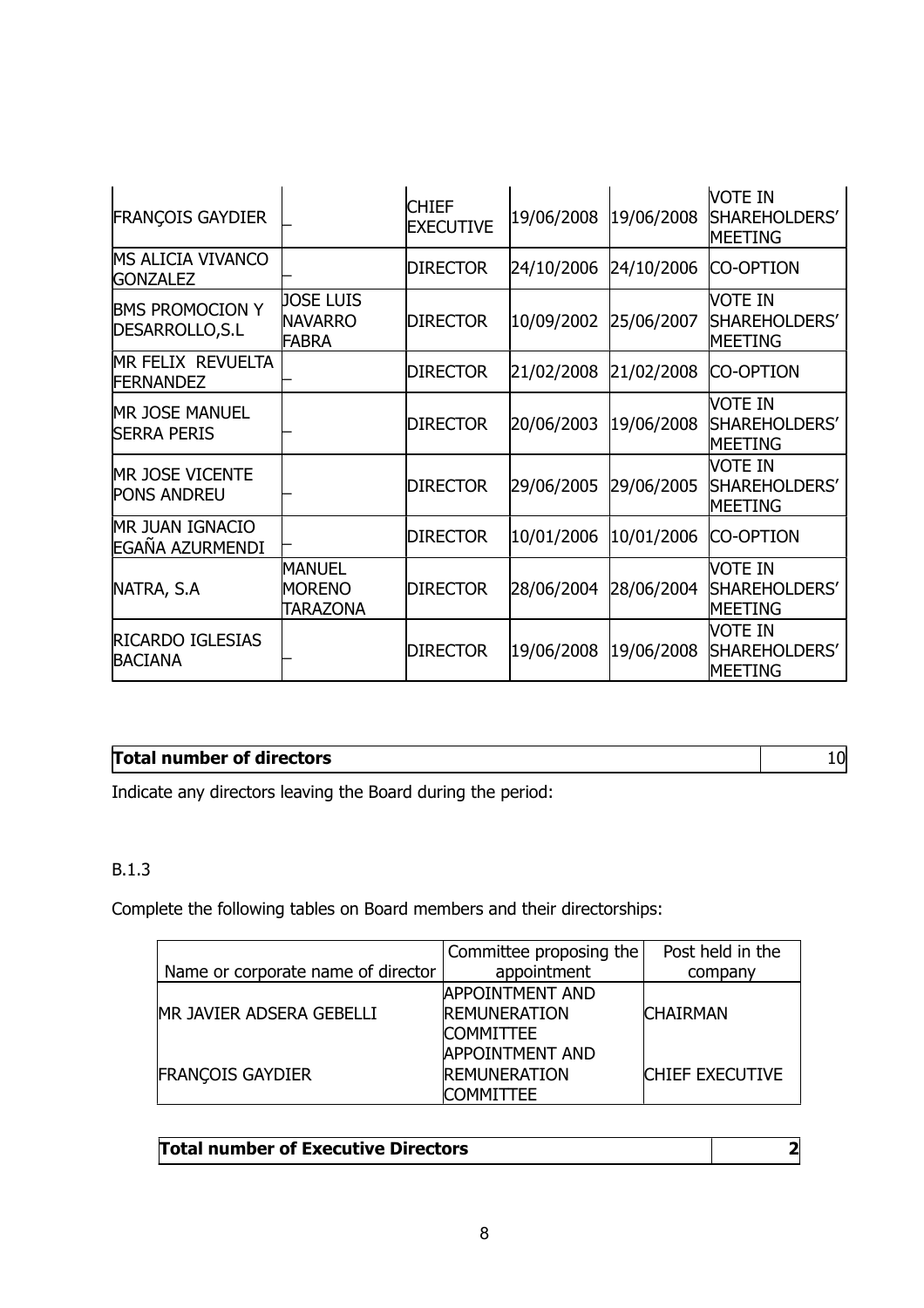| 20.000<br>$\%$ of the Board |  |
|-----------------------------|--|
|-----------------------------|--|

External Proprietary Directors:

| Name or corporate name<br>of director                   | Committee proposing<br>the appointment                            | Name or corporate name of significant<br>shareholder represented or proposing the<br>appointment. |
|---------------------------------------------------------|-------------------------------------------------------------------|---------------------------------------------------------------------------------------------------|
| <b>MS ALICIA VIVANCO</b><br><b>GONZALEZ</b>             | <b>APPOINTMENT AND</b><br><b>REMUNERATION</b><br><b>COMMITTEE</b> | <b>BILBAO BIZKAIA KUTXA</b>                                                                       |
| <b>BMS PROMOCION Y</b><br>DESARROLLO, S.L.              |                                                                   | BOARD OF DIRECTORS BMS PROMOCION Y DESARROLLO, S.L.                                               |
| MR FELIX REVUELTA<br><b>FERNANDEZ</b>                   | <b>APPOINTMENT AND</b><br><b>REMUNERATION</b><br><b>COMMITTEE</b> | <b>FELIX REVUELTA FERNANDEZ</b>                                                                   |
| <b>MR JUAN IGNACIO</b><br>EGAÑA AZURMENDI<br>NATRA, S.A | <b>BOARD OF DIRECTORS NATRA, S.A.</b>                             | BOARD OF DIRECTORS JUAN IGNACIO EGAÑA AZURMENDI                                                   |

# **Total number of Proprietary Directors** 5 **% of the Board** 50.000

Independent Directors:

## **Name or corporate name of director:**

MR JOSE MANUEL SERRA PERIS

## **Background**

State lawyer. Not a related-party of the management team and significant shareholders.

## **Name or corporate name of director**

RICARDO IGLESIAS BACIANA

**Background**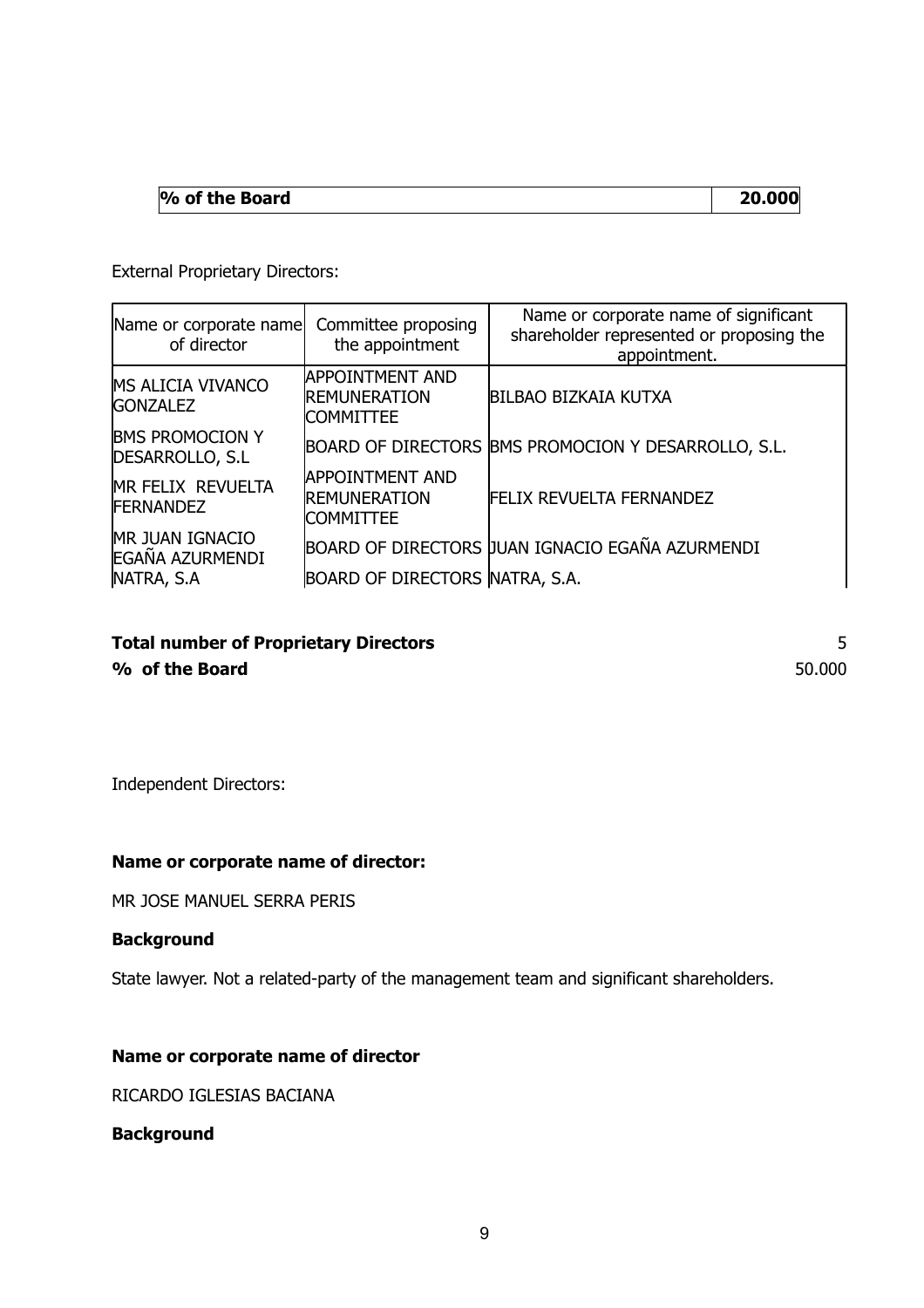Degree in Business Administration with extensive experience as a member of various boards of directors. Not a related-party of the management team and significant shareholders.

| <b>Total number of independent directors</b> |        |
|----------------------------------------------|--------|
| $\%$ of the Board                            | 20.000 |

Other external Directors:

| Name or corporate name of Director |  |
|------------------------------------|--|
| MR JOSE VICENTE PONS ANDREU        |  |

**Committee proposing the appointment** 

APPOINTMENT AND REMUNERATION **COMMITTEE** 

| <b>Total number of External Directors</b> |        |
|-------------------------------------------|--------|
| % of the Board                            | 10.000 |

Indicate why this director cannot be considered proprietary or independent and their links, either with the company, its directors or shareholders.

## **Name or corporate name of director**

MR JOSE VICENTE PONS ANDREU

## **Company, director or board with whom he is a related party** -

**Reasons** This director changed post from executive director to external director this year.

List any changes in the classification of each director which have occurred during the period:

| Name or corporate<br>name of Director | Date of change | <b>Previous</b><br>classification | <b>Current classification</b> |
|---------------------------------------|----------------|-----------------------------------|-------------------------------|
| MR JOSE VICENTE<br><b>PONS ANDREU</b> | 19/06/2008     | EXECUTIVE                         | OTHER EXTERNAL                |

## B.1.4

Explain, if appropriate, the reasons why they have been appointed proprietary directors by shareholders whose stakes are less then 5% of the share capital.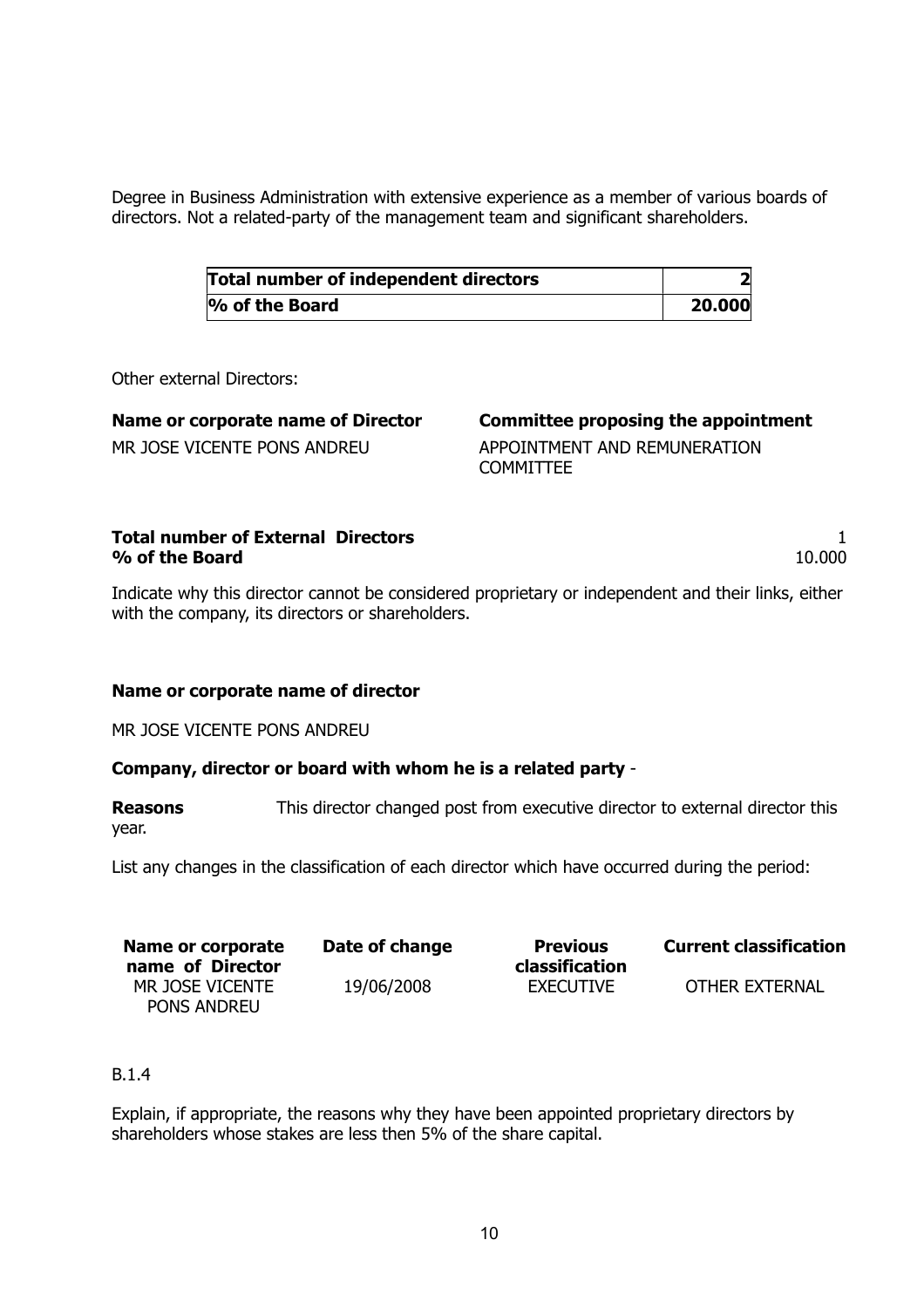Indicate any rejection of a formal request for a board place form shareholders whose equity stake is equal to or greater than that of others applying successfully for a proprietary directorship. If so, explain why these requests have been rejected:

#### not a series and the series of the series of the series of the series of the series of the series of the series

B.1.5 Directors who give up their place before their tenure expires, through resignation or otherwise, should state their reasons in a letter to be sent to all members of the board. Indicate if any directors have given up their place before their tenure expires, through resignation or otherwise and state their reasons and by what channel. If this was made in writing to the Board, explain the reasons given:

#### not a series and the series of the series of the series of the series of the series of the series of the series

B.1.6 Indicate, where applicable, any powers delegated to managing directors:

#### **Name or corporate name of director:**

FRANÇOIS GAYDIER

#### **Brief description**

 1. The appointment and distribution of all staff, as well as the hiring, payment and obligatory social security and work accident insurance cancellation and leave.

 2. Administrate, rule and govern all issues and negotiations included in the corporate business and corporate assets in this regard, collect rents, debts, products, earnings, pensions, request, liquidate and charge accounts, giving receipts, salaries and termination settlements, give or receive rural or urban properties of or for the company as a lease or sharecropping, with the agreements deemed appropriate, terminate or cancel such contracts, evict sharecropping farmers, settlers, tenants, leasers, hold-over tenants and any other type of occupants; sign invoices, data, guides and legal statements, accept and settle accounts, and to provide corporate funds for investment and placement.

B.1.7 List any Board members holding senior management or directorships in other companies belonging to the listed company's group:

#### **Name or corporate name of Corporate name of the Director group entity**

**Post**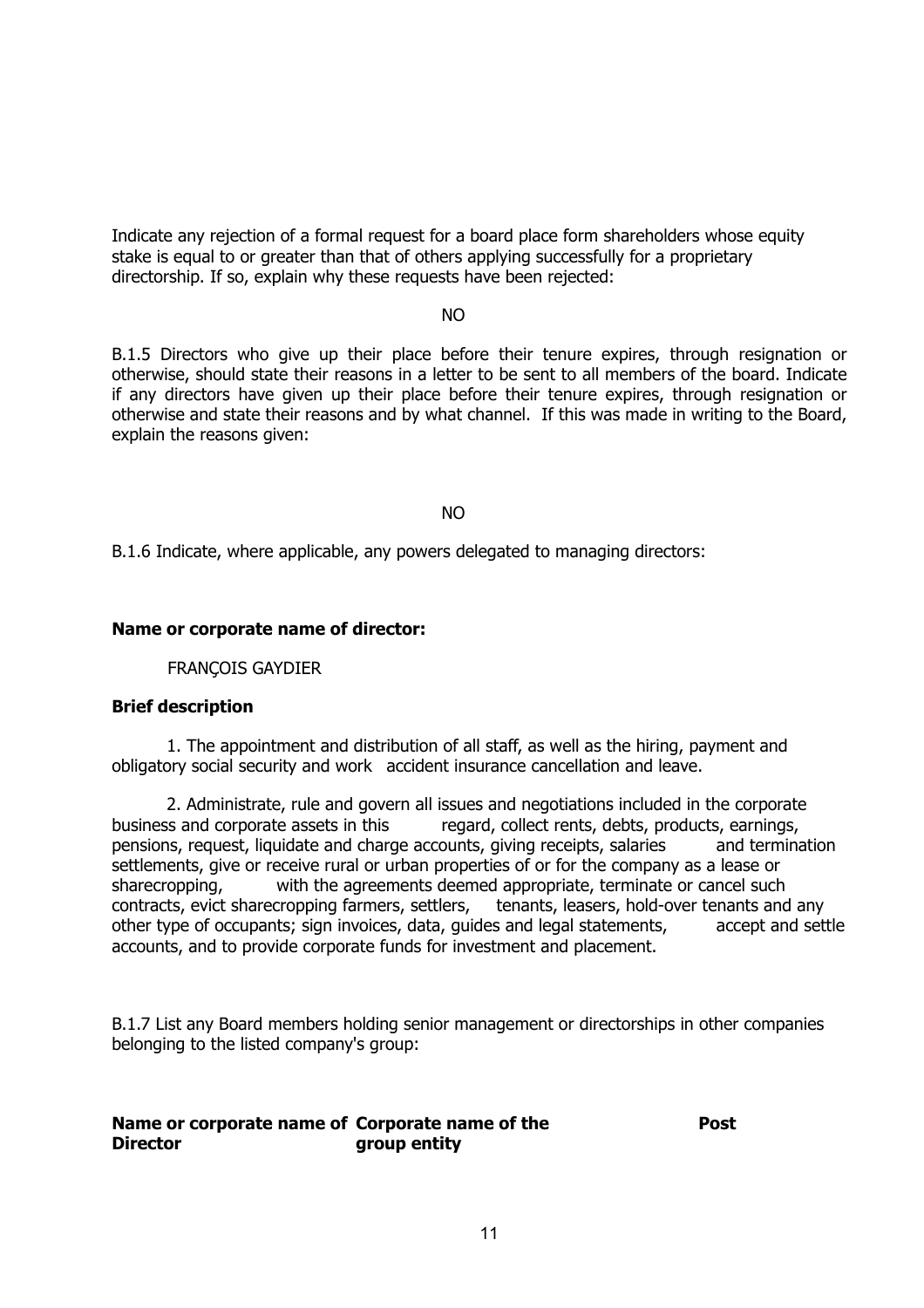| MR JAVIER ADSERA GEBELLI | NATRA, S.A                          | MEMBER OF THE BOARD OF                             |
|--------------------------|-------------------------------------|----------------------------------------------------|
| <b>FRANÇOIS GAYDIER</b>  | <b>BRAES GROUP LTD</b>              | DIRECTORS OF THE COMPANY<br>MEMBER OF THE BOARD OF |
|                          |                                     | DIRECTORS OF THE COMPANY                           |
| <b>FRANÇOIS GAYDIER</b>  | <b>BRAES GROUP LTD</b>              | <b>INDIVIDUAL BOARD</b>                            |
|                          |                                     | <b>REPRESENTATIVE OF</b>                           |
|                          |                                     | NATRACEUTICAL S.A.                                 |
| FRANÇOIS GAYDIER         | BRAES HOLDINGS LTD                  | <b>MEMBER OF</b>                                   |
|                          |                                     | THE BOARD                                          |
|                          |                                     | OF DIRECTORS                                       |
|                          |                                     | OF THE                                             |
|                          |                                     | <b>COMPANY</b>                                     |
| <b>FRANÇOIS GAYDIER</b>  | <b>CAKEFRIENDS LTD</b>              | <b>MEMBER OF</b><br>THE BOARD                      |
|                          |                                     | OF DIRECTORS                                       |
|                          |                                     | OF THE                                             |
|                          |                                     | <b>COMPANY</b>                                     |
| <b>FRANÇOIS GAYDIER</b>  | FORTE PHARMA IBERICA S.L.           | <b>INDIVIDUAL</b>                                  |
|                          |                                     | <b>REPRESENTATIVE</b>                              |
|                          |                                     | OF THE SOLE                                        |
|                          |                                     | ADMINISTRATOR OF                                   |
|                          |                                     | <b>NATRACEUTICAL</b>                               |
|                          |                                     | <b>INDUSTRIAL S.L.U.</b>                           |
| <b>FRANÇOIS GAYDIER</b>  | LABORATOIRES FORTE                  | <b>INDIVIDUAL</b>                                  |
|                          | PHARMA SAM                          | <b>BOARD</b>                                       |
|                          |                                     | <b>REPRESENTATIVE</b>                              |
|                          | NATRACEUTICAL INDUSTRIAL INDIVIDUAL | OF NATRACEUTICAL S.A.                              |
| <b>FRANÇOIS GAYDIER</b>  | S.L.U                               | <b>REPRESENTATIVE</b>                              |
|                          |                                     | OF THE ADMIN.                                      |
| <b>FRANÇOIS GAYDIER</b>  | <b>OBIPEKTIN AG</b>                 | <b>MEMBER OF</b>                                   |
|                          |                                     | THE BOARD                                          |
|                          |                                     | OF DIRECTORS                                       |
|                          |                                     | OF THE                                             |
|                          |                                     | COMPANY.                                           |
|                          |                                     | <b>REPRESENTING</b>                                |
|                          |                                     | NATRACEUTICAL S.A.                                 |
| <b>FRANÇOIS GAYDIER</b>  | <b>OVERSEAL NATURAL</b>             | <b>MEMBER OF</b>                                   |
|                          | <b>INGREDIENTS LTD</b>              | THE BOARD                                          |
|                          |                                     | OF DIRECTORS<br>OF THE COMPANY                     |
| <b>FRANÇOIS GAYDIER</b>  | PANDORO GROUP AG                    | MEMBER OF THE                                      |
|                          |                                     | <b>BOARD OF</b>                                    |
|                          |                                     | <b>DIRECTORS</b>                                   |
|                          |                                     | OF THE COMPANY                                     |
| <b>BMS PROMOCION Y</b>   | NATRA, S.A.                         | MEMBER OF THE                                      |
| DESARROLLO, S.L.         |                                     | <b>BOARD OF</b>                                    |
|                          |                                     | <b>DIRECTORS OF</b>                                |
|                          |                                     | THE COMPANY                                        |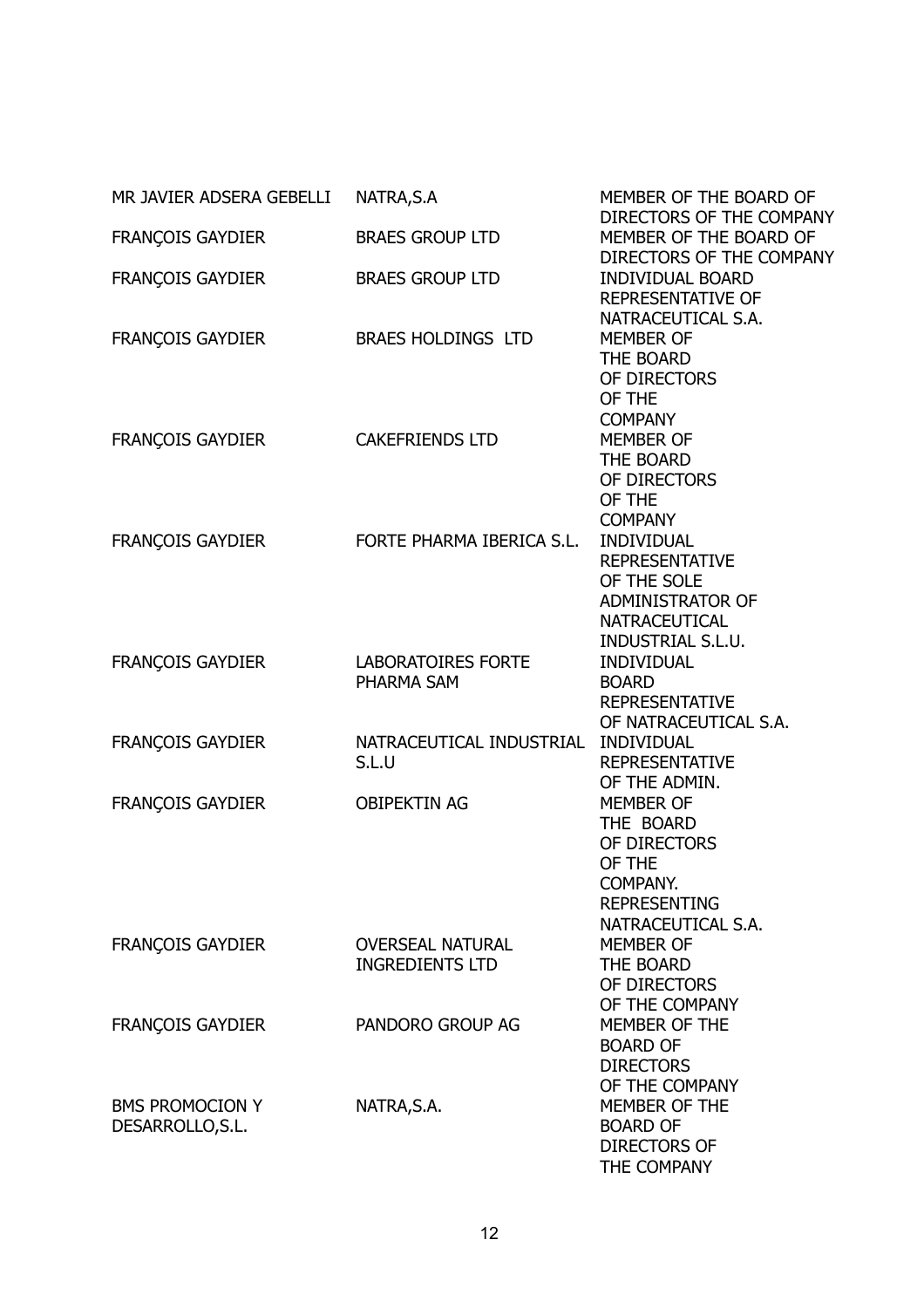| MR JOSE VICENTE PONS<br><b>ANDREU</b> | <b>BIOPOLIS, S.L</b>  | <b>CHAIRMAN OF THE</b><br><b>BOARD OF DIRECTORS-</b> |
|---------------------------------------|-----------------------|------------------------------------------------------|
|                                       |                       | <b>BOARD REPRESENTATIVE</b>                          |
|                                       |                       | OF NATRACEUTICAL S.A.                                |
| MR JUAN IGNACIO EGAÑA                 | NATRA, S.A.           | <b>INDIVIDUAL BOARD</b>                              |
| <b>AZURMENDI</b>                      |                       | REPRESENTATIVE OF TXOCAL                             |
|                                       |                       | OÑATI. S.L.                                          |
| MR JUAN IGNACIO EGAÑA                 | NATRAZAHOR FRANCE SAS | MEMBER OF THE BOARD                                  |
| <b>AZURMENDI</b>                      |                       | OF DIRECTORS OF THE                                  |
|                                       |                       | <b>COMPANY</b>                                       |
| MR JUAN IGNACIO EGAÑA                 | NATRAZAHOR HOLDING    | MEMBER OF THE BOARD OF                               |
| <b>AZURMENDI</b>                      | <b>FRANCE</b>         | DIRECTORS OF THE COMPANY                             |
| NATRA, S.A.                           | <b>ALL CRUMP NV</b>   | MEMBER OF THE BOARD OF                               |
|                                       |                       | THE COMPANY                                          |
| NATRA, S.A.                           | COCOATECH S.L.        | MEMBER OF THE BOARD OF                               |
|                                       |                       | THE COMPANY***                                       |
| NATRA, S.A.                           | NATRAZAHOR, S.A.      | MEMBER OF THE BOARD OF                               |
|                                       |                       | DIRECTORS OF THE COMPANY                             |
| NATRA, S.A.                           | TORRE ORIA, S.L.      | MEMBER OF THE BOARD OF                               |
|                                       |                       | DIRECTORS OF THE COMPANY                             |
| NATRA, S.A.                           | TXOCAL OÑATI. S.L.    | <b>CHAIRMAN OF THE BOARD OF</b>                      |
|                                       |                       | DIRECTORS OF THE COMPANY                             |

B.1.8 List all board members who are also members of the board of directors of other companies listed on official securities markets in Spain, other than your own group, that have been reported to the company:

| Name or corporate name of<br>director | <b>Name of listed</b><br>entity                                | <b>Post</b>     |
|---------------------------------------|----------------------------------------------------------------|-----------------|
| MS ALICIA VIVANCO GONZALEZ            | <b>GENERAL DE</b><br><b>ALQUILER DE</b><br>MAQUINARIA.<br>S.A. | <b>DIRECTOR</b> |
| MS ALICIA VIVANCO GONZALEZ            | ITINERE<br><b>INFRAESTRUCTU DIRECTOR</b><br>RAS. S.A.          |                 |
| MR JOSE MANUEL SERRA PERIS            | <b>RED ELECTRICA</b><br>de España. S.A.                        | <b>DIRECTOR</b> |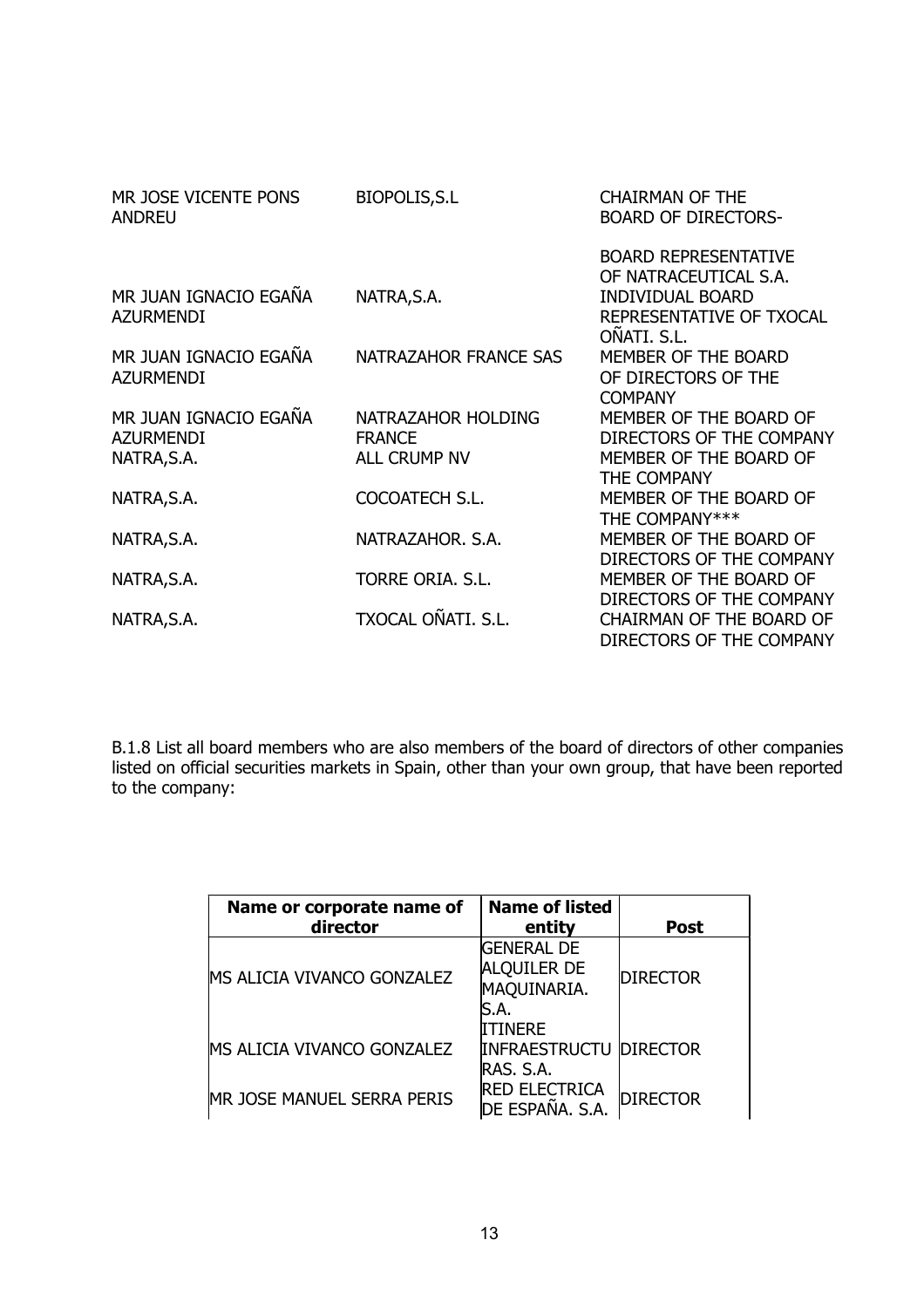| <b>IMR JOSE MANUEL SERRA PERIS</b> | <b>GRUPO</b><br><b>FMPRFSARIAL</b><br>ENCE, S.A. | <b>IDIRECTOR</b> |
|------------------------------------|--------------------------------------------------|------------------|
| MR JOSE MANUEL SERRA PERIS         | <b>MARTINSA-</b><br>FADESA, S.A.                 | <b>IDIRECTOR</b> |
| MR JOSE MANUEL SERRA PERIS         | URALITA, S.A.                                    | <b>IDIRECTOR</b> |

B.1.9. Indicate and explain if the company has established rules about the number of directorships their board members can hold:

#### NO

B.1.10 Regarding recommendation 8 of the Unified Code, indicate the company's general policies and strategies which the Board in full should reserve the right to approve:

| Investment and financing policy                                                                            | YFS        |
|------------------------------------------------------------------------------------------------------------|------------|
| Design of the structure of the corporate group                                                             | <b>YES</b> |
| Corporate governance policy                                                                                | <b>YES</b> |
| Corporate social responsibility policy                                                                     | <b>YES</b> |
| The strategic or business plan, management<br>targets and annual budgets                                   | <b>YES</b> |
| Remuneration and evaluation of senior officers                                                             | <b>YES</b> |
| Risk control and management, and the periodic<br>monitoring of internal information and control<br>systems | <b>YES</b> |
| Dividend policy, as well as the policies and limits<br>applying to treasury stock                          | YFS        |

B.1.11 Complete the following tables indicating the aggregate remuneration paid to directors during the year:

a) For directors of the company subject to this report:

| <b>Concept</b>     | <b>Thousands of</b><br><b>Euros</b> |
|--------------------|-------------------------------------|
|                    |                                     |
| Fixed remuneration |                                     |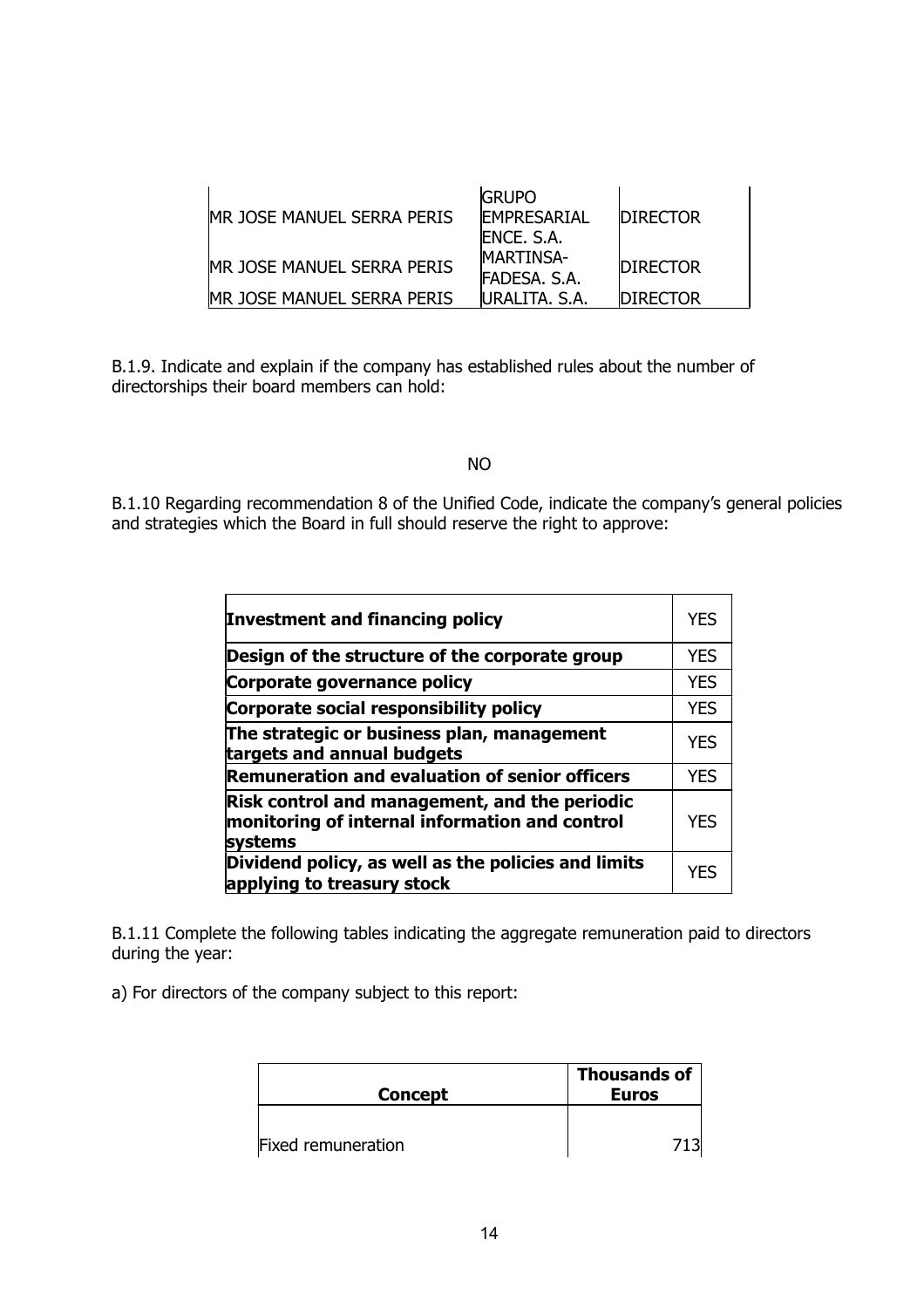| Variable remuneration                                     |     |
|-----------------------------------------------------------|-----|
| Per diems                                                 | 193 |
| Statutory compensation                                    |     |
| Options on shares and/or other financial<br>  instruments |     |
| <b>Other</b>                                              |     |
| Total                                                     |     |

| <b>Other benefits</b>                                      | <b>Thousands of</b><br><b>Euros</b> |
|------------------------------------------------------------|-------------------------------------|
|                                                            |                                     |
| Advances                                                   |                                     |
| Loans                                                      |                                     |
| Funds and pension plans: contributions                     |                                     |
| Funds and pension plans: obligations                       |                                     |
| Life insurance premiums                                    |                                     |
| Guarantees issued by the company in<br>favour of directors |                                     |

b) For directors belonging to other boards of directors and/or holding senior management posts in group companies:

| <b>Concept</b>                                          | Thousands of<br><b>Euros</b> |
|---------------------------------------------------------|------------------------------|
|                                                         |                              |
| Fixed remuneration                                      |                              |
| Variable remuneration                                   |                              |
| Per diems                                               |                              |
| Statutory compensation                                  |                              |
| Options on shares and/or other financial<br>instruments |                              |
| Other                                                   |                              |
| <b>Fotal</b>                                            |                              |

| <b>Other benefits</b> | <b>Thousands of</b><br><b>Euros</b> |
|-----------------------|-------------------------------------|
|                       |                                     |
| Advances              |                                     |
| Loans                 |                                     |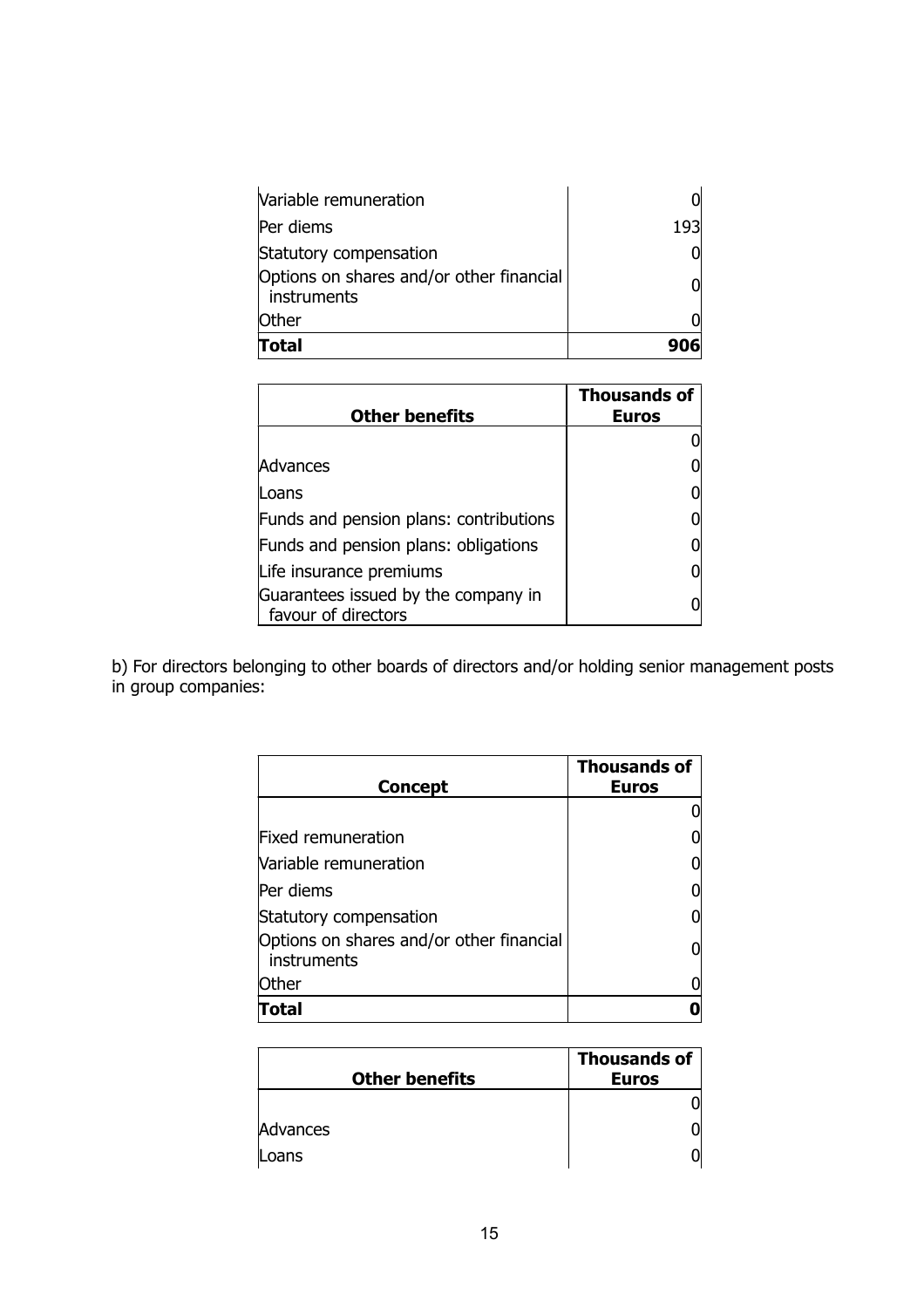| Funds and pension plans: contributions                     |  |
|------------------------------------------------------------|--|
| Funds and pension plans: obligations                       |  |
| Life insurance premiums                                    |  |
| Guarantees issued by the company in<br>favour of directors |  |

c) Total remuneration by type of directorship:

| Type                            | Company | <b>Group</b> |
|---------------------------------|---------|--------------|
|                                 |         |              |
| <b>EXECUTIVE</b>                | 713     | 01           |
| <b>PROPRIETARY</b>              | 39      | 01           |
| <b>INDEPENDENT</b>              | 126     | 01           |
| <b>OTHER EXTERNAL DIRECTORS</b> | 28      | Ol           |
| <b>TOTAL</b>                    | 906     |              |

d) Remuneration as a percentage of parent company attributable profit

| Total remuneration received by directors (in thousands of euros)                       | 906  |
|----------------------------------------------------------------------------------------|------|
| Total remuneration received by directors/parent company<br>attributable profit $(\% )$ | 60.8 |

B.1.12 List senior management members who are not executive directors and indicate the total remuneration accruing to them during the year:

| Name or corporate name | Post                    |
|------------------------|-------------------------|
| NATRACEUTICAL, S.A.    | HIGH MANAGEMENT MEMBERS |

**Total remuneration received by senior directors (in thousands of Euros) <sup>828</sup>**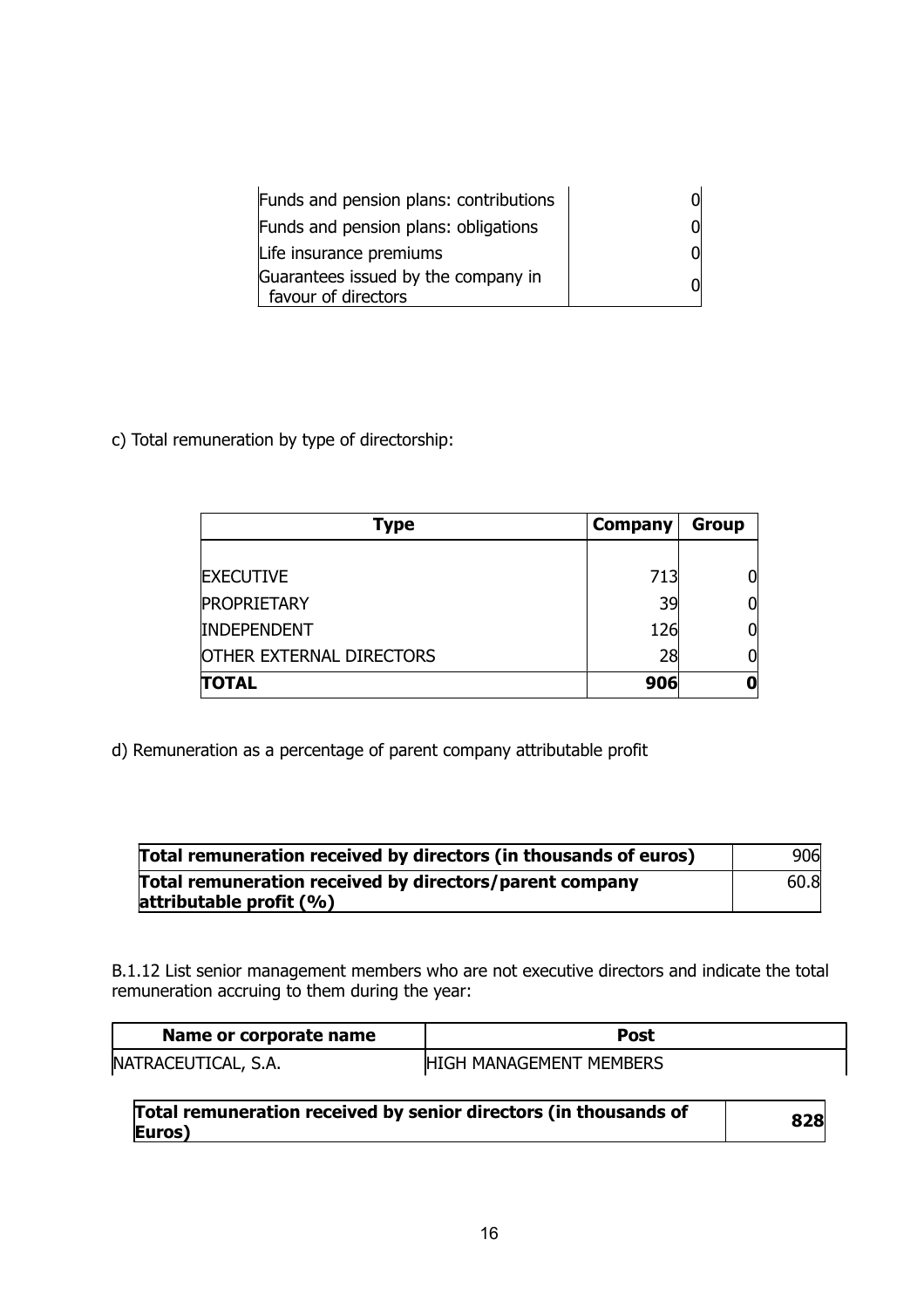B.1.13 Identify in aggregate terms any guarantee or protective clauses benefiting senior management (including executive directors) of the company or its group. Indicate whether these clauses have to be reported to and/or authorised by the governing bodies of the company or its group:

# **Number of beneficiaries** 2

|                                 | <b>Board Of Directors</b> | Shareholders'<br><b>Meeting</b> |
|---------------------------------|---------------------------|---------------------------------|
| <b>Body authorising clauses</b> | <b>NEC</b>                | <b>NC</b>                       |

## **Is the General Shareholders' Meeting informed of these clauses?** | YES

B.1.14 Indicate the procedures for establishing board members' remuneration and any relevant clauses in the Articles of Association regarding this payment.

## **Procedures for establishing board members' remuneration and relevant clauses in the Articles of Association**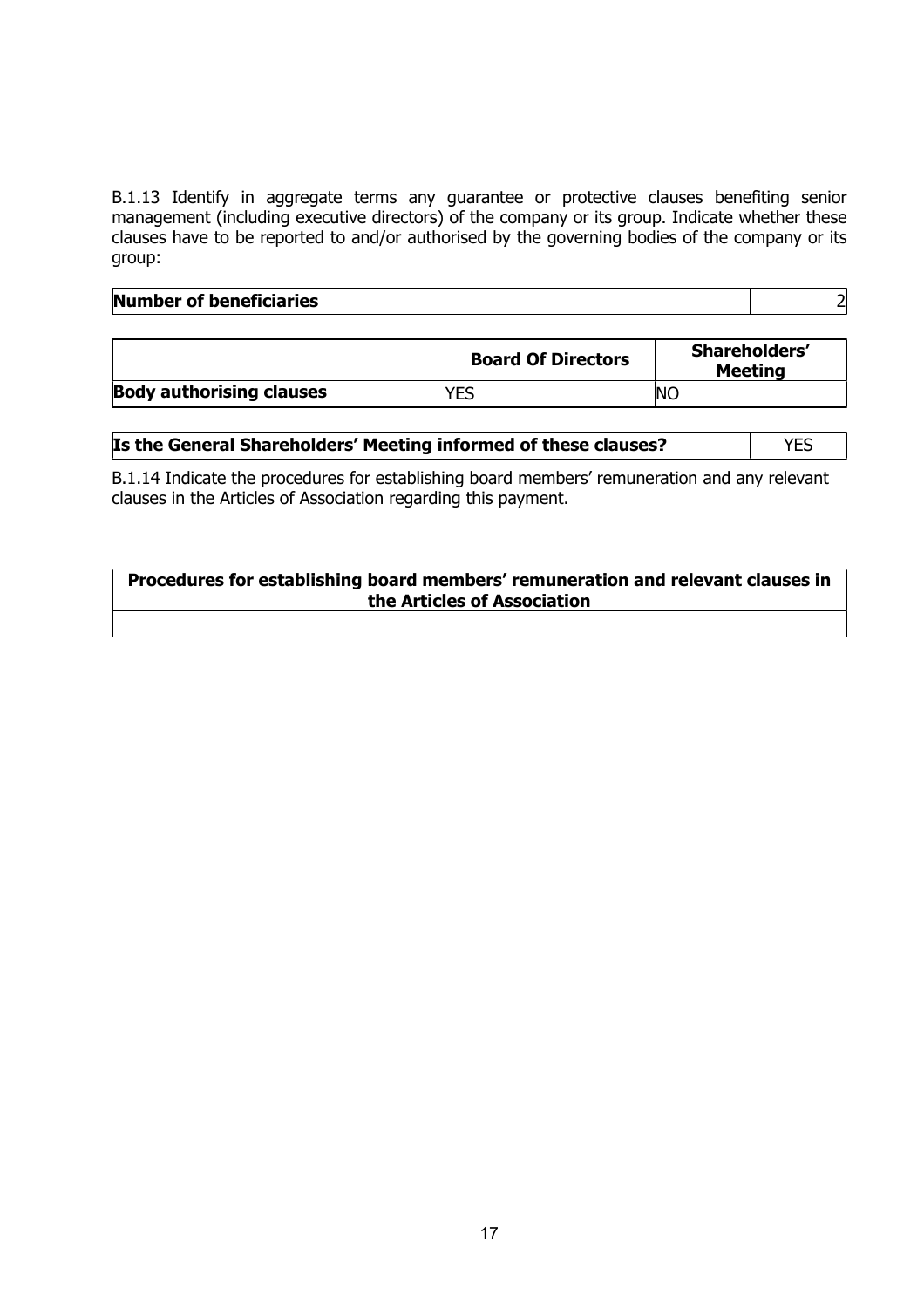## REMUNERATION OF DIRECTOR

The Director will have the right to obtain the remuneration established by the Board of Directors pursuant to the provisions of the Articles of Association. The Board or Administration will procure that the Director's remuneration is in accordance with the earnings of companies of a similar size and activity in the market.

The remuneration of Directors will be fully transparent, and the remuneration policy of the Directors is to figure in the annual report for this purpose.

Remuneration for being a member of the Board of Administration will be compatible with the other professional or labour earnings that correspond to the Director for any other management or advisory duties that, if applicable, s/he may perform in the Company.

REMUNERATION OF INDEPENDENT DIRECTOR

The Board of Directors will adopt all measures available to ensure that the remuneration of independent Directors offers incentives for their dedication without compromising their independence.

---------------------------------------------------------------------------------------------------------------------- --------------------------

In addition, article 32 of the Articles of Association contains all provisions with regard to the remuneration of the Board of Administration and it states that: The members of the Board of Administration will receive compensation per diem when they attend Board sessions which will cover any expenses required and which will be established by the Board itself. Notwithstanding the aforementioned compensation, the Directors will receive fixed, regular remuneration for performing their duties and as remuneration, which will be established by the General Board Meeting and which will vary on an annual basis according to the Consumer Price Index, until the amount is modified by the General Board Meeting upon a new agreement. Through an agreement made for this purpose, the Board of Directors will distribute the aforementioned remuneration among its members in accordance with the criteria, method and amount that it establishes. Both the aforementioned remuneration and the compensation per diem will be compatible and independent of remuneration that the Directors may receive for performing any other management duty within the company.

Indicate if the Board acting in full has approved the following decisions:

| On the proposal of the company's chief executive, the appointment and<br>removal of senior officers, and their compensation clauses.                        | <b>YES</b> |
|-------------------------------------------------------------------------------------------------------------------------------------------------------------|------------|
| Directors' remuneration and, in the case of executive directors, the additional<br>consideration for their management duties and other contract conditions. | <b>YES</b> |

B.1.15 Indicate whether the Board of Directors approves a detailed remuneration policy and specify the points included: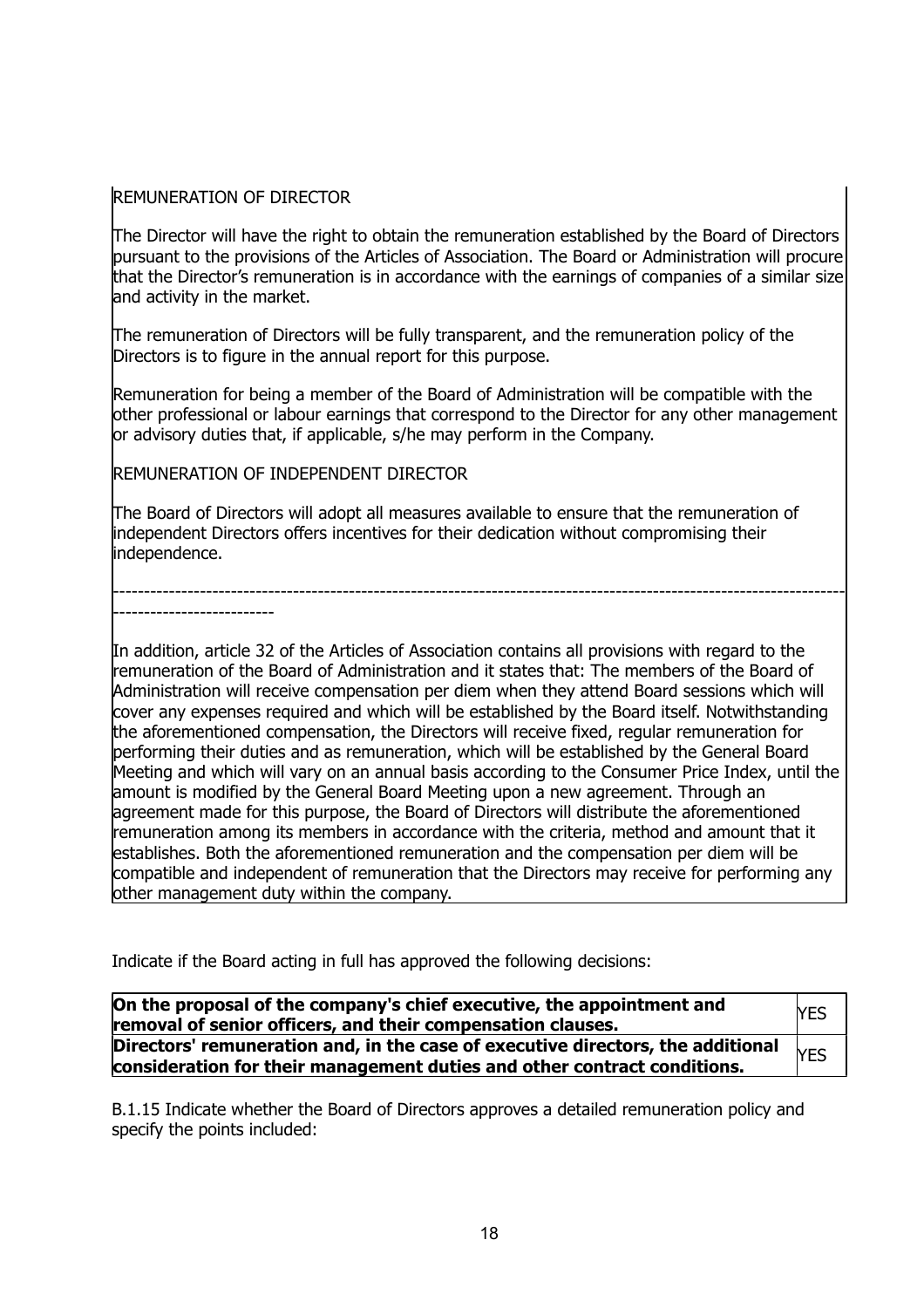| The amount of the fixed components, itemised where necessary, of board and<br>board committee attendance fees, with an estimate of the fixed annual<br>payment they give rise to. | lyes |
|-----------------------------------------------------------------------------------------------------------------------------------------------------------------------------------|------|
| Variable components.                                                                                                                                                              | YES  |
| The main characteristics of pension systems with an estimate of their amount<br>of annual equivalent cost.                                                                        |      |
| The conditions to apply to the contracts of executive directors exercising senior $V_{\text{FSS}}$<br>management functions.                                                       |      |

B.1.16 Indicate whether the Board submits a report on the directors' remuneration policy to the advisory vote of the General Shareholders' Meeting, as a separate point on the agenda. Explain the most points regarding the remuneration policy as approved by the Board for forthcoming years, the most significant changes in remuneration policy made this year and a global summary of how the policy was applied over the period in question. Provide details on the role of the Remuneration Committee along with the identity of any external advisors engaged.

not a series and the series of the series of the series of the series of the series of the series of the series

## **Has an external advisor been engaged?**

## **Identity of External Advisors**

B.1.17 Indicate the identity of any board members who sit on board(s) of directors or hold senior management posts in companies having significant shareholdings in the listed company and/or its group companies:

| Name or corporate name of<br>director | <b>Corporate name of</b><br>significant shareholder | <b>Post</b>      |
|---------------------------------------|-----------------------------------------------------|------------------|
|                                       |                                                     | <b>MEMBER OF</b> |
| MR JAVIER ADSERA GEBELLI              | NATRA, S.A.                                         | <b>BOARD OF</b>  |
|                                       |                                                     | <b>DIRECTORS</b> |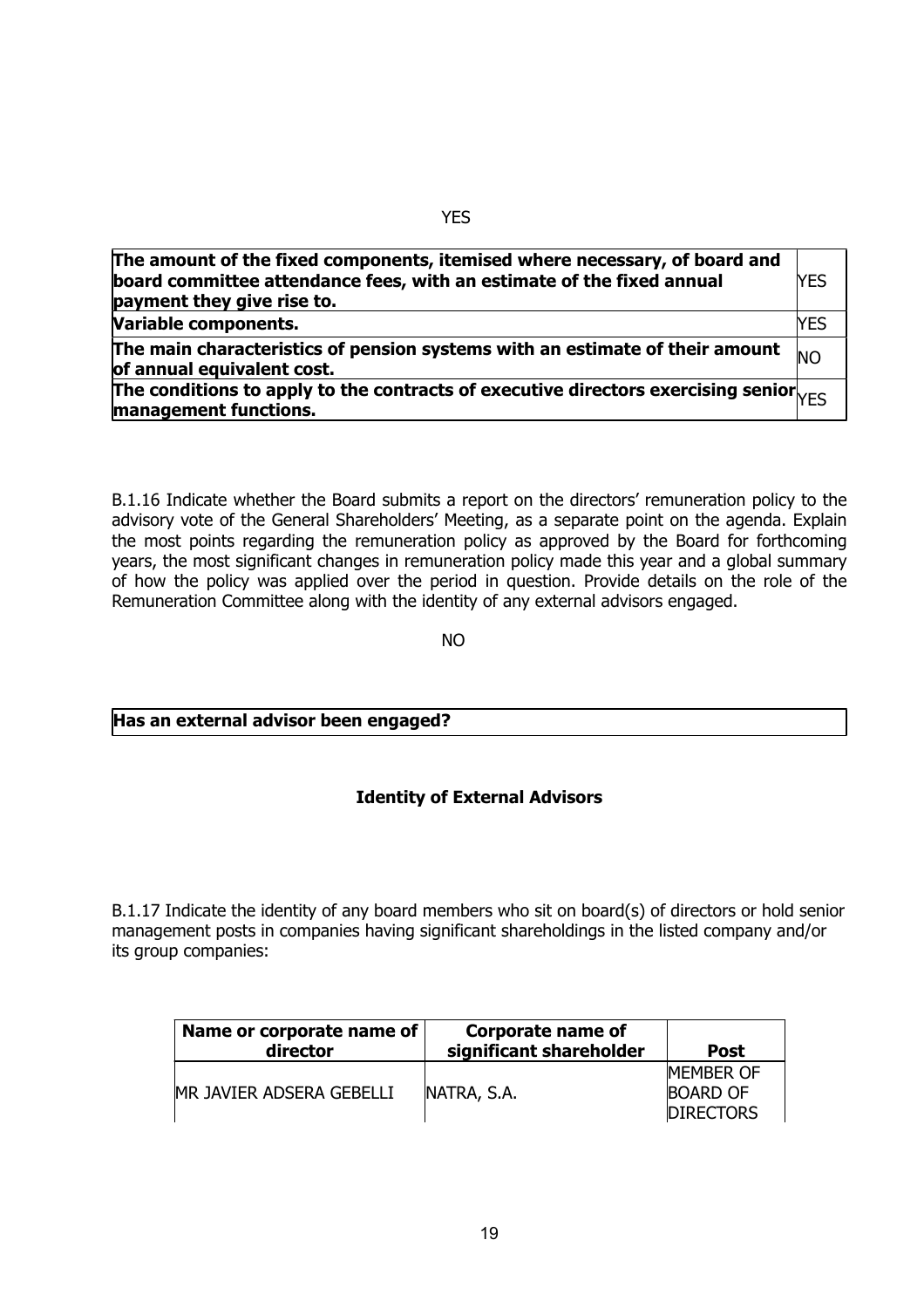| <b>IBMS PROMOCION Y</b><br>DESARROLLO, S.L. | NATRA, S.A. | <b>MEMBER OF</b><br><b>BOARD OF</b><br><b>DIRECTORS</b> |
|---------------------------------------------|-------------|---------------------------------------------------------|
| MR JUAN IGNACIO EGAÑA<br><b>AZURMENDI</b>   | NATRA, S.A. | <b>MEMBER OF</b><br><b>BOARD OF</b>                     |
|                                             |             | <b>DIRECTORS</b>                                        |

List, if appropriate, any relevant relations other than those indicated in the section above that link members of the board of directors with significant shareholders and/or their group companies:

## **Name or corporate name of related-party director**

MR JAVIER ADSERA GEBELLI

## **Name or corporate name of related-party significant shareholder**

NATRA, S.A.

#### **Relationship description**

THIS BOARD MEMBER HAS A PARTICIPATION OF OVER 5% IN NATRA S.A.

## **Name or corporate name of the related-party director**

BMS PROMOCION Y DESARROLO, S.L.

## **Name or corporate name of the related-party significant shareholder**

NATRA, S.A.

## **Relationship description**

THIS BOARD MEMBER HAS A PARTICIPATION OF OVER 5% IN NATRA S.A.

B.1.18 Indicate any changes made to board regulations during the year:

**YES** STATES AND RESPONDED TO A RESPONDED TO A RESPONDED TO A RESPONDED TO A RESPONDED TO A RESPONDED TO A RESPONDED TO A RESPONDED TO A RESPONDED TO A REPORT OF A RESPONDED TO A REPORT OF A REPORT OF A REPORT OF A REPORT

## **Description of modifications**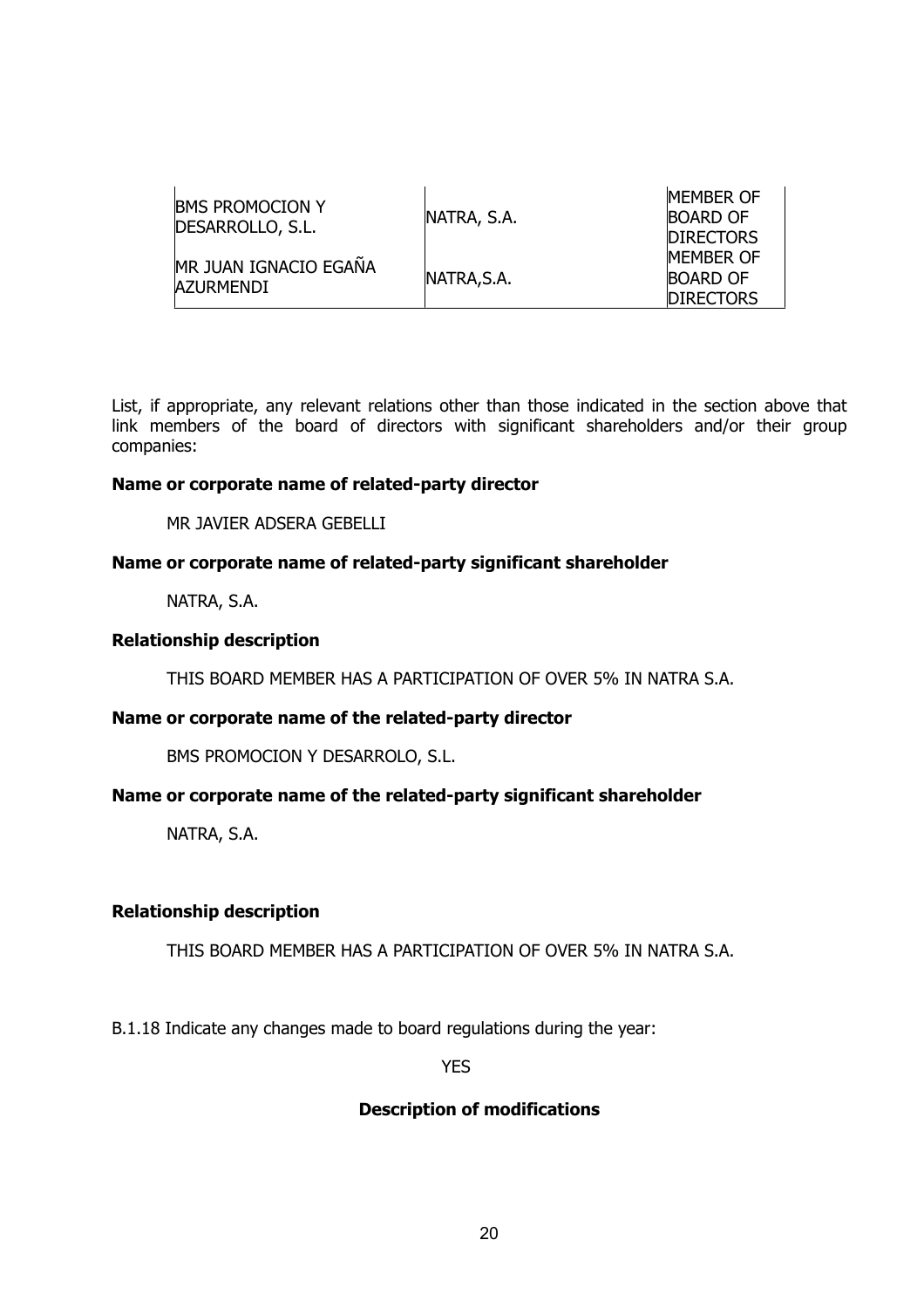In 2008, new wording was given to some of the articles of the Regulations of the Board of Directors in order to adapt them to the requirements of the Unified Good Governance Code.

The articles changed were:

Article 5. General Supervision Duty.

2. The policy of the Board is to appoint the Company's ordinary business management to the management team and to concentrate its activity on the general supervision duty, seeing the core components of its mission as to approve the company's strategy and authorise the organizational resources to carry it forward, and to supervise the Management and ensure that it meets the objectives set while pursuing the company's interests and corporate purpose.

As such, the Board in full should reserve the nondelegable power to approve:

- a. The company's general policies and strategies, and in particular:
- i) The strategic or business plan, management targets and annual budgets;
- ii) Investment and financing policy;
- iii) Design of the structure of the corporate Group;
- iv) Corporate governance policy;
- v) Corporate social responsibility policy;
- vi) Remuneration and evaluation of senior officers;

vii) Risk control and management, and the periodic monitoring of internal information and control systems;

viii) Dividend policy, as well as the policies and limits applying to treasury stock.

b. - The following decisions:

i) On the proposal of the company's chief executive, the appointment and removal of senior officers, and their compensation clauses.

ii) Directors' remuneration and, in the case of executive directors, the additional consideration for their management duties and other contract conditions.

iii) The financial information that all listed companies must periodically disclose.

iv) Investments or operations considered strategic by virtue of their amount or special characteristics, unless their approval corresponds to the General Shareholders' Meeting;

v) The creation or acquisition of shares in special purpose vehicles or entities resident in countries or territories considered tax havens, and any other transactions or operations of a comparable nature whose complexity might impair the transparency of the Group.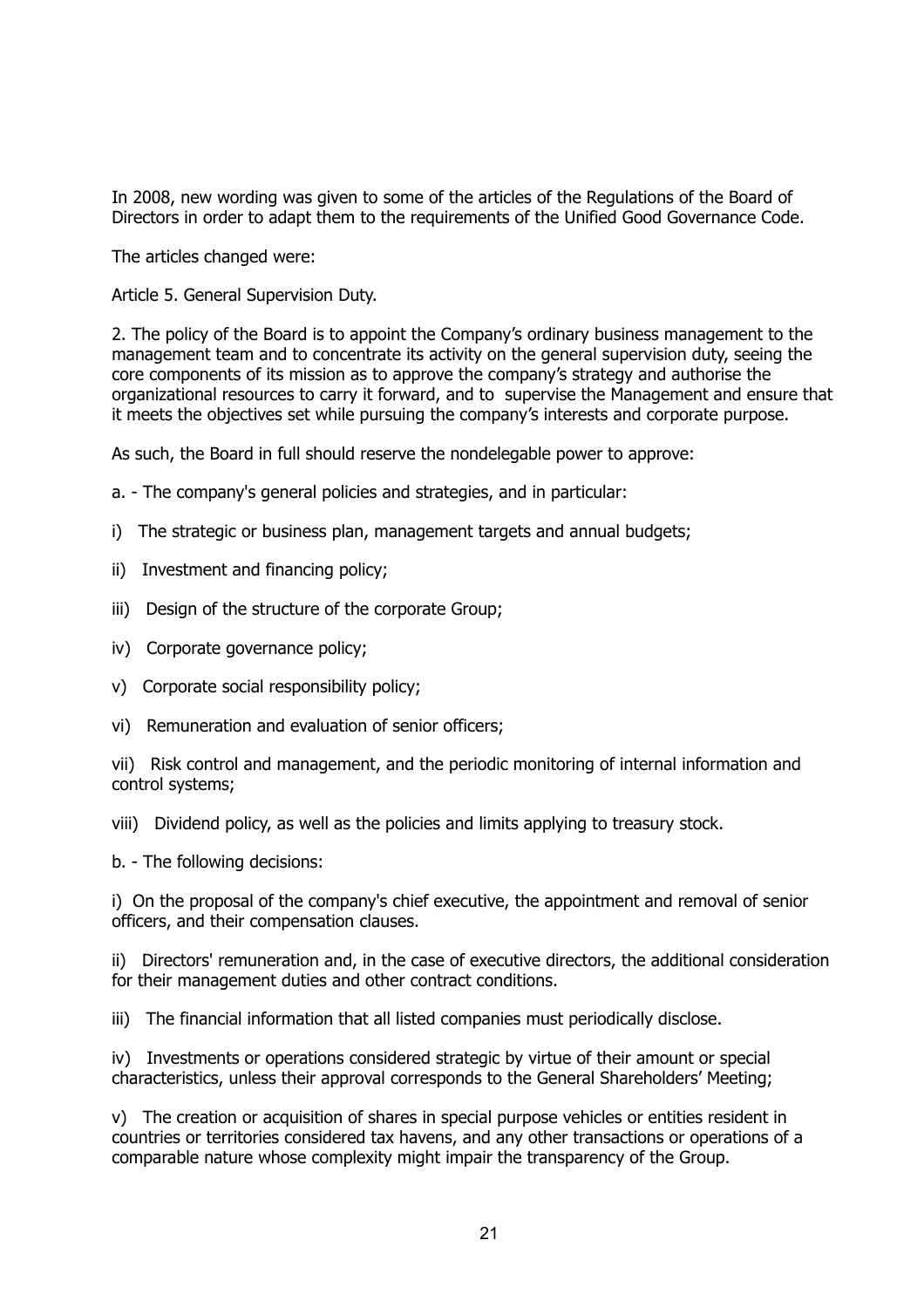B.1.19 Indicate the procedures for the appointment, re-election, assessment and removal of directors. List the competent bodies, the steps to be followed and the criteria to be applied in each procedure.

The directors will be appointed by the General Shareholders' Meeting or by the Board of Directors, in accordance with the provisions contained in the Public Limited Companies Law.

The Directors will exercise their post for a maximum period of five years after which they may be re-elected for the same duration or less.

 Proposals to appoint directors which the Board of Directors submits to the General Shareholders' Meeting for consideration and the appointment decisions made by this body by the method of co-option that it has attributed should comply with the provisions of the Regulations of the Board of Directors, which is published on web page [www.natraceuticalgroup.com,](http://www.natraceuticalgroup.com) in the section Legal Information for the shareholder.

Director re-elections shall be agreed at the General Shareholders' Meeting at the proposal of the Board of Directors. When directors are re-elected, it must be borne in mind whether they still possess the characteristics for which they were first appointed and the efficiency with which they have carried out their duties.

The method to evaluate Directors has not been formally established in the Regulations of the Board of Directors, even when this evaluation is carried out informally.

Directors should step down when their appointment term has terminated and when the General Shareholders' Meeting or Board of Directors decide the same, in use of their powers attributed legally or according to the articles of association.

B.1.20 Indicate the circumstances under which directors would be obliged to resign.

Directors should make their position available to the Board of Directors and formalise their resignation in the following cases if the Board deems it appropriate:

a) When the executive position associated to their appointment as director terminates.

b) When they are associated to any of the incompatibility or prohibition circumstances legally provided.

c) When they are seriously reprimanded by the Audit and Compliance Committee for violating their obligations as directors.

d) When the interests of the company may be at risk if they stay on the Board or when the purposes for which they were appointed have terminated.

e) When they have been prosecuted or charged in connection with criminal proceedings or have had disciplinary actions for a serious or very serious offence instructed by the supervisory authorities.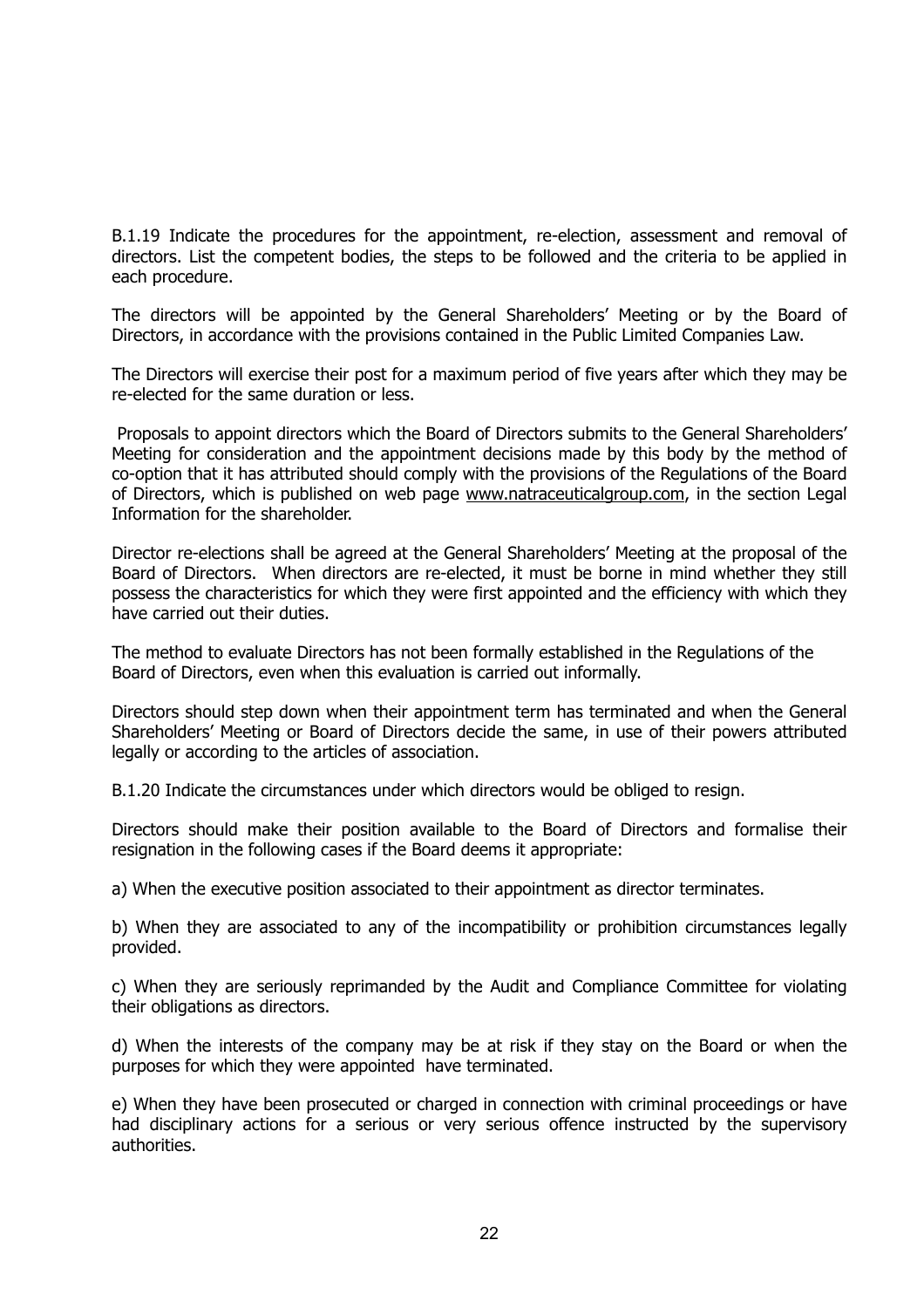B.1.21 Explain whether the duties of chief executive officer fall upon the Chairman of the Board. If so, indicate the measures taken to limit the risk of powers accumulating in a single person:

#### YES

## **Measures to limit risks**

On 1 March 2007, the Chairman of the Board was appointed chief executive officer of the company.

The Chairman of the Board, as a member of the same and as indicated in article 19 of the Regulations of the Board of Directors, has a series of obligations in order to avoid conflict of interest. These obligations are the following:

a) The Director will abstain from intervening in deliberations that affect issues in which s/he is directly or indirectly an interested party.

b) The Director is considered to have personal interest when the issue affects a member of his/her family or a company in which s/he has a management post or a significant participation in its share capital.

c) The Director may not make commercial transactions with the Company or any of the companies which are part of the group without the previous agreement of the Board of Directors.

Indicate and explain if an independent director is empowered to request the calling of board meetings or the inclusion of new business on the agenda; coordinate and give voice to the concerns of external directors; and lead the board's evaluation of the Chairman.

#### NO

B.1.22 Are qualified majorities, other than those established by law, required for certain decisions?

#### NO

Describe how resolutions are adopted by the Board of Directors and specify, at least, the minimum attendance quorum and the type of majority for adopting resolutions:

## **Description of resolutions:**

Resolutions in general

| Quorum | $U_{\alpha}$<br>$\overline{\phantom{a}}$ |
|--------|------------------------------------------|
|        |                                          |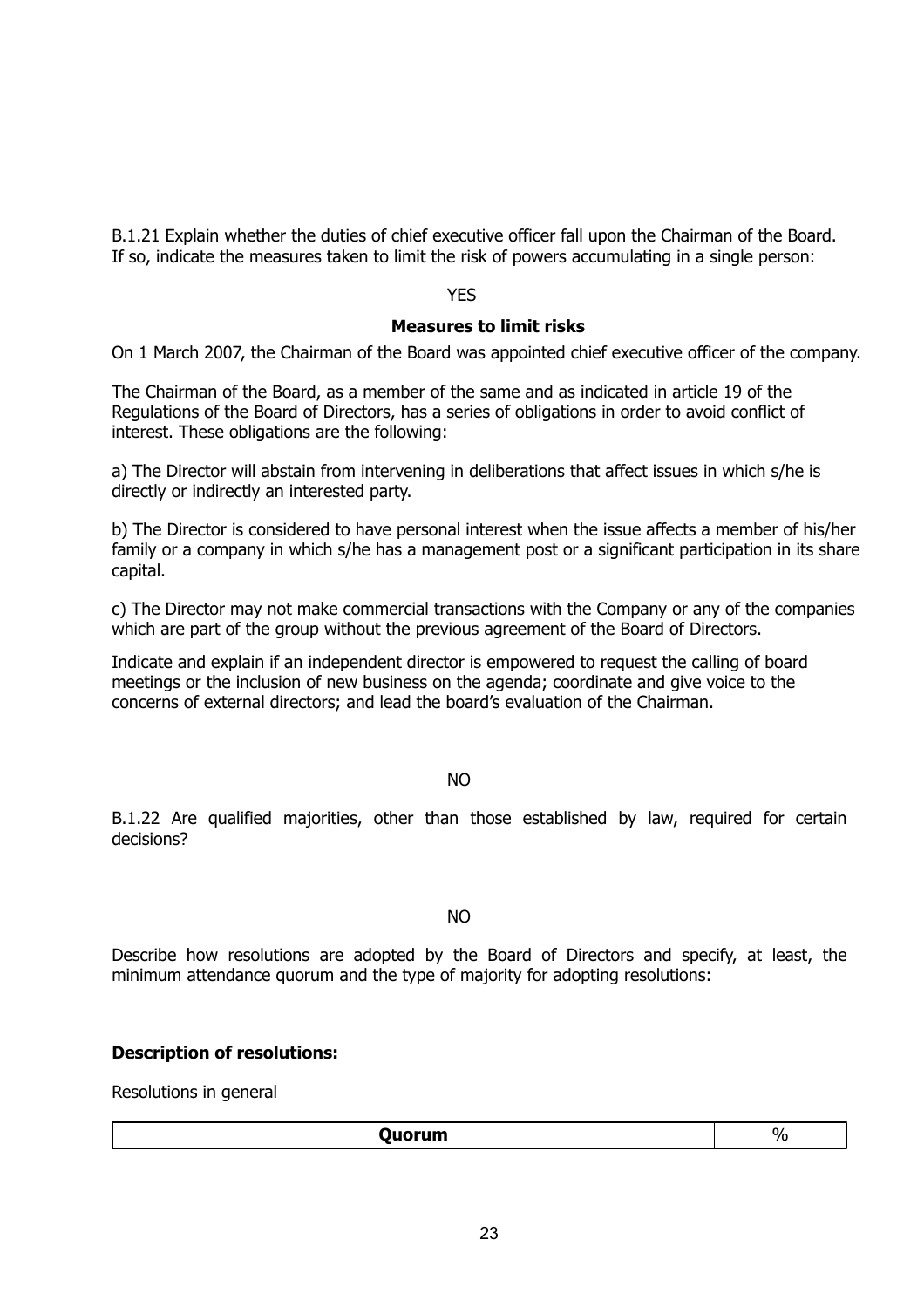| The Board will be validly assembled when at least half of the Board plus one<br>member meet |  |
|---------------------------------------------------------------------------------------------|--|
|                                                                                             |  |

| <b>Type of majority</b>                        | $\%$ |
|------------------------------------------------|------|
| Majority of the directors meet in each session |      |

B.1.23 Explain if there are any requirements, other than those for Directors, for being appointed Chairman

#### NO

B.1.24 Indicate whether the chairman has the casting vote:

## YES

| Subjects for which a casting vote is required                                                  |
|------------------------------------------------------------------------------------------------|
| Article 25.3 of the By-Laws stipulates that the Chairman of the Board have the casting vote in |
| the event of a tie.                                                                            |

B.1.25 Indicate whether the Articles of Association or the Board of Directors Regulations establish an age limit for Directors:

not a series and the series of the series of the series of the series of the series of the series of the series

| <b>Age limit for Chairman</b> | <b>Age limit for CEO</b> | <b>Age limit for directors</b> |
|-------------------------------|--------------------------|--------------------------------|
|                               |                          |                                |
|                               |                          |                                |

B.1.26 Indicate whether the Articles of Association or the Board of Directors' Regulations establish a limit on the term of office held by independent Directors:

#### not a series and the series of the series of the series of the series of the series of the series of the series

| Maximum number of years in office |  |
|-----------------------------------|--|
|-----------------------------------|--|

B.1.27 When women directors are few or non existent, state the reasons for this situation and the measures taken to correct it.

## **State the reasons and measures taken**

 There is currently one woman on the Board of Directors of Natraceutical, representing 10% of the same. Both the Board of Directors and the Appointment and Remuneration Commission are increasing their efforts to ensure gender parity.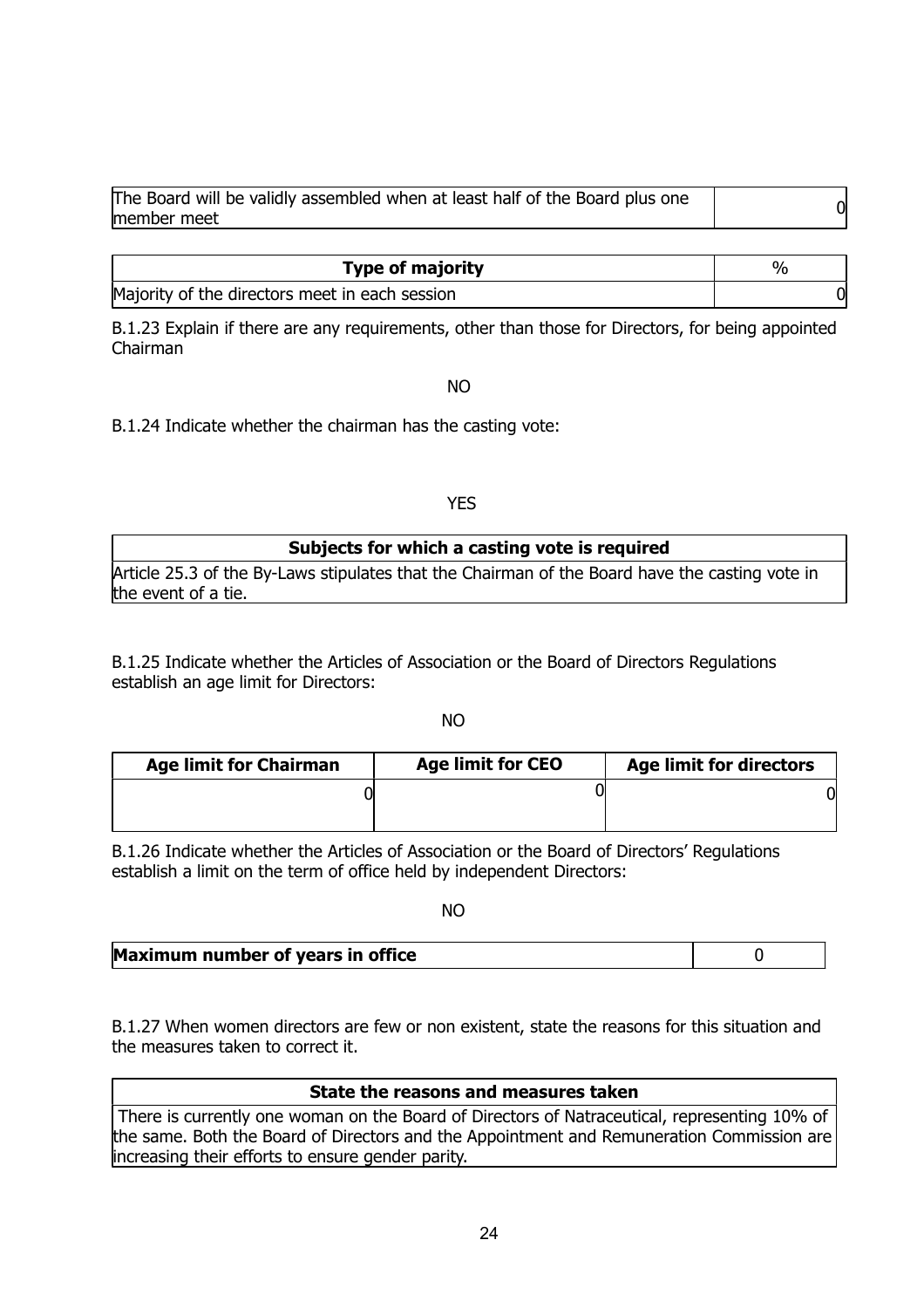In particular, indicate whether the Appointments and Remunerations Committee has established a procedure of filling board vacancies which has no implicit bias against women candidates:

#### **YES**

#### **Indicate the main procedures**

From article 26 of the Articles of Association, which defines the requirements to be met for a Director of the Company, no requirement is deduced that may be considered as implicit bias. Nevertheless, the Company will do its best to try to look for candidates that suit the profile sought when filling future board vacancies.

B.1.28 Indicate whether there are any formal processes for proxy voting on the Board of Directors. If so, list briefly.

Representation by another Director, in writing and only valid for one notification to a Board meeting.

B.1.29 Indicate the number of sessions held by the Board of Directors during the year. Likewise, indicate the number of times, if any, the Board has met in the absence of its Chairman:

| Number of Board meetings                                                       | 10 |
|--------------------------------------------------------------------------------|----|
| Number of Board meetings held at which the Chairman was absent $\vert 0 \vert$ |    |

Indicate the number of Board Committee meetings held during the year:

| Number of Executive or delegate committee meetings        |  |
|-----------------------------------------------------------|--|
| Number of Audit committee meetings                        |  |
| Number of Appointment and Remuneration committee meetings |  |
| <b>Number of Appointment committee meetings</b>           |  |
| Number of Remuneration committee meetings                 |  |

B.1.30 Indicate the number of sessions held by the Board of Directors during the year without all its members present. Non-attendance shall also include proxies without specific instructions given:

| Number of non-attendances in the year                             | 31    |
|-------------------------------------------------------------------|-------|
| % of non-attendances of the total votes deposited during the year | 0.037 |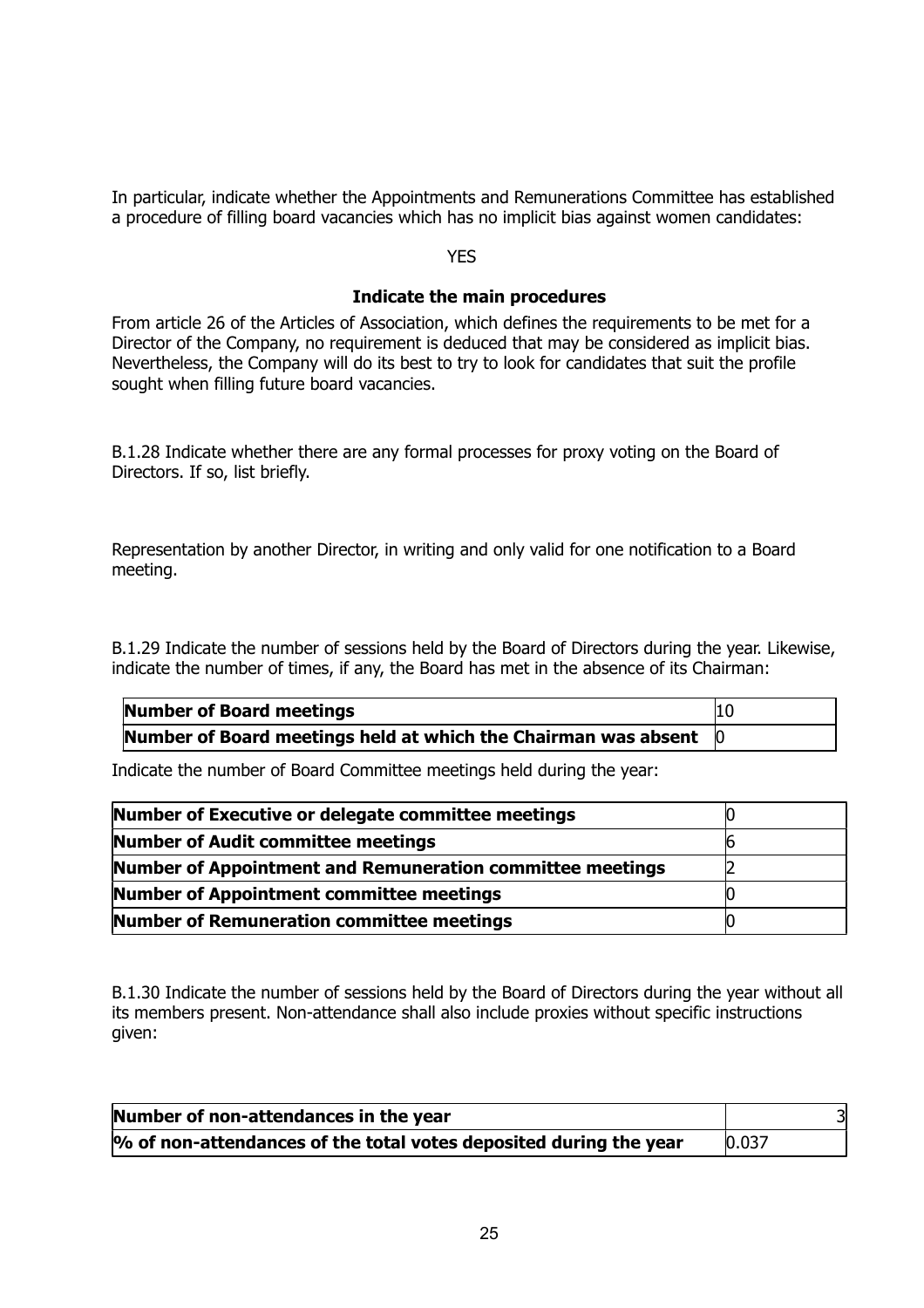B.1.31 Indicate whether the individual and consolidated accounts are certified prior to their presentation to the Board of Directors:

NO

Identify, if appropriate, the person(s) certifying the individual and consolidated accounts for their formulation by the Board:

B.1.32 Explain the mechanisms, if any, established by the Board of Directors to ensure the individual and consolidated accounts are not presented at the General Shareholders' Meeting with qualifications in the auditor's report.

The Board of Directors will establish an objective, professional and ongoing relationship with the Company's External Auditor appointed by the General Shareholders' Meeting, guaranteeing the independence of and providing the External Auditor with all of the information necessary for implementing audit functions.

The Board of Directors will ensure that the preparation method of the Financial Statements will avoid any issue arising which could result in the audit report including qualifications.

In the year 2008, the Board of Directors was supported by the Audit Committee that is not classified as a registered body. It is formed as a tool to the service of the Board of Directors.

The Audit Committee should:

- Propose the appointment, terms and conditions of the engagement, and when applicable, reappointment, or extension of the Accounts Auditor.
- Supervise the internal audit procedures periodically, and that the supervision systems are appropriate.
- d) Review the external auditing processes and conclusions with the external auditor.

e) Supervise that the generally accepted accounting principles are applied.

The Audit Committee does not have its own regulations at this time and its operations are ruled by the provisions of the Regulations of the Board of Directors and the Articles of Association.

B.1.33 Is the Secretary of the Board also a Director?

NO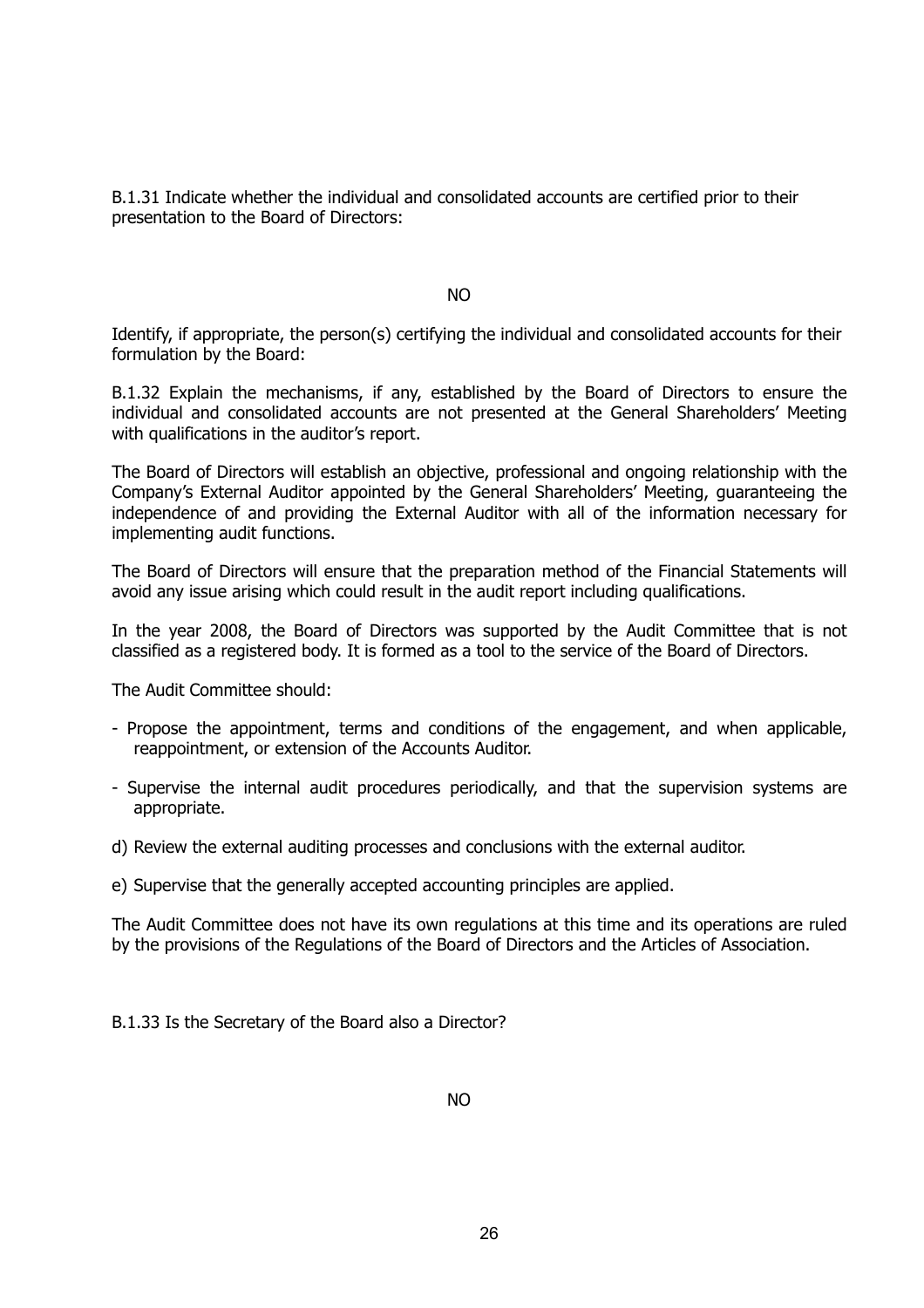B.1.34 Explain the procedures for appointing and removing the Secretary of the Board and indicate whether the Appointments and Remuneration Committee notified his appointment and removal and if these were approved by a board meeting in full.

## **Appointment/removal procedure**

In accordance with article 27 of the Company's Articles of Association, the Board will elect one of its members to be Chairman. It will also elect a Secretary, who need not be a Director, in which case the Secretary will not have a Board vote.

The Chairman and Secretary who are re-elected members of the Board by the Shareholders' Meeting will continue to fulfil the posts that they held previously in the Board of Directors without the need for a new election, notwithstanding the revoking powers regarding these posts that correspond to the Board.

| Is the appointment announced by the Appointment Committee? | lyes |
|------------------------------------------------------------|------|
| Is the removal announced by the Appointment Committee?     | lyes |
| Does the Board in full approve the appointment?            | lYES |
| Does the Board in full approve the removal?                | lyes |

Is the Secretary of the Board especially responsible for overseeing good governance recommendations?

#### YES

B.1.35 Indicate the mechanisms, if any, established by the Company to preserve the independence of the auditor, financial analysts, investment banks and rating agencies.

In the year 2008, the Board of Directors was supported by the Audit Committee that is not classified as a registered body. It is formed as a tool to the service of the Board of Directors.

The Audit Committee should:

- Propose the appointment, terms and conditions of the engagement, and when applicable, reappointment, or extension of the Accounts Auditor.
- Supervise the internal audit procedures periodically, and that the supervision systems are appropriate.
- Review the external auditing processes and conclusions with the external auditor.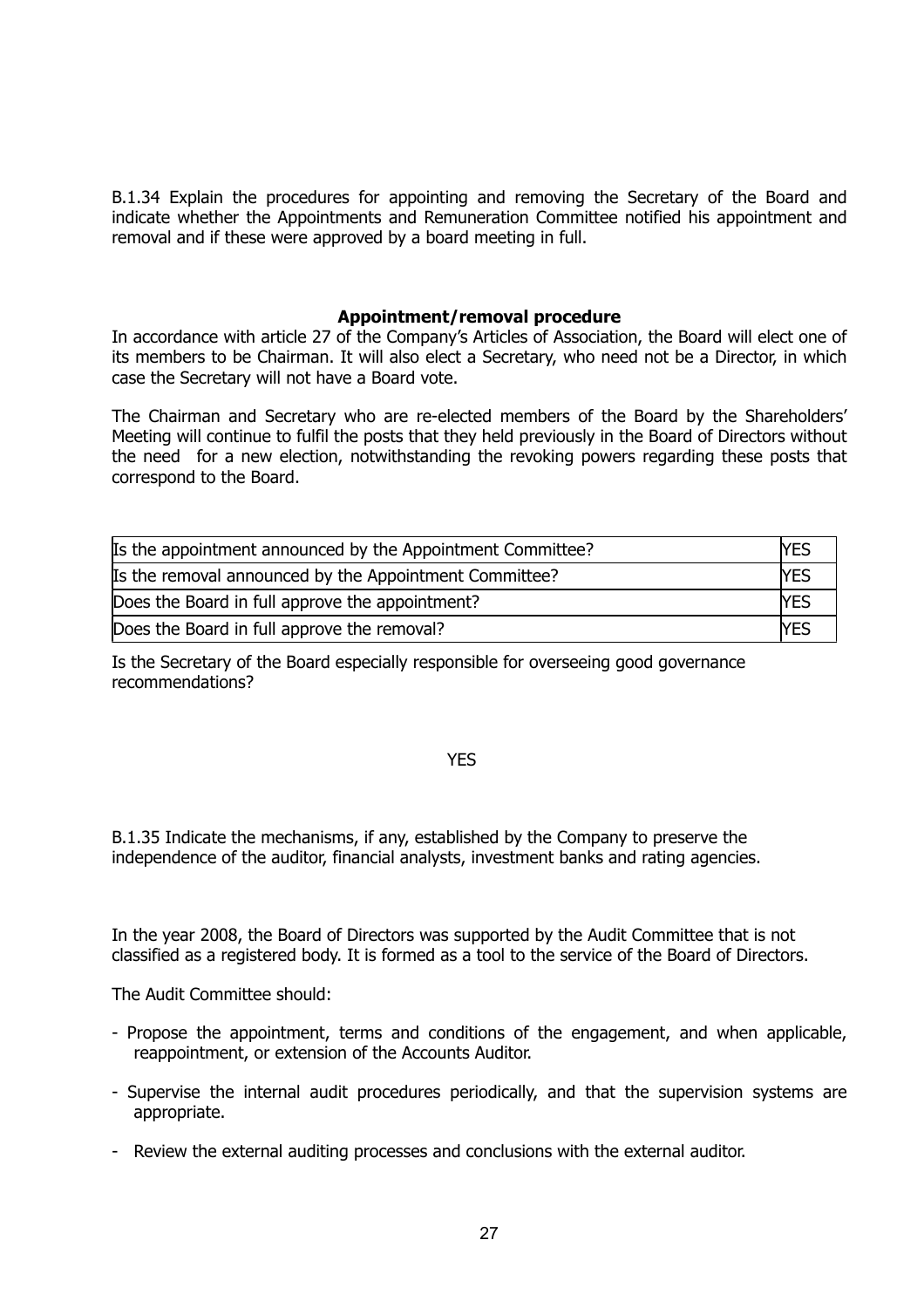- Supervise that the generally accepted accounting principles are applied.

The Audit Committee does not have its own regulations at this time and its operations are ruled by the provisions of the Regulations of the Board of Directors.

B.1.36 Indicate whether the Company changed its external auditor during the year. If so, identify the incoming and outgoing auditor:

not a series and the series of the series of the series of the series of the series of the series of the series

| <b>Outgoing auditor</b> | <b>Incoming auditor</b> |
|-------------------------|-------------------------|
|                         |                         |

Explain any disagreements with the outgoing auditor and the reasons for the same:

#### NO

B.1.37 Indicate whether the auditing firm does non-audit work for the company and/or its group. If so, state the fees it receives for such work and the percentage such fees represent of the total fees invoiced to the company and/or its group:

#### YES

|                                                                           | Company | Group               | Total |  |
|---------------------------------------------------------------------------|---------|---------------------|-------|--|
|                                                                           |         |                     |       |  |
| Fees for non-audit work (thousands of euros)                              |         |                     |       |  |
| Fees for non-audit work / total amount invoiced by the<br>auditor $(\% )$ |         | 23.240 0.000 23.240 |       |  |

B.1.38 Indicate whether the audit report of the previous year's annual accounts is qualified or has reservations. Should such reservations or qualifications exist, both the Chairman of the Audit Committee and the auditors should give a clear account to shareholders of their scope and content.

NO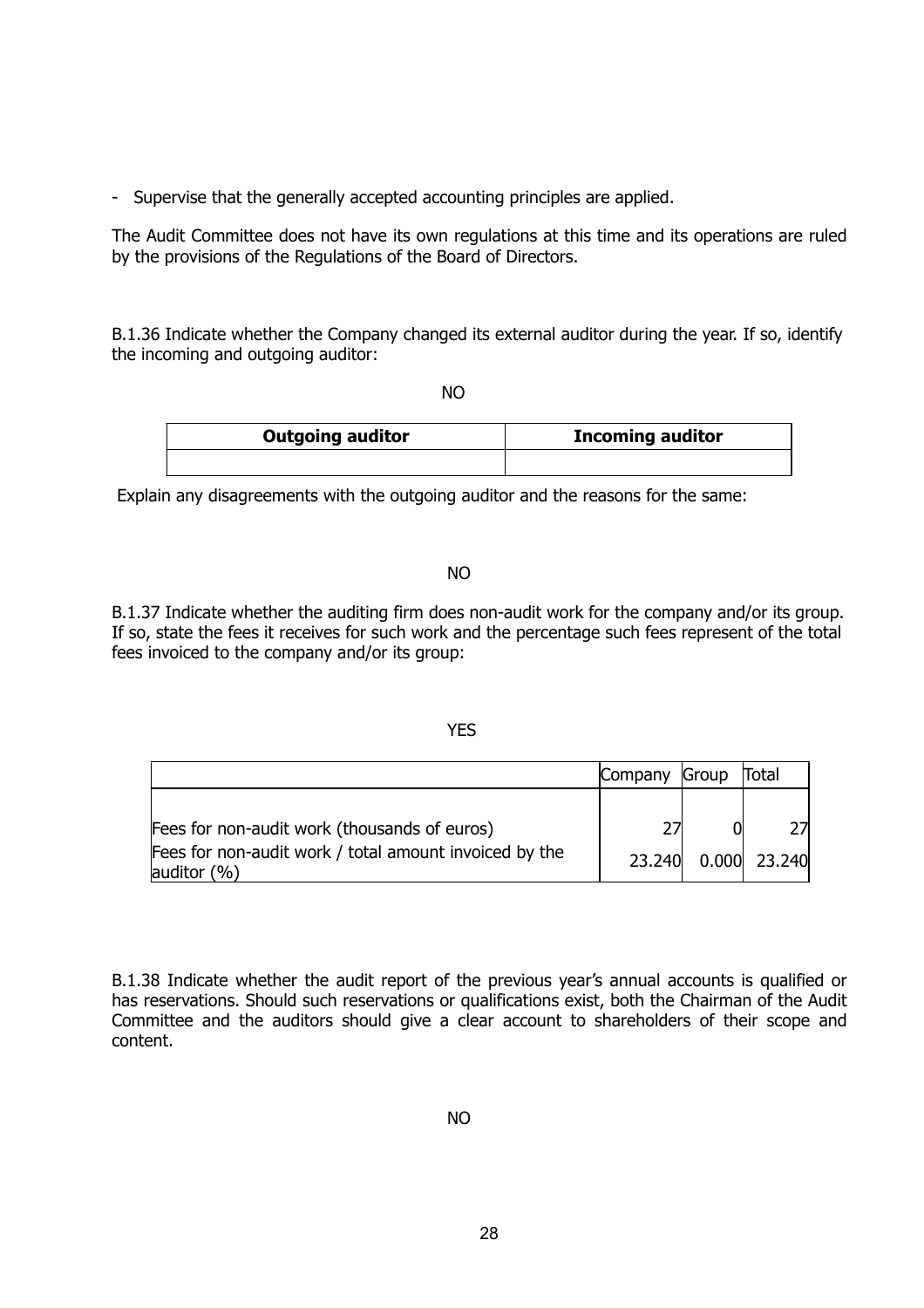B.1.39 Indicate how many consecutive years the current auditing firm has been auditing the annual accounts of the company and/or its group. Likewise, indicate how many years the current auditing firm has been auditing the accounts as a percentage of the total number of years over which the annual accounts have been audited:

|                             | Company | <b>Group</b> |
|-----------------------------|---------|--------------|
|                             |         |              |
| Number of consecutive years |         |              |

|                                                                                                                     | Company | Group |
|---------------------------------------------------------------------------------------------------------------------|---------|-------|
| Number of years audited by current<br>audit firm / Number of years the<br>company accounts have been audited<br>(%) | 100.0   | 100.0 |

B.1.40 List the stock holdings of the members of the company's Board of Directors in other companies with the same, similar or complementary types of activity to that which constitutes the corporate purpose of the company and/or its group, and which have been reported to the company. Likewise, list the posts or duties they hold in such companies:

B.1.41 Indicate and give details of any procedures through which Directors may receive external advice:

YES

## **Details of the procedure**

In Board sessions, the Directors are given information on the financial/economic situation of the company and the group sufficiently in advance. The most significant decisions on investment, disinvestment and all relevant issues regarding company performance are examined. In addition to the information that they receive during the Board sessions, the Directors can also collect any information considered necessary or appropriate at any time in order to improve the performance of their duties.

B.1.42 Indicate whether there are procedures for Directors to receive the information they need in sufficient time to prepare for the meetings of the governing bodies: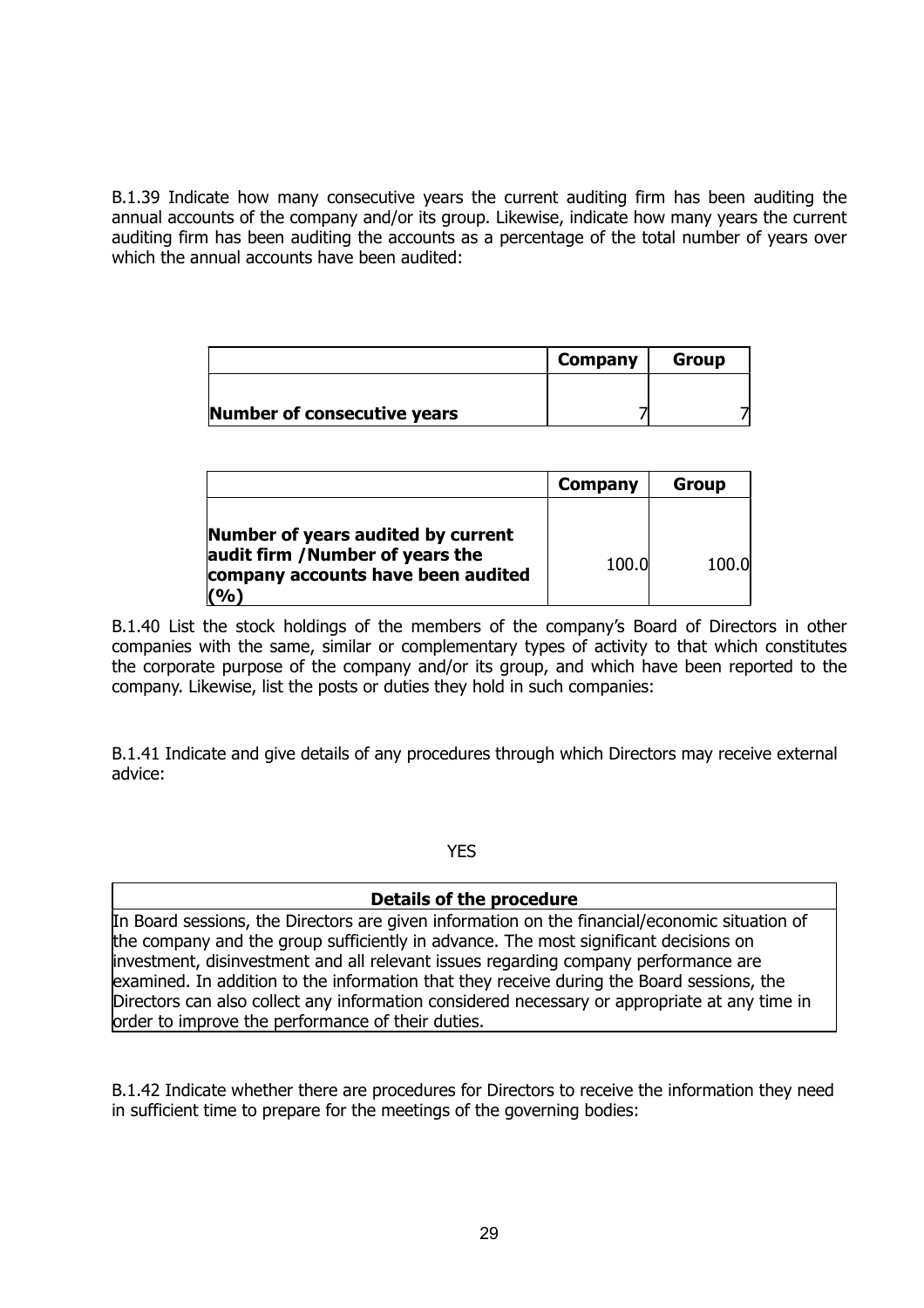## YES

#### **Details of the procedure**

In Board sessions, the Directors are given information on the financial/economic situation of the company and the group sufficiently in advance. The most significant decisions on investment, disinvestment and all relevant issues regarding company performance are examined. In addition to the information that they receive during the Board sessions, the Directors can also collect any information considered necessary or appropriate at any time in order to improve the performance of their duties.

B.1.43 Indicate and give details of whether the company has established rules obliging directors to inform the board of any circumstance that might harm the organisation's name or reputation, tendering their resignation as the case may be:

**The Community of the Community of the Community of the Community of the Community of the Community of the Community** 

## **Explain**

Directors should make their position available to the Board of Directors and formalise their resignation in the following cases if the Board deems it appropriate:

a) When the executive position associated to their appointment as director terminates.

b) When they are associated to any of the incompatibility or prohibition circumstances legally provided.

c) When they are seriously reprimanded by the Audit and Compliance Committee for violating their obligations as directors.

d) When the interests of the company may be at risk if they stay on the Board or when the purposes for which they were appointed have terminated.

e) When they have been prosecuted or charged in connection with criminal proceedings or have had disciplinary actions for a serious or very serious offence instructed by the supervisory authorities.

B.1.44 Indicate whether any director has notified the company that he has been indicted or tried for any of the crimes stated in article 124 of the Public Limited Companies Law:

#### $N<sub>O</sub>$

Indicate whether the board has examined this matter and whether it has decided whether the director in question shall be called on to resign.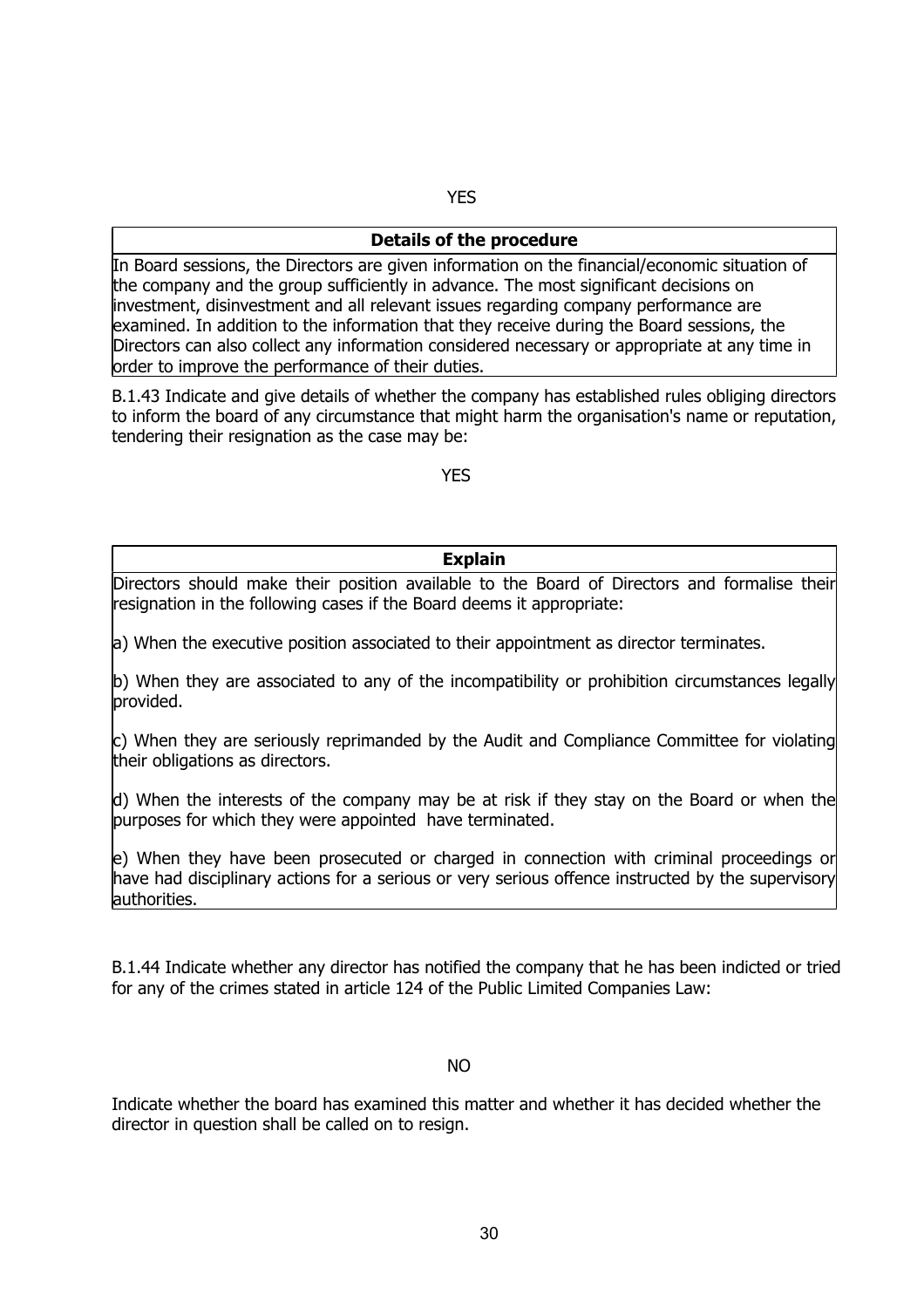NO

| <b>Decision</b> | <b>Explanation</b> |
|-----------------|--------------------|
|                 |                    |

B.2 Board of Directors' Committees

B.2.1 List the Board committees and their members:

## **EXECUTIVE COMMITTEE**

## **AUDIT COMMITTEE**

| Name                             | Post            | Type               |
|----------------------------------|-----------------|--------------------|
| MR JOSE MANUEL SERRA PERIS       | <b>CHAIRMAN</b> | <b>INDEPENDENT</b> |
| BMS PROMOCION Y DESARROLLO, S.L. | <b>MEMBER</b>   | <b>PROPRIETARY</b> |
| MR FELIX REVUELTA FERNANDEZ      | <b>IMEMBER</b>  | <b>PROPRIETARY</b> |
| NATRA, S.A.                      | <b>MEMBER</b>   | <b>PROPRIETARY</b> |
|                                  |                 |                    |

## **APPOINTMENT AND REMUNERATION COMMITTEE**

| Name                            | Post             | Type               |
|---------------------------------|------------------|--------------------|
| <b>RICARDO IGLESIAS BACIANA</b> | <b>ICHAIRMAN</b> | <b>INDEPENDENT</b> |
| <b>FRANÇOIS GAYDIER</b>         | <b>MFMBFR</b>    | <b>IEXECUTIVE</b>  |
| MR JAVIER ADSERA GEBELLI        | <b>MFMBFR</b>    | <b>IEXECUTIVE</b>  |
| MR JOSE MANUEL SERRA PERIS      | <b>MFMBFR</b>    | <b>INDEPENDENT</b> |
|                                 |                  |                    |

B.2.2 Indicate if the Audit Committee is responsible for the following:

Monitor the preparation and the integrity of the financial information prepared on the company and, where appropriate, the group, checking for compliance with legal provisions, the accurate demarcation of the consolidation perimeter, and the correct application of accounting principles. YES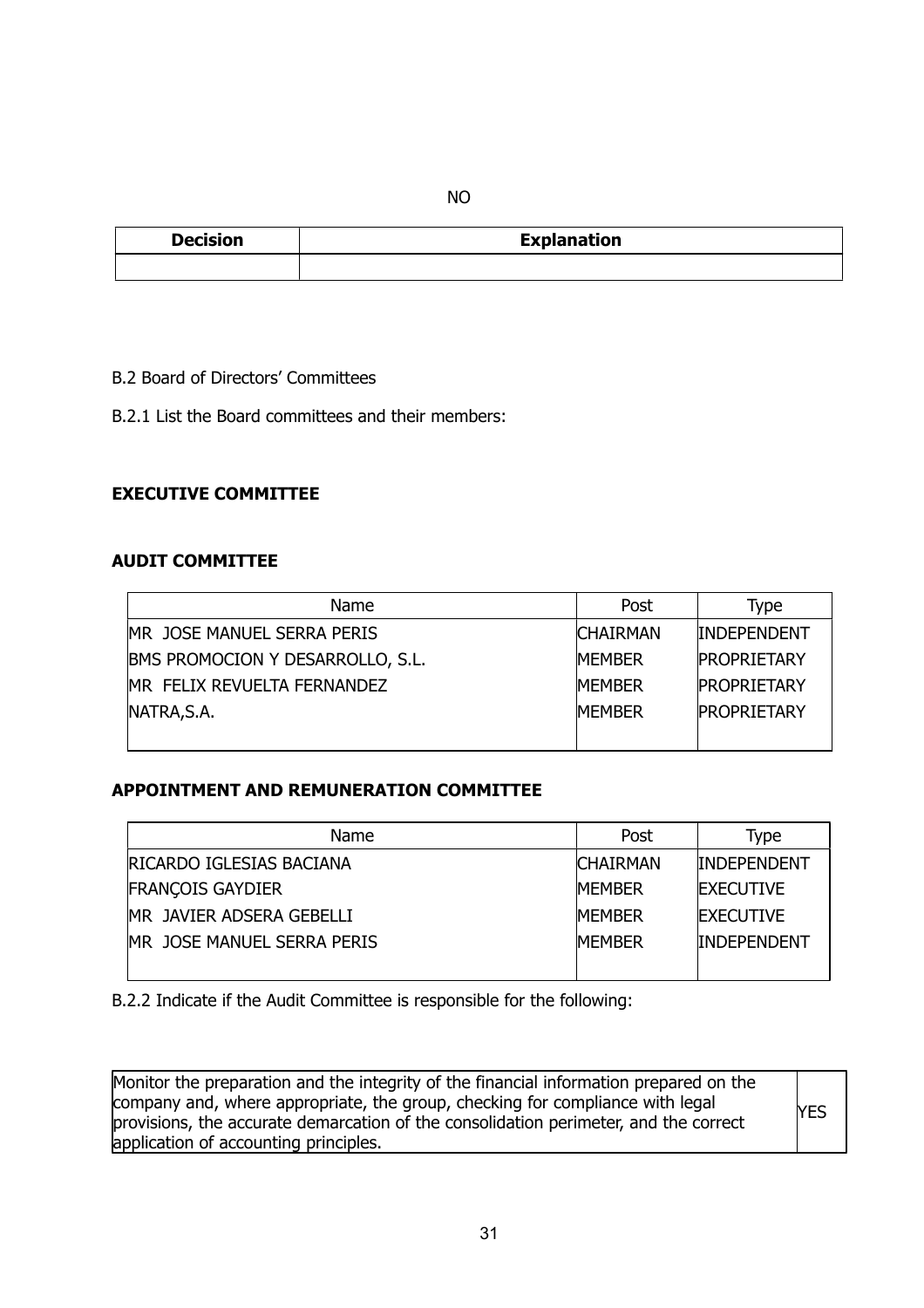| Review internal control and risk management systems on a regular basis, so main risks<br>are properly identified, managed and disclosed.                                                                                                                                                                                                                      | lyes       |
|---------------------------------------------------------------------------------------------------------------------------------------------------------------------------------------------------------------------------------------------------------------------------------------------------------------------------------------------------------------|------------|
| Monitor the independence and efficacy of the internal audit function; propose the<br>selection, appointment, reappointment and removal of the head of internal audit; propose<br>the department's budget; receive regular report-backs on its activities; and verify that<br>senior management are acting on the findings and recommendations of its reports. | <b>YES</b> |
| Establish and supervise a mechanism whereby staff can report, confidentially and, if<br>necessary, anonymously, any irregularities they detect in the course of their duties, in<br>particular financial or accounting irregularities, with potentially serious implications for the<br>firm.                                                                 | YES        |
| Make recommendations to the board for the selection, appointment, reappointment and<br>removal of the external auditor, and the terms and conditions of his engagement.                                                                                                                                                                                       | YES        |
| Receive regular information from the external auditor on the progress and findings of the<br>audit programme, and check that senior management are acting on its recommendations.                                                                                                                                                                             | <b>YES</b> |
| Monitor the independence of the external auditor.                                                                                                                                                                                                                                                                                                             | <b>YES</b> |
| In the case of groups, the Committee should urge the group auditor to take on the<br>auditing of all component companies.                                                                                                                                                                                                                                     | YES        |

B.2.3 Describe the organisational and operational rules and the responsibilities attributed to each of the Board committees.

## **Name of committee**

APPOINTMENT AND REMUNERATION COMMITTEE

## **Brief description**

 The main purpose of the Appointment and Remuneration Committee, which meets at least twice a year, is to make proposals to the Board of Directors in relation to:

- the Group's remuneration policy at the top level;

- the general guidelines of the remuneration policy of the Group and its subsidiaries;

 - give recommendations to the Board of Directors, for its proposal to the General Shareholders' Meeting, on the system of the annual remuneration of directors and on management and employee share systems in the share capital of Natraceutical;

 - analyse the operations with parties related to the Company. In the event that the operation affects a member of the Board, s/he should abstain from participating in the analysis;

 - the characteristics and conditions of option plans on Company shares and the management and employees to whom they are directed;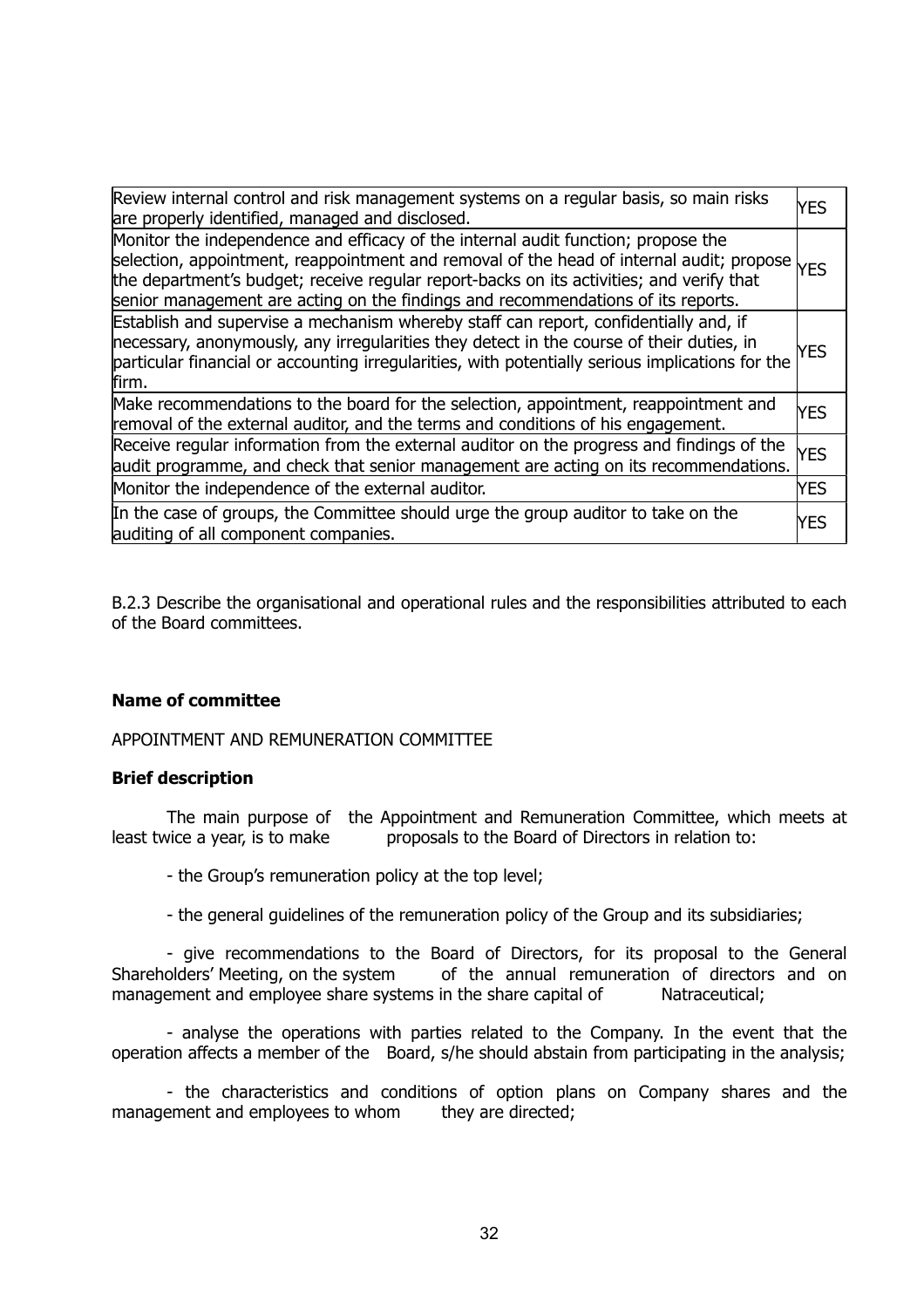The members of the Appointment and Remuneration Committee do not receive any remuneration for being on this Committee.

## **Name of committee**

AUDIT COMMITTEE

#### **Brief description**

The main regulations of the operation of the Audit Committee are to:

 - Propose the appointment, terms and conditions of the engagement, and when applicable, reappointment, or extension of the Accounts Auditor.

 - Supervise the internal audit procedures periodically, and that the supervision systems are appropriate.

- Review the external auditing processes and conclusions with the external auditor.

- Supervise that the generally accepted accounting principles are applied.

 The Audit Committee does not have its own regulations at this time and its operations are ruled by the provisions of the Regulations of the Board of Directors and the Articles of Association.

The dedication of the Audit Committee does not have any consideration appointed.

B.2.4 Indicate any advisory or consulting powers and, where applicable, the powers delegated to each of the committees:

## **Name of committee**

#### APPOINTMENT AND REMUNERATION COMMITTEE

## **Brief description**

 The main purpose of the Appointment and Remuneration Committee, which meets at least twice a year, is to make proposals to the Board of Directors in relation to: - the Group's remuneration policy at the top level; - the general quidelines of the remuneration policy of the Group and its subsidiaries; - give recommendations to the Board of Directors, for its proposal to the General Shareholders' Meeting, on the system of the annual remuneration of directors and on management and employee share systems in the share capital of Natraceutical;- analyse the operations with parties related to the Company. In the event that the operation affects a member of the Board, s/he should abstain from participating in the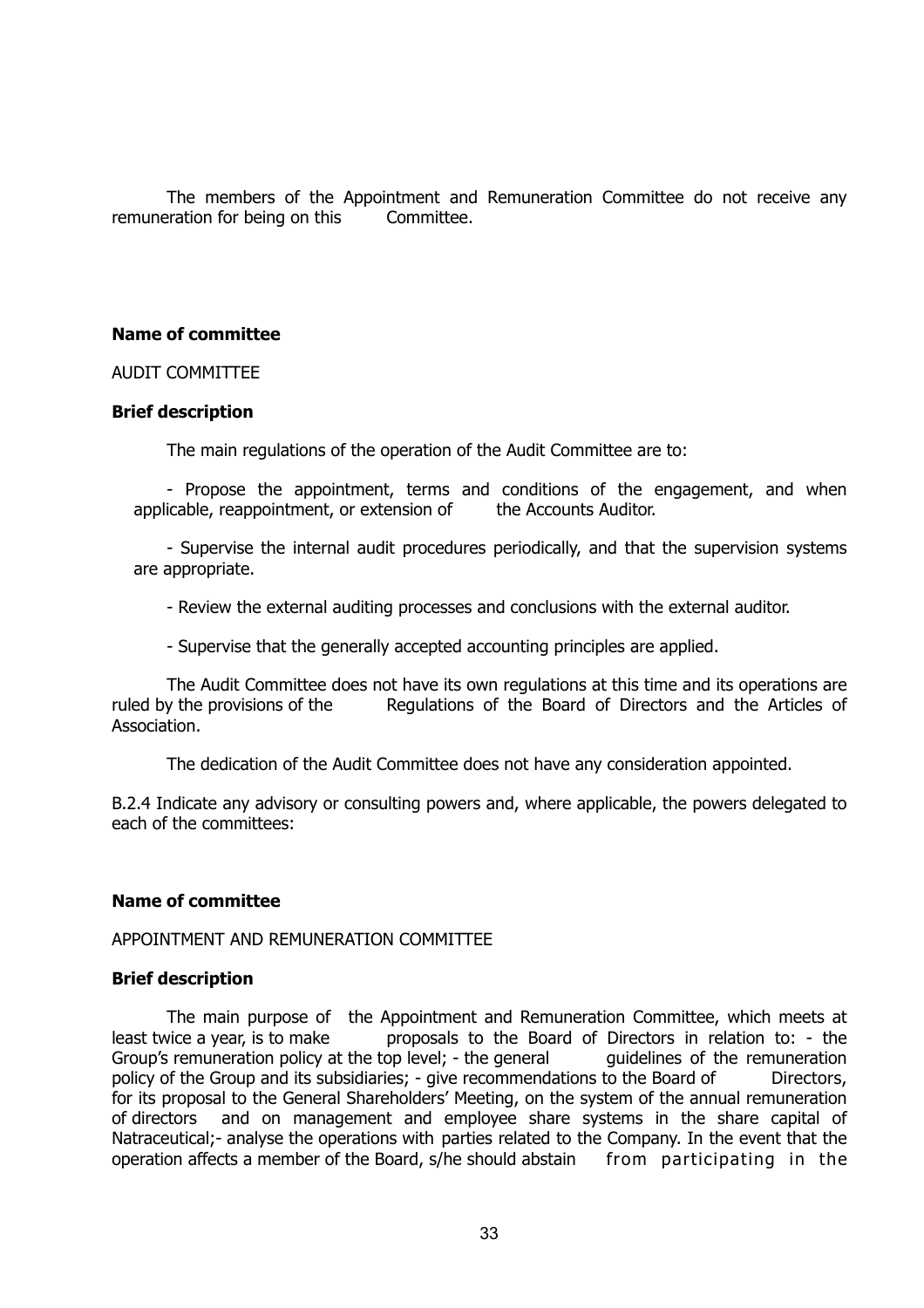analysis;- the characteristics and conditions of option plans on Company shares and the management and employees to whom they are directed; The members of the Appointment and Remuneration Committee do not receive any remuneration for being on this Committee.

#### **Name of committee**

AUDIT COMMITTEE

#### **Brief description**

The main regulations of the operation of the Audit Committee are to: - Propose the appointment, terms and conditions of the engagement, and when applicable, reappointment, or extension of the Accounts Auditor. - Supervise the internal audit procedures periodically, and that the supervision systems are appropriate. - Review the external auditing processes and conclusions with the external auditor. - Supervise that the generally accepted accounting principles are applied. The Audit Committee does not have its own regulations at this time and its operations are ruled by the provisions of the Regulations of the Board of Directors and the Articles of Association. The dedication of the Audit Committee does not have any consideration appointed.

B.2.5 Indicate, if applicable, any regulations governing the Board committees, where they are made available for consultation and any amendments to the same made during the financial year. Indicate whether any annual report has been voluntarily drawn up on the activities of each committee.

## AUDIT COMMITTEE

#### **Brief description**

Article 36 of the Article of Association establishes that:

 The Audit Committee shall be comprised of a minimum of three and a maximum of five directors, all of whom are necessarily non-executive directors and they are appointed by the Board of Directors from among its members. The Audit Committee will appoint its Chairman from among its members. S/he must be replaced every four years, and may be re-elected after one year has elapsed since the date of termination. The Audit Committee will also appoint a Secretary who need not be a member of the Committee itself.

The Audit Committee will have the following powers:

1. Inform the Shareholders' Meeting about issues raised that are within the committee's scope of competence through its Chairman and/or Secretary.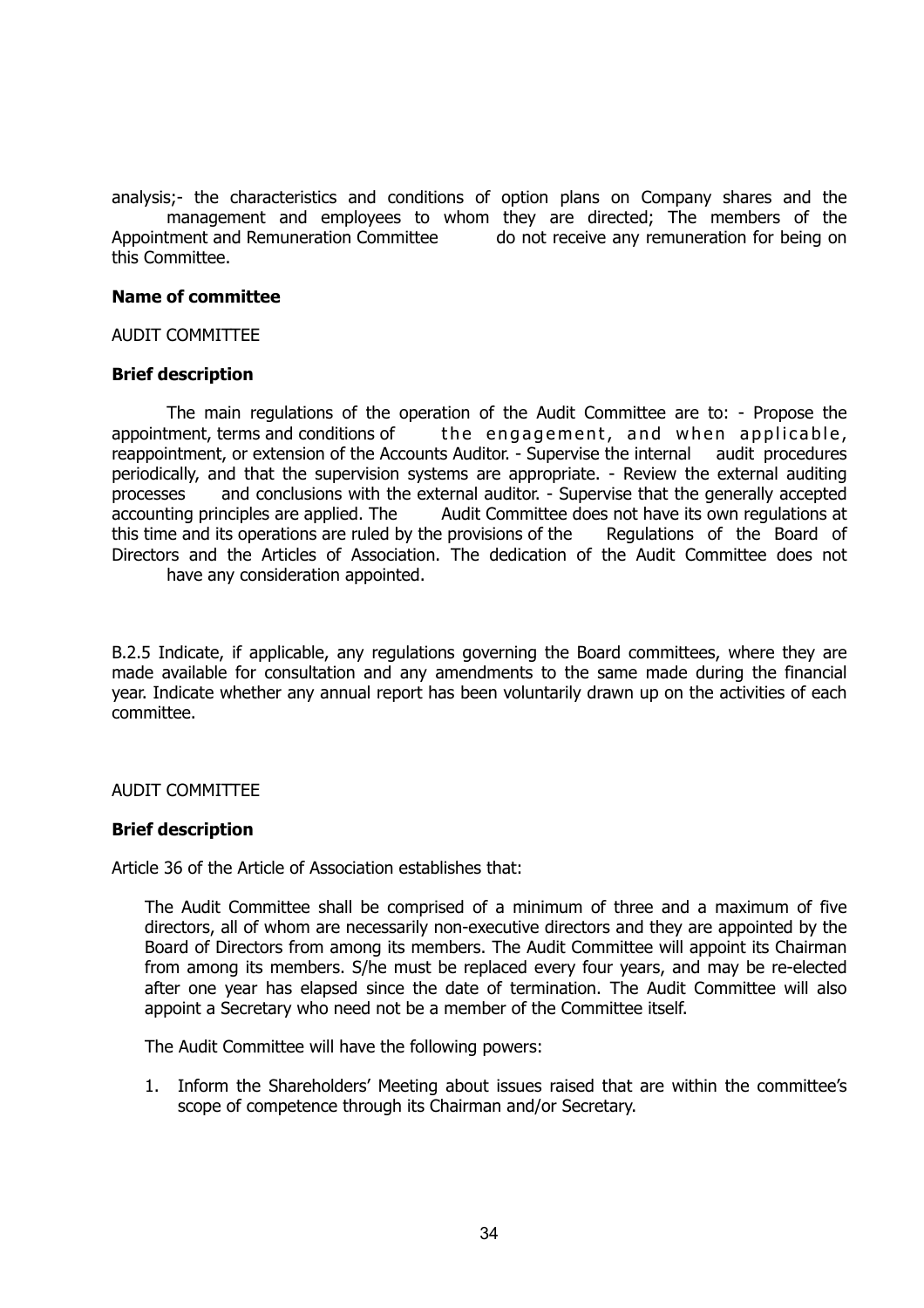- 2. Propose to the Board of Directors, for submission to the General Shareholders' Meeting, the appointment of the Accounts Auditor referred to in article 204 of the Public Limited Companies Law.
- 3. Supervise the internal audit services periodically, receiving an annual work plan and report on activities at the end of each financial year.
- 4. Know the financial information process and the internal risk control systems of the Company.
- 5. Act as the channel of communication between the Company and the Accounts Auditor, to receive information on those matters that could jeopardise the independence of the latter and any other information related to the development process of the audit of accounts, as well as any other notifications stipulated in account auditing legislation and in technical audit regulations.
- 6. Any others attributed to it by these Articles of Association.

 The Audit Committee will meet at least twice a year and as often as necessary to comply with its duties, called by the Chairman upon his own decision or upon the request of three of its members or of the Executive Committee.

 The Audit Committee shall be validly assembled with the direct or represented attendance of at least half of its members. Resolutions will be adopted with a majority of votes in favour issued by the members in attendance.

Article 31 of the Regulations of the Board of Directors stipulates that:

1. The Articles of Association should establish the number of members, powers and operation regulations of the Audit Committee.

 2. Notwithstanding the provisions established in the Articles of Association, the Audit, Supervision and Conflicts of interest Committee should be fundamentally constituted by external directors, with a minimum of three. Its chairman should be an independent director.

 3. The three members of the Committee should be appointed with regard to their knowledge and background in accounting, auditing and risk management matters.

 4. The Audit, Supervision and Conflicts of Interest Committee will have the following basic responsibilities, notwithstanding other duties assigned by the Board of Directors and what is contained in the Articles of Association.

a. Inform the Shareholders' Meeting about issues raised that are within the committee's scope of competence.

b. Propose to the Board of Directors, for submission to the General Shareholders' Meeting, the appointment of the external accounts auditors referred to in article 204 of the Public Limited Companies Law.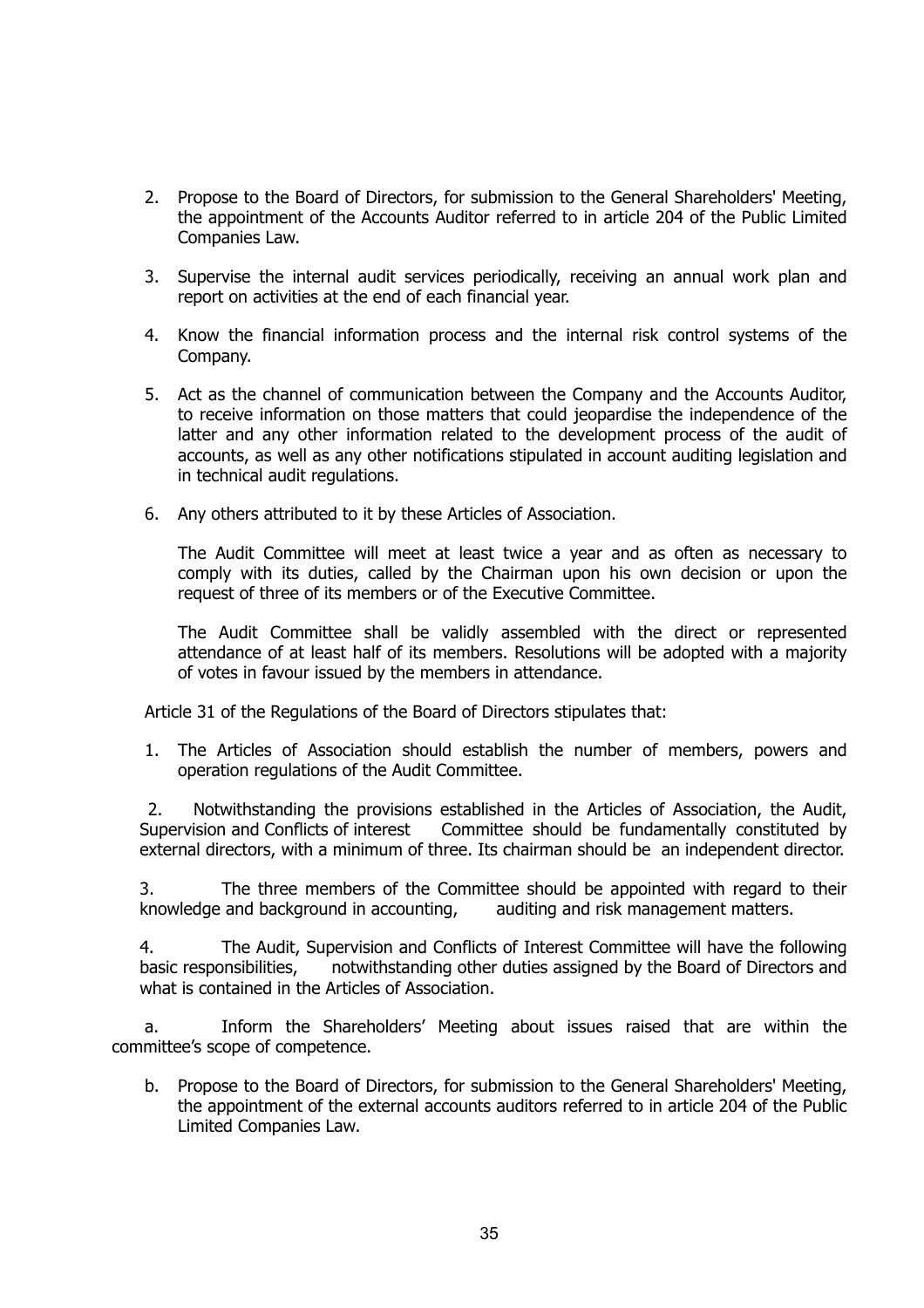- c. Supervise the internal audit services periodically, receiving an annual work plan and report on activities at the end of each financial year.
- d. Know the financial information process and the internal risk control systems of the Company.
- e. Relations with the external audit company, to receive information on those matters that could jeopardise the independence of the latter and any other information related to the development process of the audit of accounts, as well as any other notifications stipulated in account auditing legislation and in technical audit regulations.
- f. Review the annual accounts and the periodic financial statements which have to be sent to regulatory or supervisory bodies of the markets.
- g. Review the annual accounts, oversee compliance with regulatory requirements and the correct application of accounting standards, and inform on the principle and criteria modification proposals suggested by the management team.
- h. Inform the board of directors of any accounts criteria change or of balance risks.

i. Propose the appointment, terms and conditions of the engagement, scope of professional agreement and when and applicable, reappointment or revocation.

- j. Regularly receive information on the audit plan from the external auditor.
- k. Ensure the independence of the external auditor.
- l. Act as the channel of communication between the Board of Directors and the auditors, to evaluate all audit results and the responses of the management team to their recommendations and act as mediator in the event of discrepancies between the two in terms of principles and criteria applicable in the preparation of financial statements.
- m. Ensure the proper and appropriate operation of internal control systems and review the appointment and replacement of those responsible for them.
- n. Establish and supervise a mechanism whereby staff can report, confidentially and, if necessary, anonymously, any irregularities they detect in the course of their duties, in particular financial or accounting irregularities, with potentially serious implications for the firm.
- o. Supervise compliance with internal codes of conduct and corporate governance rules.
	- p. Inform the Board of Administration on the creation or acquisition of shares in special purpose vehicles or entities resident in countries or territories considered tax havens.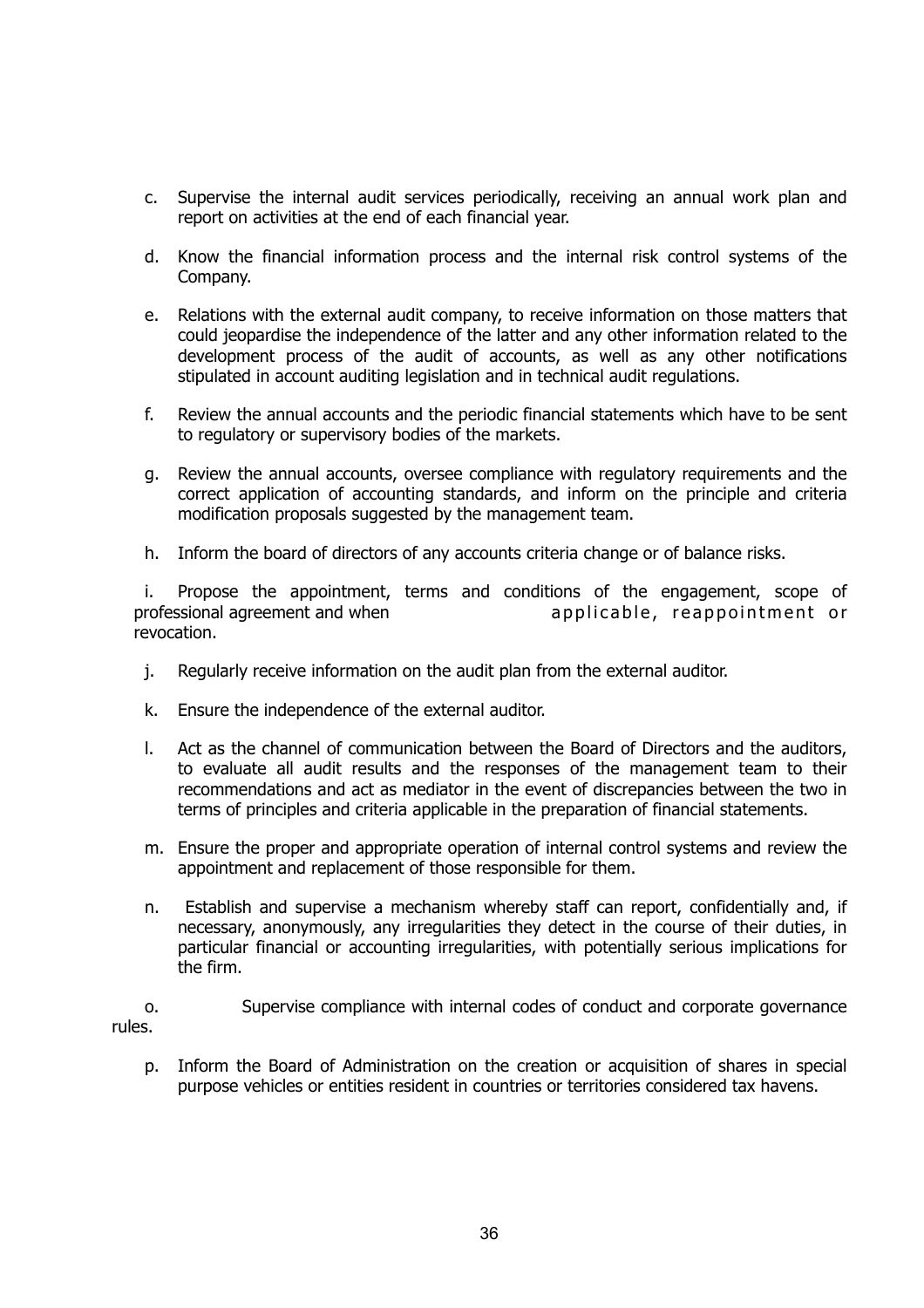B.2.6 Indicate whether the composition of the Executive Committee reflects the participation within the Board of the different types of directors:

NO

**If not, describe the composition of the executive committee**

Not applicable, there is no Executive Committee

## **C. RELATED-PARTY TRANSACTIONS**

C.1. Indicate whether the Board in full has the right to approve, based on a report from the Audit Committee or any other committee responsible for this task, transactions which the company carries out with directors, significant shareholders or representatives on the Board, or related parties:

YES

C.2 List any relevant transactions entailing a transfer of resources or obligations between the company or its group companies and the significant shareholders in the company:

| Name or corporate                     | Name or corporate   |                                                                     |                                                                                           |              |
|---------------------------------------|---------------------|---------------------------------------------------------------------|-------------------------------------------------------------------------------------------|--------------|
| name of director or                   | name of company or  | Nature of                                                           |                                                                                           | Amount       |
| executives                            | group company       | relationship                                                        | Type of transaction                                                                       | (€ thousand) |
| <b>BILBAO BIZKAIA</b><br><b>KUTXA</b> | NATRACEUTICAL, S.A. | Kutxa owns<br>4.588% of<br>Natraceutical<br>ß.A                     | Bilbao Bizkaia Financial, Ioan and<br>capital contribution<br>agreements<br>(borrower)    | 4,827        |
| <b>BILBAO BIZKAIA</b><br><b>KUTXA</b> | NATRACEUTICAL, S.A. | Bilbao Bizkaia<br>Kutxa owns<br>4.588% of<br>Natraceutical<br>lS.A. | Financial expenses                                                                        | 288          |
| <b>BILBAO BIZKAIA</b><br><b>KUTXA</b> | NATRACEUTICAL, S.A. | Kutxa owns<br>$4,588%$ of<br>Natraceutical<br>S.A.                  | Bilbao Bizkaia Loan amortization<br>and cancellation and<br>leasing contracts<br>(leaser) | 274          |
|                                       |                     |                                                                     |                                                                                           |              |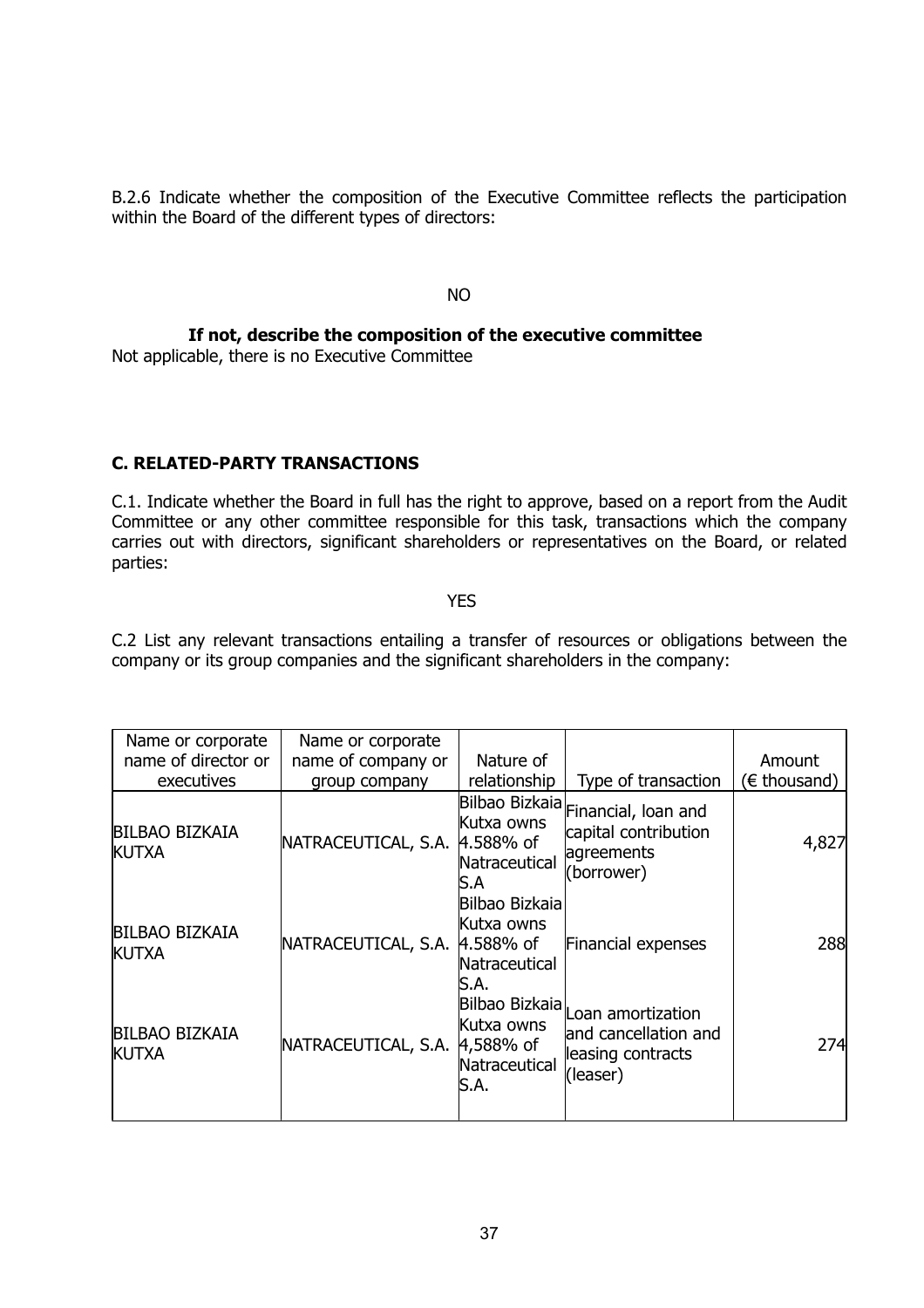C.3 List any relevant transactions entailing the transfer of resources or obligations between the company or its group companies and the company's managers or directors:

C.4 List any relevant transaction undertaken by the company with other companies in its group that are not eliminated in the process of drawing up the consolidated financial statements and whose object and conditions set them apart from the company's habitual trading activities:

## **Corporate name of the entity in its group**

APRA S.L.

## **Amount (thousands of euros)**

32

## **Brief description of transaction**

Purchase goods (Finished and in progress)

## **Corporate name of the entity in its group**

BIOPOLIS, S.L.

## **Amount (thousands of euros)**

56

## **Brief description of transaction**

Purchase intangible fixed assets

## **Corporate name of the entity in its group**

BIOPOLIS, S.L.

## **Amount (thousands of euros)**

30

## **Brief description of transaction**

Service reception

## **Corporate name of the entity in its group**

CAJA DE AHORROS DEL MEDITERRANEO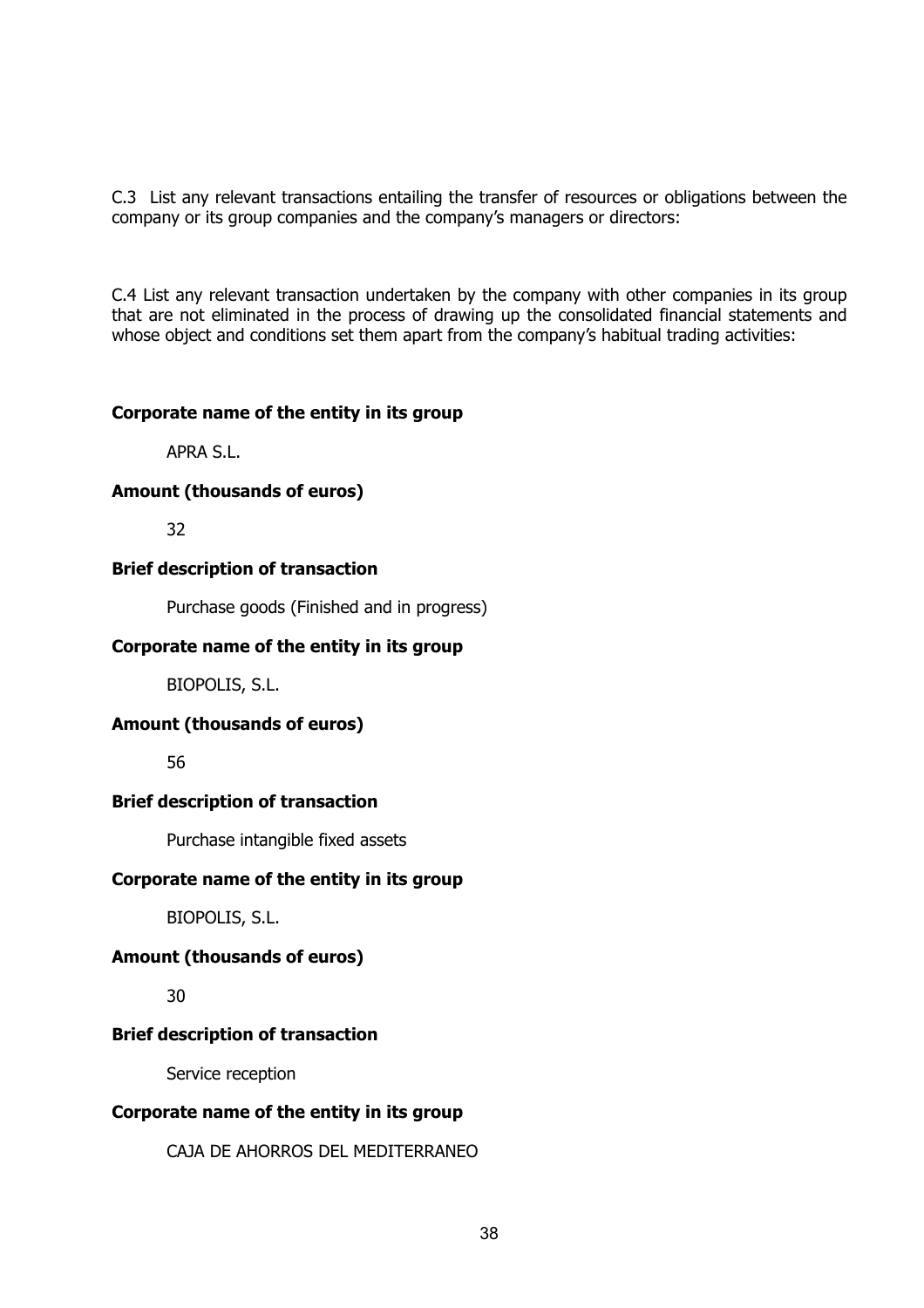## **Amount (thousands of euros)**

1302

## **Brief description of transaction**

Lease agreement amortization

## **Corporate name of the entity in its group**

CAJA DE AHORROS DEL MEDITERRANEO

## **Amount (thousands of euros)**

712

## **Brief description of transaction**

Interests charged

## **Corporate name of the entity in its group**

CAJA DE AHORROS DEL MEDITERRANEO

## **Amount (thousands of euros)**

11121

## **Brief description of transaction**

Loan amortization

## **Corporate name of the entity in its group**

CAKEFRIENDS LTD

## **Amount (thousands of euros)**

12

## **Brief description of transaction**

Interests paid

## **Corporate name of the entity in its group**

COCOTECH S.L.

## **Amount (thousands of euros)**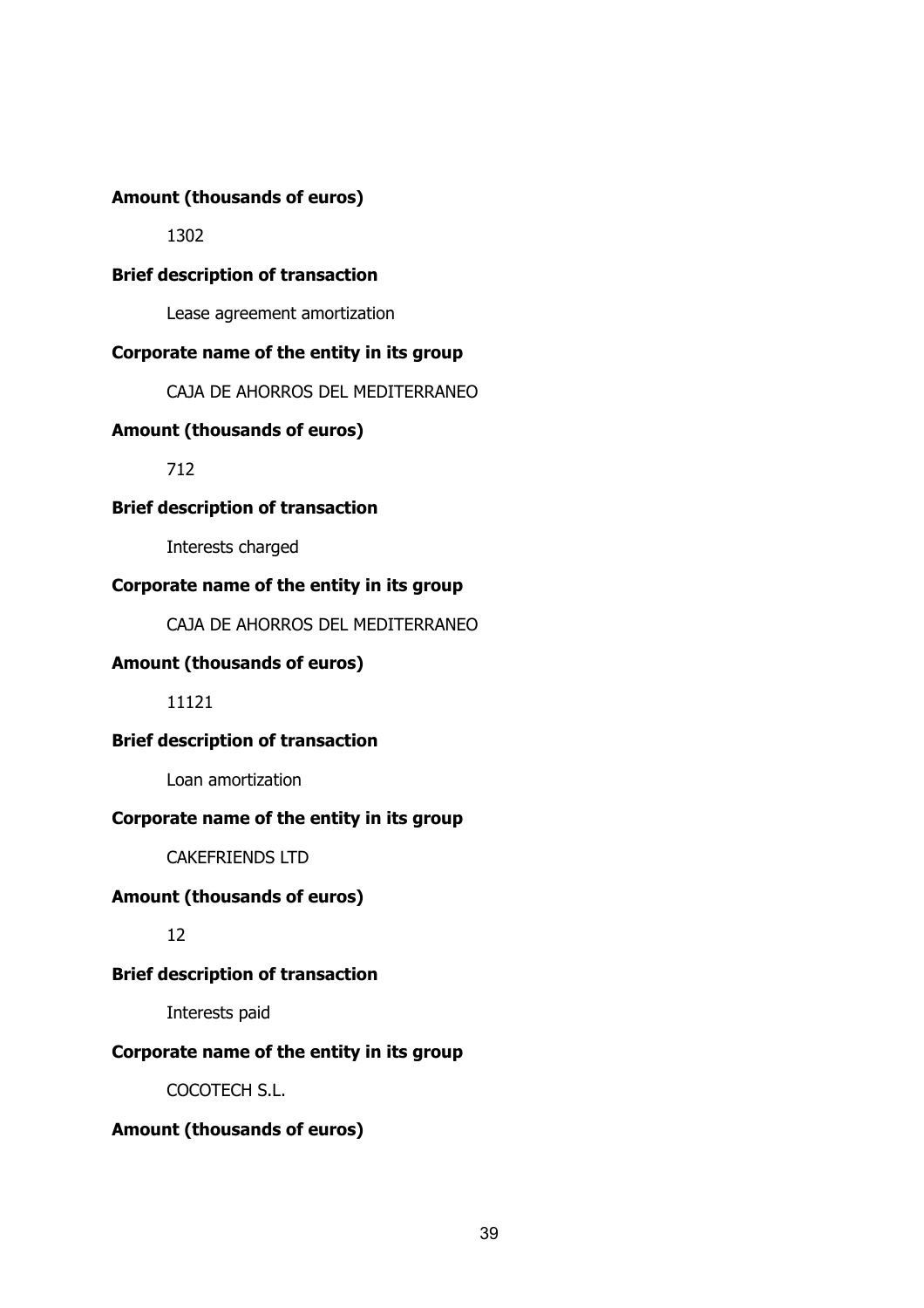5266

## **Brief description of transaction**

Sell goods (Finished and in progress)

## **Corporate name of the entity in its group**

COCOTECH S.L.

#### **Amount (thousands of euros)**

195

## **Brief description of transaction**

Service provision

## **Corporate name of the entity in its group**

COCOTECH S.L.

## **Amount (thousands of euros)**

942

## **Brief description of transaction**

Losses for selling material and intangible assets, among others

## **Corporate name of the entity in its group**

COCTECH S.L.

#### **Amount (thousands of euros)**

109

## **Brief description of transaction**

Purchase goods (Finished and in progress)

## **Corporate name of the entity in its group**

NATRA CACAO, S.L.

#### **Amount (thousands of euros)**

33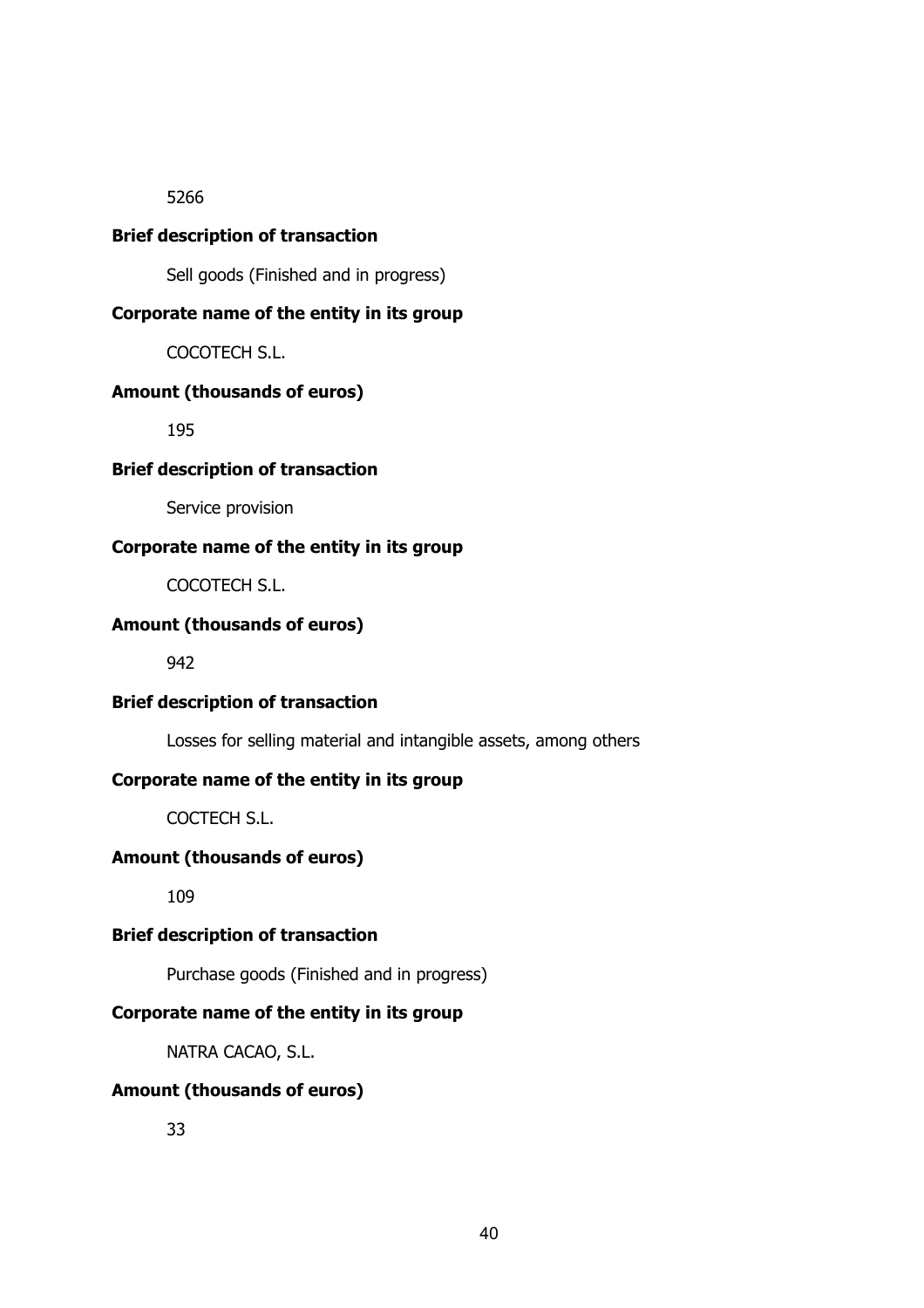## **Brief description of transaction**

Service reception

## **Corporate name of the entity in its group**

NATRA CACAO, S.L.

## **Amount (thousands of euros)**

9719

## **Brief description of transaction**

Sell goods (Finished and in progress)

## **Corporate name of the entity in its group**

NATRA CACAO, S.L.

## **Amount (thousands of euros)**

213

## **Brief description of transaction**

Purchase goods (Finished and in progress)

## **Corporate name of the entity in its group**

NATRA CACAO, S.L.

## **Amount (thousands of euros)**

5000

## **Brief description of transaction**

Service provision

## **Corporate name of the entity in its group**

NATRA US, INC.

## **Amount (thousands of euros)**

200

## **Brief description of transaction**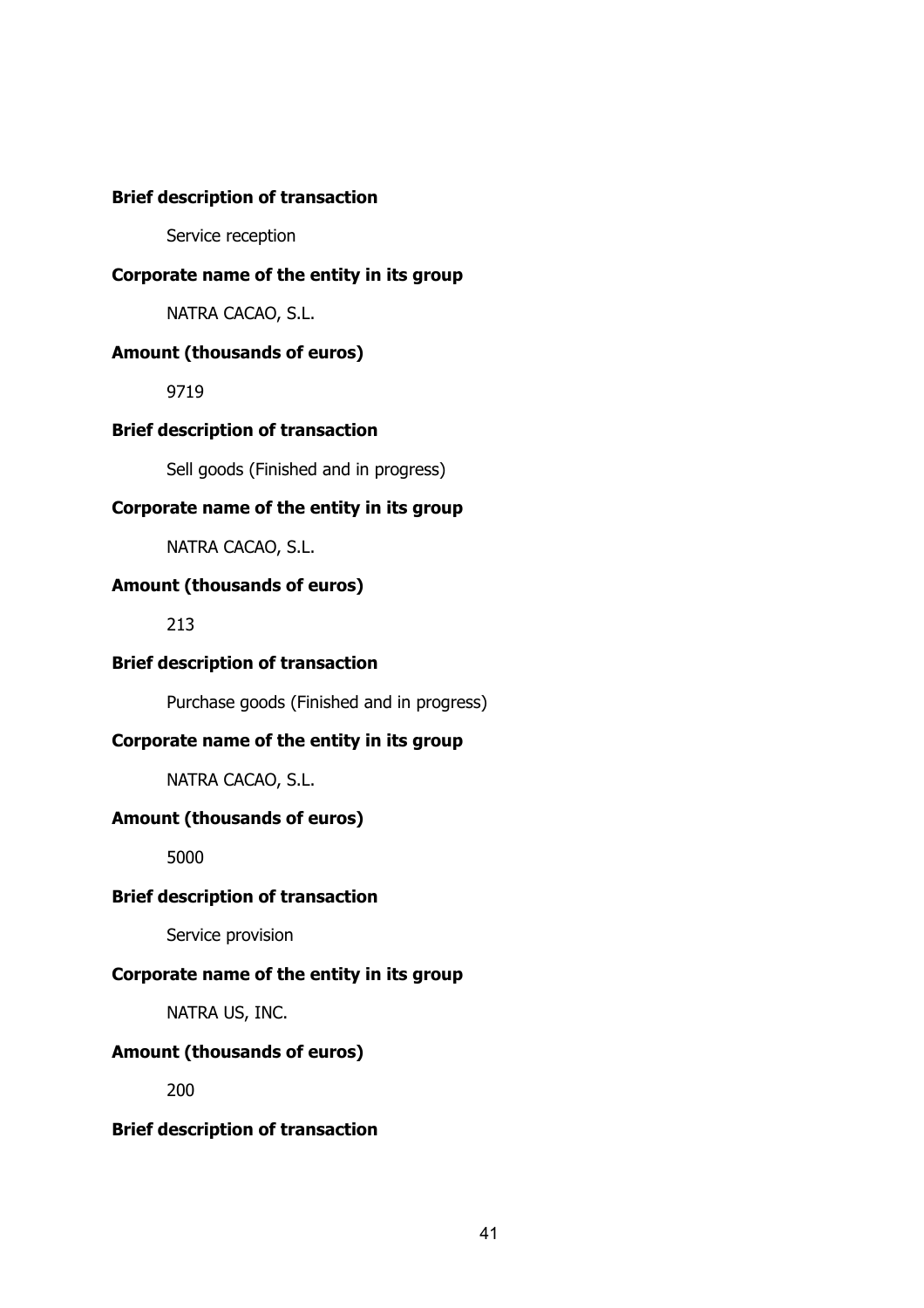Service reception

## **Corporate name of the entity in its group**

NATRA S.A.

## **Amount (thousands of euros)**

25500

#### **Brief description of transaction**

Financing, loan and capital contribution agreements (borrower)

## **Corporate name of the entity in its group**

NATRA, S.A.

## **Amount (thousands of euros)**

380

## **Brief description of transaction**

Financial expenses

#### **Corporate name of the entity in its group**

NATRA, S.A.

#### **Amount (thousands of euros)**

1445

## **Brief description of transaction**

Service provision

## **Corporate name of the entity in its group**

RIVA Y GARCIA PROYECTOS, S.A.

#### **Amount (thousands of euros)**

4

#### **Brief description of transaction**

Service reception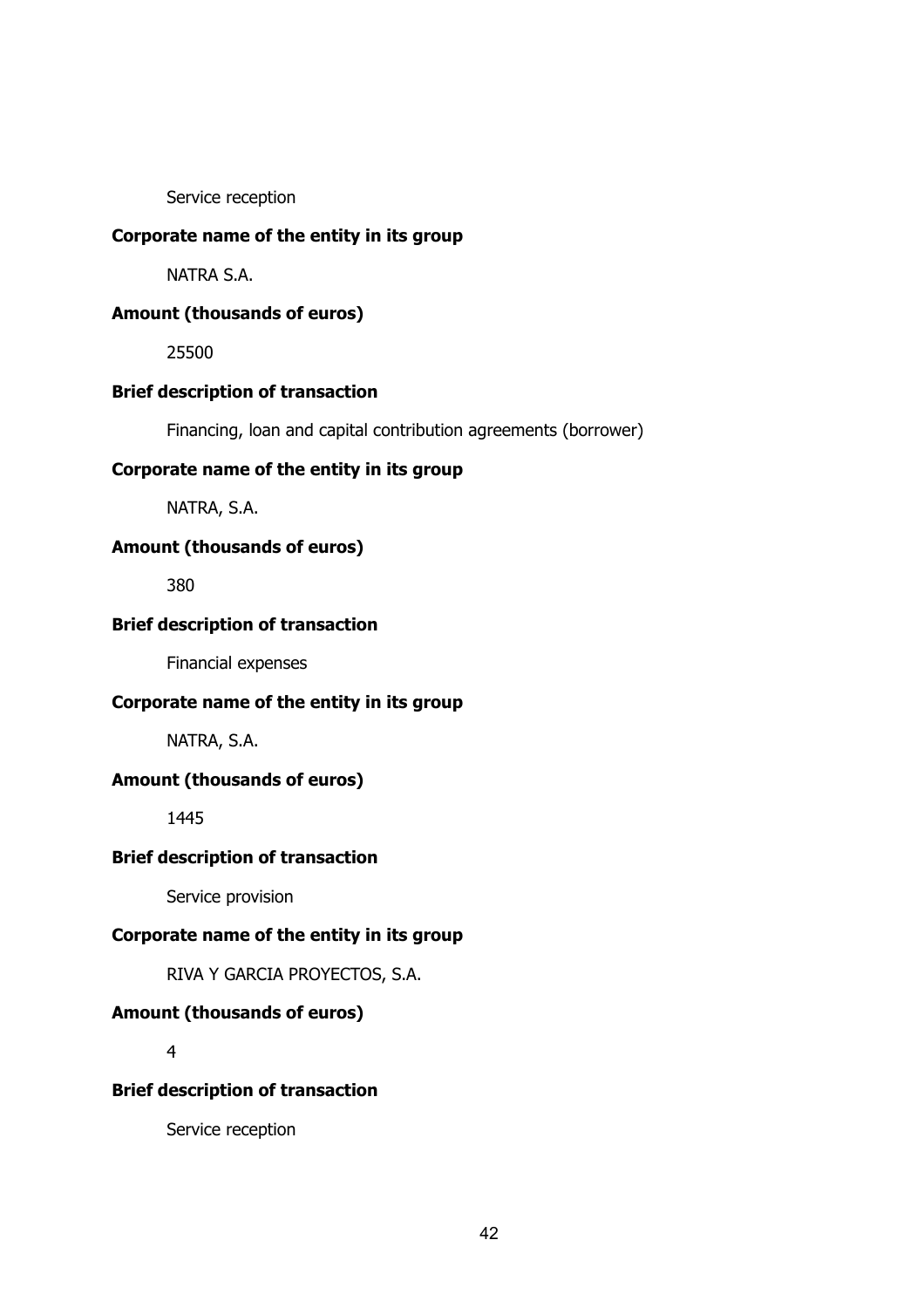C.5 Identify, where appropriate, any conflicts of interest affecting company Directors pursuant to Article 127 of the Companies Law.

#### NO

C.6 List the established mechanisms to detect, determine and resolve any possible conflicts of interest between the company and/or its group, and its Directors, management or significant shareholders.

In the Appointment and Remuneration Committee, it is established that transactions involving parties related to the Company will be analysed. In the event that the transaction involves a particular Board member, s/he will abstain from participating in the analysis.

In point 3 of article 16 of the Regulations of the Board of Directors where the Director is defined, conflicts of interest between the directors and their most direct family, and the company, should be avoided. The Board of Directors should always be notified of these situations, if they are not avoidable.

In addition, in article 19 of the Regulations of the Board of Directors, it is established that:

1. The Director will abstain from intervening in deliberations that affect issues in which s/he is directly or indirectly an interested party.

2. The Director is considered to have personal interest when the issue affects a member of his/ her family or a company in which s/he has a management post or a significant participation in its share capital.

3. The Director may not make commercial transactions with the Company or any of the companies which are part of the group without the previous agreement of the Board of Directors.

C.7 Is there more than one Group company listed in Spain?

NO

## **D. RISK CONTROL SYSTEMS**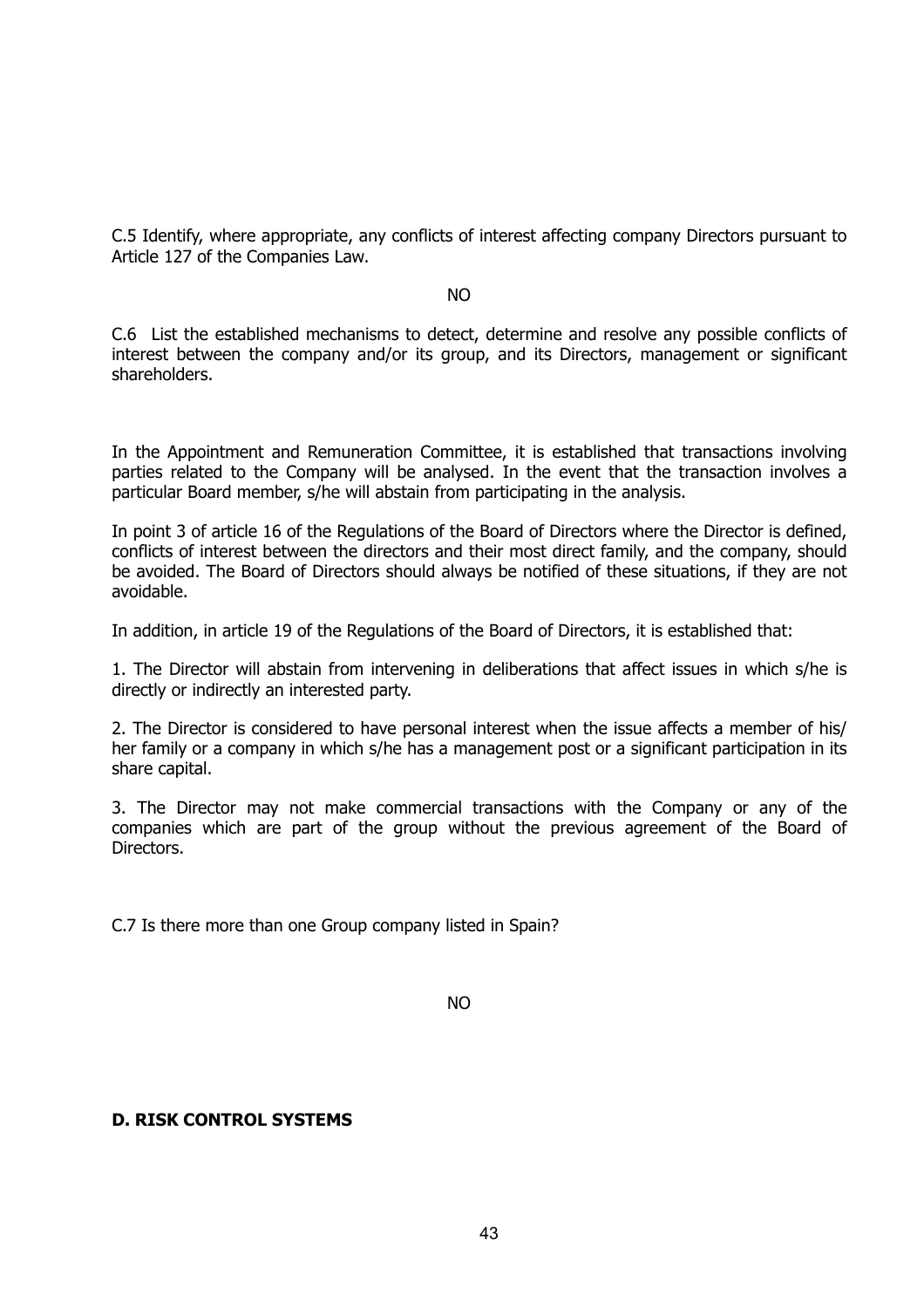D.1. Give a general description of risk policy in the company and/or its group, detailing and evaluating the risks covered by the system, together with evidence that the system is appropriate for the profile of each type of risk.

In order to establish suitable control systems, the Company prepares a group of regulations which are periodically reviewed and which intend to regulate the system's basic aspects and it also implements these control systems. Those in executive posts in the Company actively participate in preparing proposals for these regulations.

#### Types of risks

Natraceutical, S.A. has identified the risks that affect its business and it has established an internal control system for each one. The main types of risks identified and managed in the Company are summarised as follows:

 - Material risk; this refers to the risk of damage being caused to property belonging to or under the control of the company.

- Civil liability; this is the liability that may arise from personal or material damages as well as direct harm coming to third parties in accordance with current legislation for events that occur due to the activity carried out by the Company.

- Profit loss; this is the loss due to activity interruption or disturbance as a result of material damages, or extraordinary or catastrophic risks or risks attributable to the suppliers.

- Financial risk; this is the risk due to a variation in exchange rates or interest rates caused by credit risks which affect the company's liquidity.

D.2 Indicate if during the year any operative, technological, financial, legal fiscal or any other kind of risk has been generated .

not a series and the series of the series of the series of the series of the series of the series of the series

Indicate the circumstances and whether the established control systems worked adequately.

D.3 Indicate whether there is a committee or other governing body in charge of establishing and supervising these control systems.

YES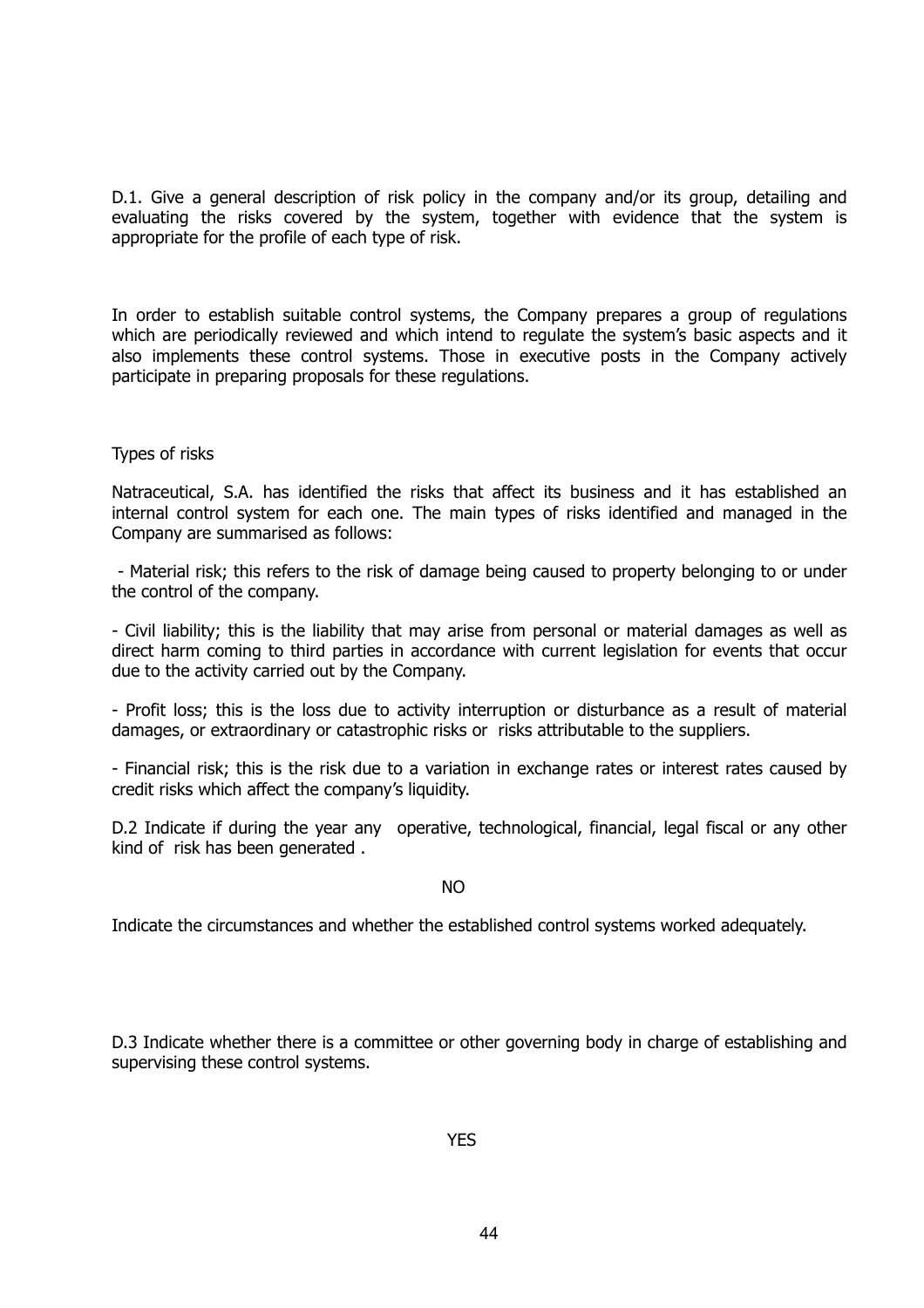If yes, explain its duties.

#### **Name of committee or body**

#### AUDIT COMMITTEE

#### **Description of duties**

Among the duties of the Audit Commission, it establishes and supervises the various control systems in order to evaluate, mitigate and reduce the different types of risks to which the company and its group are exposed.

D.4 Identify and describe the processes for compliance with the regulations applicable to the company and/or its group.

The Audit and Control Committee supports the Board of Directors in its supervision tasks, overseeing the compliance with all legal provisions and internal regulations applicable to the Company. It supervises the compliance with both national and international regulations, in matters related to securities market behaviours, and data protection. It ensures that the Internal Codes of Conduct and with regard to the Securities Markets, applicable to the Group's staff, comply with the required regulations and that they are appropriate for the Company.

Furthermore, it is the responsibility of the Audit and Control Committee to supervise the preparation process and the reliability of the financial information with regard to the Company and the Group, supervising compliance with regulatory requirements and the correct application of accounting criteria.

## **E THE GENERAL SHAREHOLDERS' MEETING**

E.1 Indicate the quorum required for constitution of the General Shareholders' Meeting established in the Company's Articles of Association. Describe any differences from the minimum regime set out in the Companies Law (LSA)

**YES** 

|                                          | Difference in % of quorum<br>as set out in art. 102 of the | Difference in % of quorum<br>as set out in art. 103 of the<br>LSA for certain circumstances LSA for certain circumstances<br>in art. 103 |
|------------------------------------------|------------------------------------------------------------|------------------------------------------------------------------------------------------------------------------------------------------|
| Quorum required at<br>first notification | 50.000                                                     | OI.                                                                                                                                      |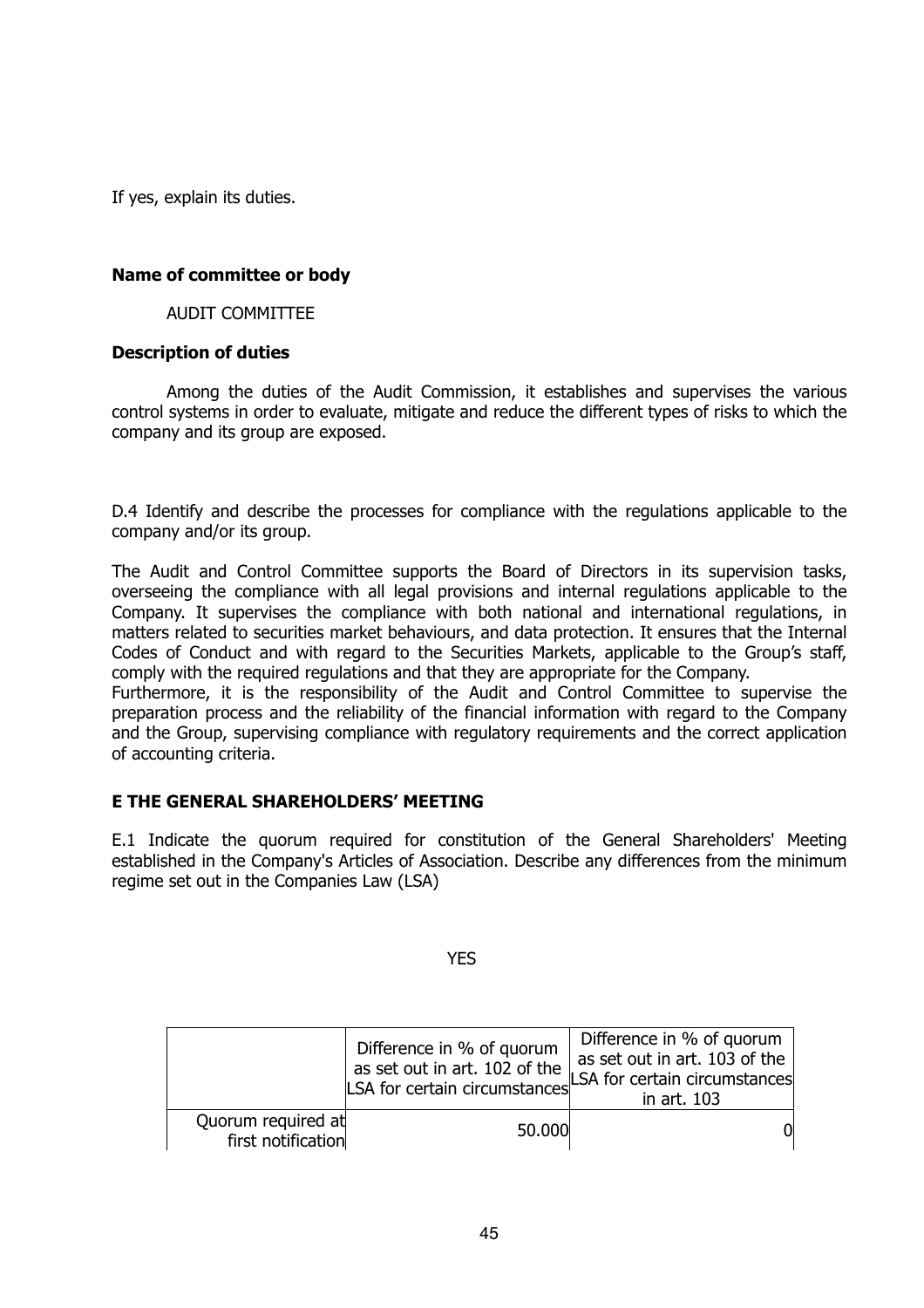## **Description of the differences**

Both Ordinary and Extraordinary General Shareholders' Meetings will be validly assembled:

- Generally, at first notification, when at least half of the paid-up capital is present and, at second notification, any represented capital.

- So that the Board can validly agree on the issue of obligations, promissory notes, bonds and other similar financial tools, the increase or reduction of capital, the transformation, merger, demerger of the company, and in general, any modification of the Articles of Association, the favourable vote corresponding to two-thirds of the shares presented or represented in the General Shareholders' Meeting will be necessary, when shareholders representing less than 50% of the subscribed capital with the right to vote are present.

At first notification, sufficient quorum is required in terms of the provisions established in the LSA, which establishes a quorum of 25%.

E.2 Indicate and describe the differences required for adopting shareholder agreements from the minimum regime set out in the Companies Law (LSA).

NO

Describe any differences from the provisions established in the Companies Law.

E.3 List all shareholders' rights regarding the General Shareholders' Meetings other than those established under the Companies Law.

There are no rights other than those established under the Companies Law.

E.4 Indicate the measures adopted to encourage the participation of shareholders in the General Shareholders' Meetings.

E.5 Indicate whether the General Shareholders' Meeting is presided by the Chairman of the Board of Directors. List the measures, if any, adopted to guarantee the independence and correct operation of the General Shareholders' Meeting: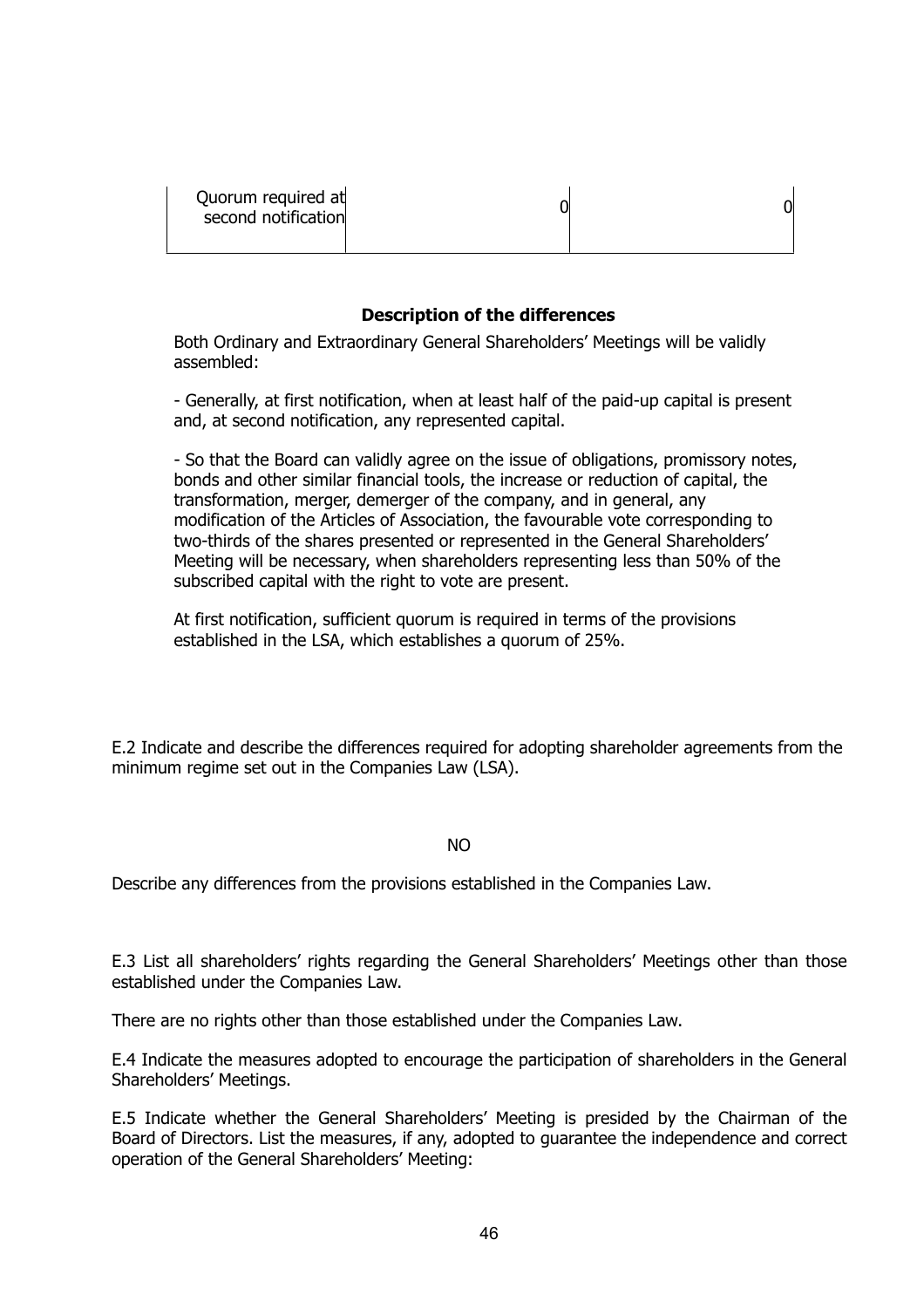# YES

## Describe the measures

1. The Table of the General Shareholders' Meeting will be formed by its Chairman and Secretary, notwithstanding that the members of the Board of Directors attending the session may also form part of the same.

2. The Chairman or Vice-Chairman of the Board of Administration shall direct the General Shareholders' Meeting and in their absence, substitution of the post shall be carried out in accordance with the provisions of article 21 of the Articles of Association. In the absence of all corresponding parties, the shareholder elected in each case by the members attending the meeting will be acting Chairman. In the event of legal notification, the Judge will decide who is acting Chairman.

3. The Chairman or acting Chairman has the following responsibilities:

a) Direct the meeting so that all points in the Agenda are covered.

b) Resolve doubts raised on the list of shareholders and on the content of the Agenda.

 $|c|$ ) Give the floor to shareholders who request it when deemed appropriate and retake it when a determined issue is deemed sufficiently debated or if it is affecting the course of the meeting.

d) Indicate when it is necessary to vote on agreements and announce the results of votes.

e) In general, exercise all of the powers necessary so that the meeting runs smoothly, including the interpretation of the provisions in these Regulations.

4. The Secretary or Vice-Secretary of the Board of Directors will act as Secretary of the General Shareholders' Meeting or, in their absence, the substitute of the post, in accordance with the provisions of article 21 of the Articles of Association. In the absence of all corresponding parties, the shareholder elected in each case by the members attending the meeting will act as Secretary.

5. If the Chairman or Secretary have to excuse themselves from the meeting while the General Shareholders' Meeting is being held, the substitution to exercise their functions will be carried out in accordance with the provisions of sections 2 and 4 above.

E.6 Indicate the amendments, if any, made to the General Shareholders' Meeting Regulations during the year.

In 2008, the following modifications were made to the General Shareholders' Meeting Regulations.

Art. 3. They have included

11. The approval of operations that involve a fundamental corporate change. In particular: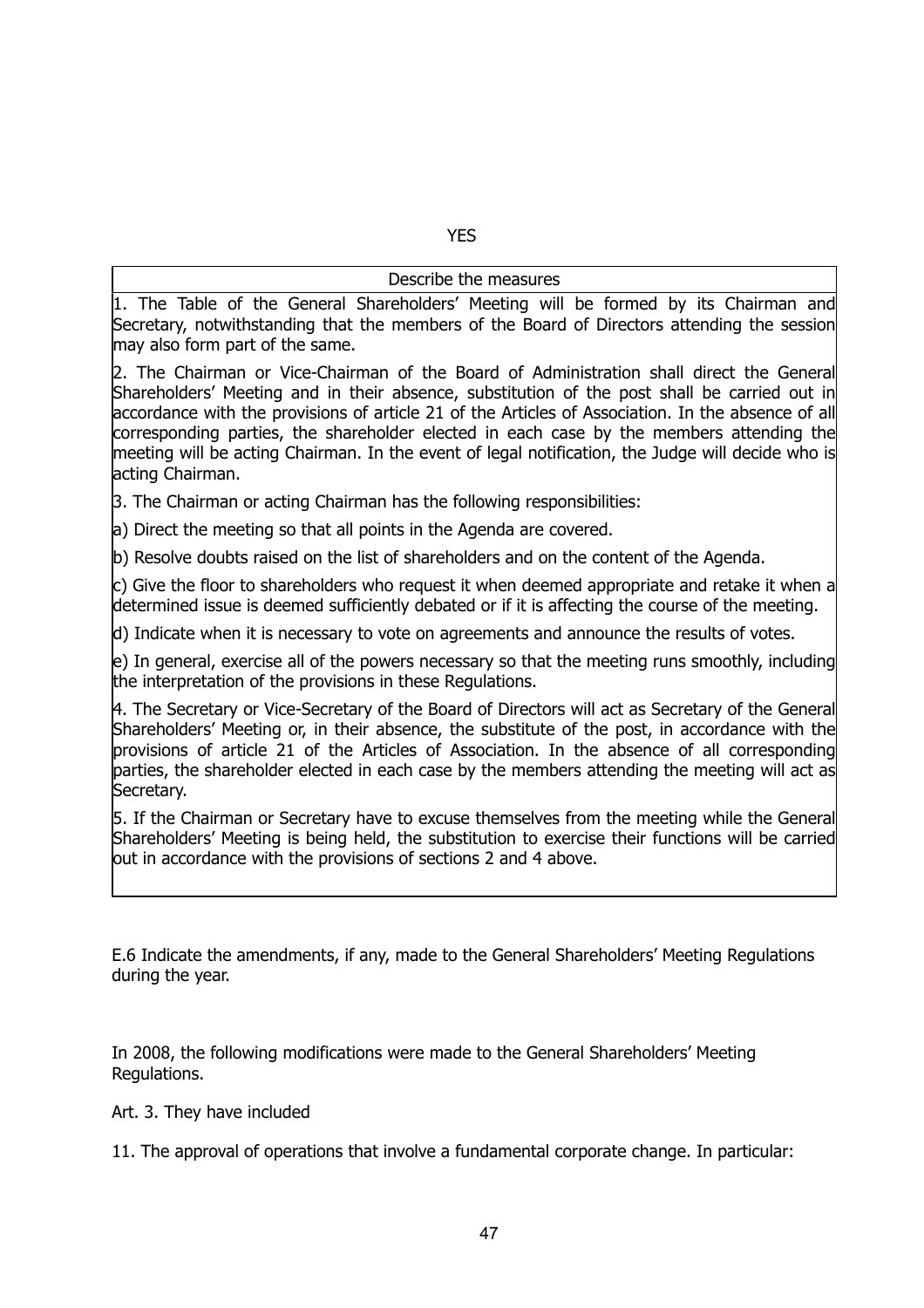- a) The transformation of the company into a holding companies through the process of subsidiarisation or reallocating core activities to subsidiaries that were previously carried out by the originating firm, even though the latter retains full control of the former;
- b) Any acquisition or disposal of key operating assets that would effectively alter the company's corporate purpose;
- c) Operations that effectively add up to the company's liquidation.

Art. 6. They have included

2. The text of all detailed agreement proposals made by the Board of Directors in relation to the points contained in the Agenda and reports of the Board of Directors, when applicable, on their justification and advisability.

Art. 18. They have included

2. In the opinion of the Chairman, notwithstanding that other alternative systems may be used, voting on proposals of agreements referred to in the previous section will be carried out as follows:

a) Issues which are substantially independent should have separate voting so that shareholders may exercise their right to vote separately. In particular, this rule will apply for:

a. Director appointment or ratification, which should be voted individually.

b. In the event of Articles of Association amendments, to each article or group of articles which are substantially independent.

Nevertheless, if circumstances deem it appropriate, the Chairman of the Board may decide that collective voting may be used for several points on the Agenda, in which case the vote result will be considered as individual for each proposal if none of the attending members express their desire to modify the sense of their vote as regards any of them.

4. In the event that several shareholders have conferred their representation to the same financial intermediary that acts on behalf of the same, fractioning of the vote will be permitted at the request of the representative in order to comply with the instructions received by each of the represented shareholders.

E.7 Indicate the attendance figures for General Shareholders' Meetings held in 2008:

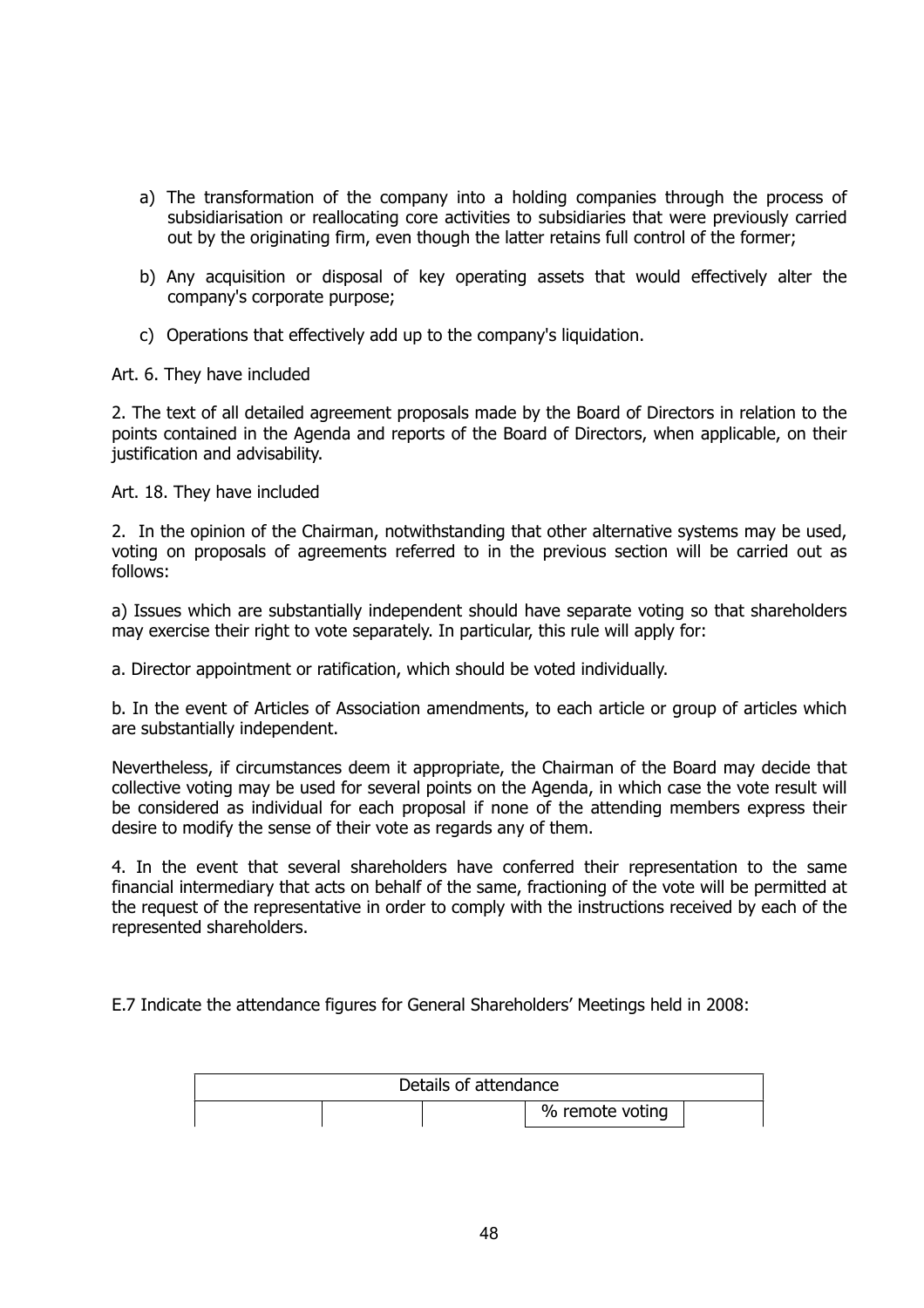| Date of General |                 |            |            |       |              |
|-----------------|-----------------|------------|------------|-------|--------------|
| Shareholders'   | $ \%$ attending |            | Electronic |       |              |
| Meeting         | in person       | % by proxy | means      | Other | <b>Total</b> |
| 19/06/2008      | 64.820          | 4.720      | 0.000      | 0.000 | 69.540       |
|                 |                 |            |            |       |              |
|                 |                 |            |            |       |              |

E.8 Briefly describe the resolutions adopted at the General Shareholders' Meetings held during the year and the percentage of votes by which each resolution was adopted.

The General Shareholders' Meeting of 19 June 2008 adopted the following resolutions:

I. They approved the Individual and Consolidated Financial Statements, as well as the management of the Board of Directors corresponding to the year 2007.

II. They approved the application of the financial year result, reserving it to compensate negative results from previous years with profits of future years.

III. It was agreed to reappoint entity Deloitte. S.L. as accounts auditors for the year 2008 for Natraceutical, S.A. as the parent company and the consolidated group.

IV. Remuneration for the Board of Directors in 2008 was established as the same amount as for the year 2007.

V. It was agreed to authorise the Board of Directors for the derivative acquisition of the company's treasury stock, either directly or through investee companies, with the limits and requirements established in the Public Limited Companies Law, thereby rendering ineffective the authorization granted in the Meeting on 25 June 2007.

VI. It was agreed to modify article 25 of the Articles of Association and articles 3, 6 and 18 of the General Shareholders' Meeting Regulations to adapt them to the good governance recommendations of the Unified Code for listed companies.

VII. It was agreed to set the number of members of the Board of Directors to 10 members. The appointment of Mr. Felix Revuelta Fernandez appointment by method of co-option in the Board of Directors session held on 21 February 2008 was ratified. It was agreed to appoint Mr. François Gaydier and Mr. Ricardo Iglesias Baciana as new members. The re-election of Mr. Jose Manuel Peris as director for a period of 5 years was approved.

VIII. The Board of Directors was authorised to increase the Share Capital within a maximum period of five years and if deemed appropriate, once or several times, at the time and of the amount considered appropriate, in accordance with the provisions of article 153.1 bis of the [Consolidated Text of the Law on Corporations,](http://www.proz.com/kudoz/spanish_to_english/other/127647-texto_refundido_de_la_ley_desociedades_an%C3%B3nimas.html) and resulting in article 5 of the Articles of Association being rewritten and permission to list new shares, thereby rendering ineffective any future use of the authorization granted in the General Meeting on 29 June 2005.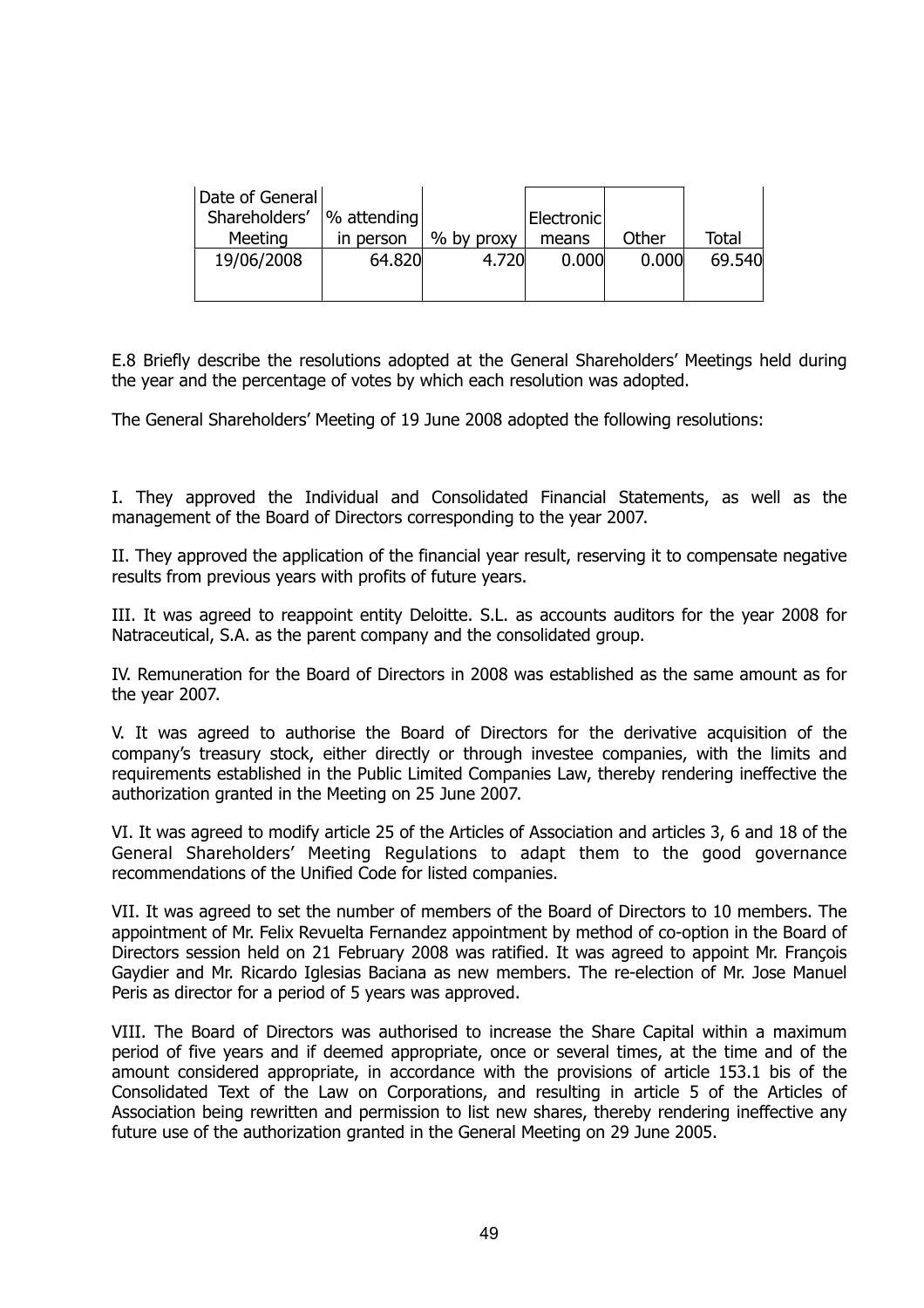IX. The Secretary of the Board of Directors was granted the power to carry out the development, documentation and implementation of the agreements adopted by the General Meeting.

E.9 Indicate, if appropriate, the minimum number of shares required to attend the General Shareholders' Meeting

YF<sub>S</sub>

| ----                                                                   |      |  |
|------------------------------------------------------------------------|------|--|
| Number of shares required to attend the General Shareholders' Meeting. | 1000 |  |

E.10 Indicate and explain the policies pursued by the company with reference to proxy voting at the General Shareholders' Meeting.

Shareholders with right to vote may delegate their representation to another person who as a Company shareholder, forms part of the Meeting.

Representation must be accepted by the representative. It will only be valid for one Meeting and may be granted in the following ways:

a) In printed format signed and addressed to the Chairman conferring the representation or the card referred to in the previous article duly signed for this purpose by the shareholder in the terms established by the Articles of Association.

b) In electronic or long-distance telematic format that duly guarantees the attributed representation and the identity of the representative. Representation by this method will be permitted when the electronic document which confers representation has the recognised electronic signature of the represented party, or another signature type that the Board of Directors has previously agreed and which meets appropriate guarantees of authenticity and identification of the shareholder conferring his/her representation. Representation conferred by these methods will be issued to the Company by the procedure and in the time-frame determined by the Board of Directors in the Meeting notification agreement.

In the event of public request for representation, this will be regulated by the provisions of article 107 of the current Public Limited Companies Law and, when applicable, article 114 of Law 24/1988, dated 28 July, of the Securities Market. In particular, the document in printed or electronic format which contains the power should contain the Agenda or have it as an annex, as well as the instructions request to exercise the right to vote and the indication of how the representative will vote in the event that there are no precise instructions.

Individual shareholders who are not in full enjoyment of their civil rights and legal entity shareholders may be represented by their legal representatives, duly accredited. In both these cases and in the event that the shareholder delegates his/her right of attendance, there may not be more than one representative in the Meeting.

Representation is always revocable. The attendance of the Shareholder to the Meeting, individually or through distance communication methods, as well as that derived from the vote issued by these methods means that any delegation is revoked, irrespective of the date.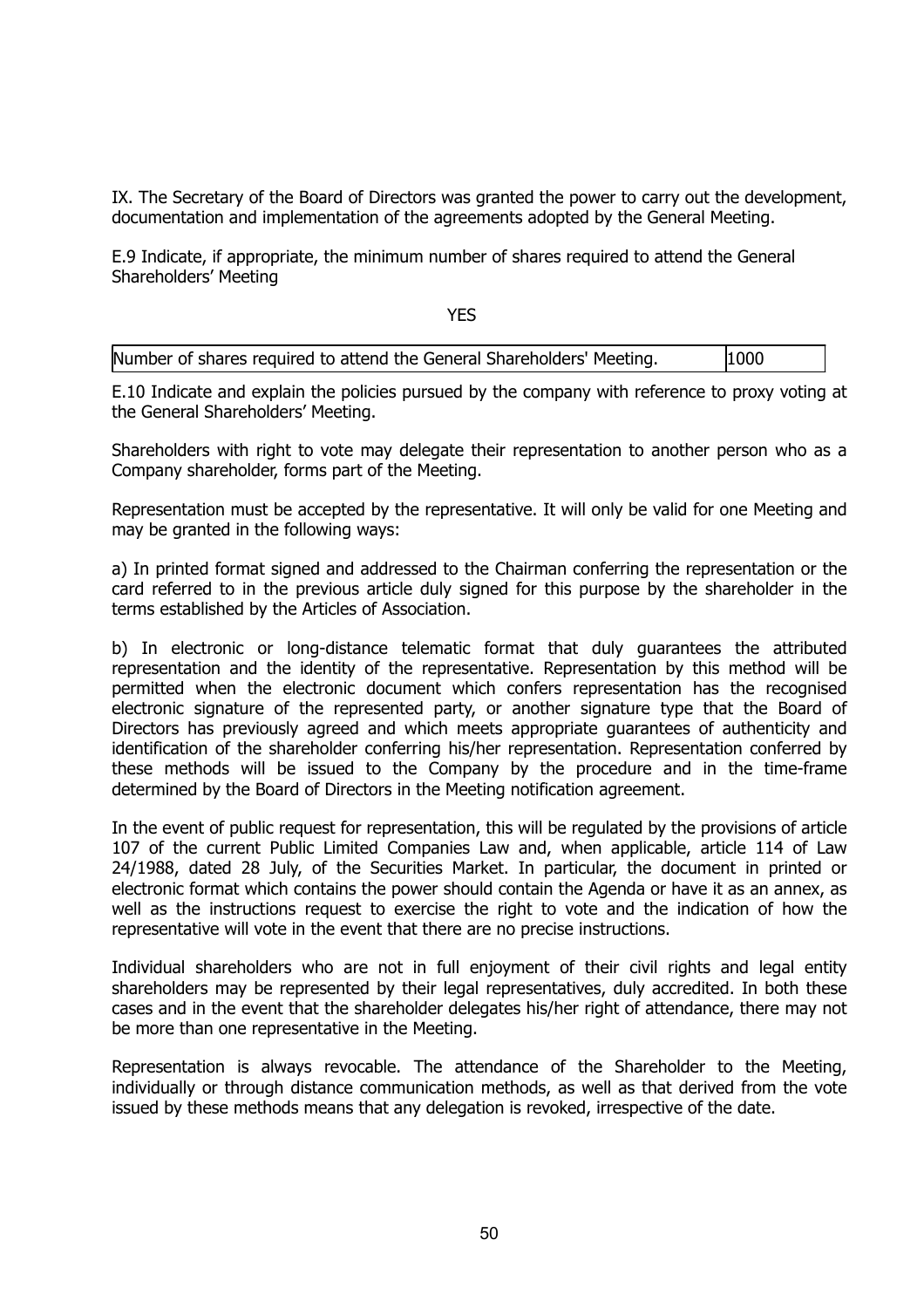E.11 Indicate whether the company is aware of the institutional investors' policy on whether or not to participate in the company's decision-making.

NO

## E.12

The Corporate Governance content of Natraceutical can be access on the following web page: http:\\www.natraceuticalgroup.com. in the section Information for Shareholders and Investors. submenu Corporate Governance.

# **F. DEGREE OF COMPLIANCE WITH CORPORATE GOVERNANCE RECOMMENDATIONS**

Indicate the degree of the company's compliance with Corporate Governance recommendations. Should the company not comply with any of the afore-mentioned recommendations, explain the recommendations, rules, practices or criteria the company applies.

> 1. The bylaws of listed companies should not place an upper limit on the votes that can be cast by a single shareholder, or impose other obstacles to the takeover of the company by means of share purchases on the market.

See headings: A.9,B.1.22, B.1.23 and E1, E.2

Met

- 1. When a dominant and a subsidiary company are stock market listed, the two should provide detailed disclosure on:
	- a) The type of activity they engage in, and any business dealings between them, as well as between the subsidiary and other group companies.
	- b) The mechanisms in place to resolve possible conflicts of interest. See headings: C.4 and C.7

N/A

- 2. Even when not expressly required under company law, any decisions involving a fundamental corporate change should be submitted to the General Shareholders' Meeting for approval or ratification. In particular:
	- a) The transformation of listed companies into holding companies through the process of subsidiarisation, i.e. reallocating core activities to subsidiaries that were previously carried out by the originating firm, even though the latter retains full control of the former;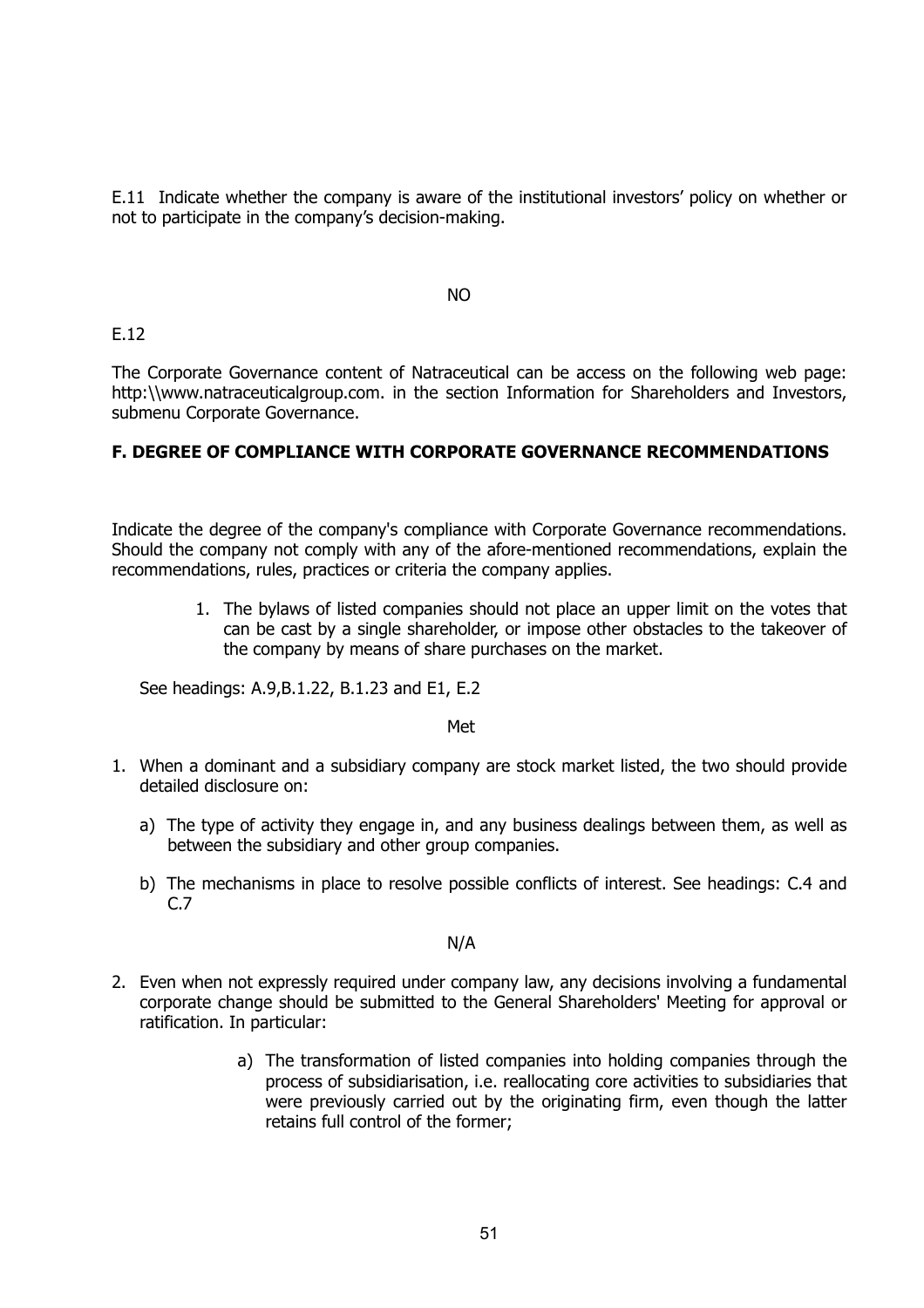- b) Any acquisition or disposal of key operating assets that would effectively alter the company's corporate purpose;
- c) Operations that effectively add up to the company's liquidation.

#### Explain

This is not regulated in the By-Laws; however, although in general no action of this type is foreseen, this does not mean that, should such a transaction occur, such consulting would not be undertaken, depending on the circumstances and the importance of the issue; the fact that no such action is planned does not exclude consultations on the issue depending on its importance for the company, basically in the cases described in sections b) and c) above, which are much more important than those in section a).

3. Detailed proposals of the resolutions to be adopted at the General Shareholders' Meeting, including the information stated in Recommendation 28, should be made available at the same time as the publication of the Meeting notice.

Met

- 4. Separate votes should be taken at the General Shareholders' Meeting on materially separate items, so shareholders can express their preferences in each case. This rule shall apply in particular to:
	- a) The appointment or ratification of directors, with separate voting on each candidate;
	- b) Amendments to the bylaws, with votes taken on all articles or groups of articles that are materially different.

See heading: E.8

Met

5. Companies should allow split votes, so financial intermediaries acting as nominees on behalf of different clients can issue their votes according to instructions.

See heading: E.4

#### Met

6. The Board of Directors should perform its duties with unity of purpose and independent judgement, according all shareholders the same treatment. It should be guided at all times by the company's best interest and, as such, strive to maximise its value over time.

It should likewise ensure that the company abides by the laws and regulations in its dealings with stakeholders; fulfils its obligations and contracts in good faith; respects the customs and good practices of the sectors and territories where it does business; and upholds any additional social responsibility principles it has subscribed to voluntarily.

#### Met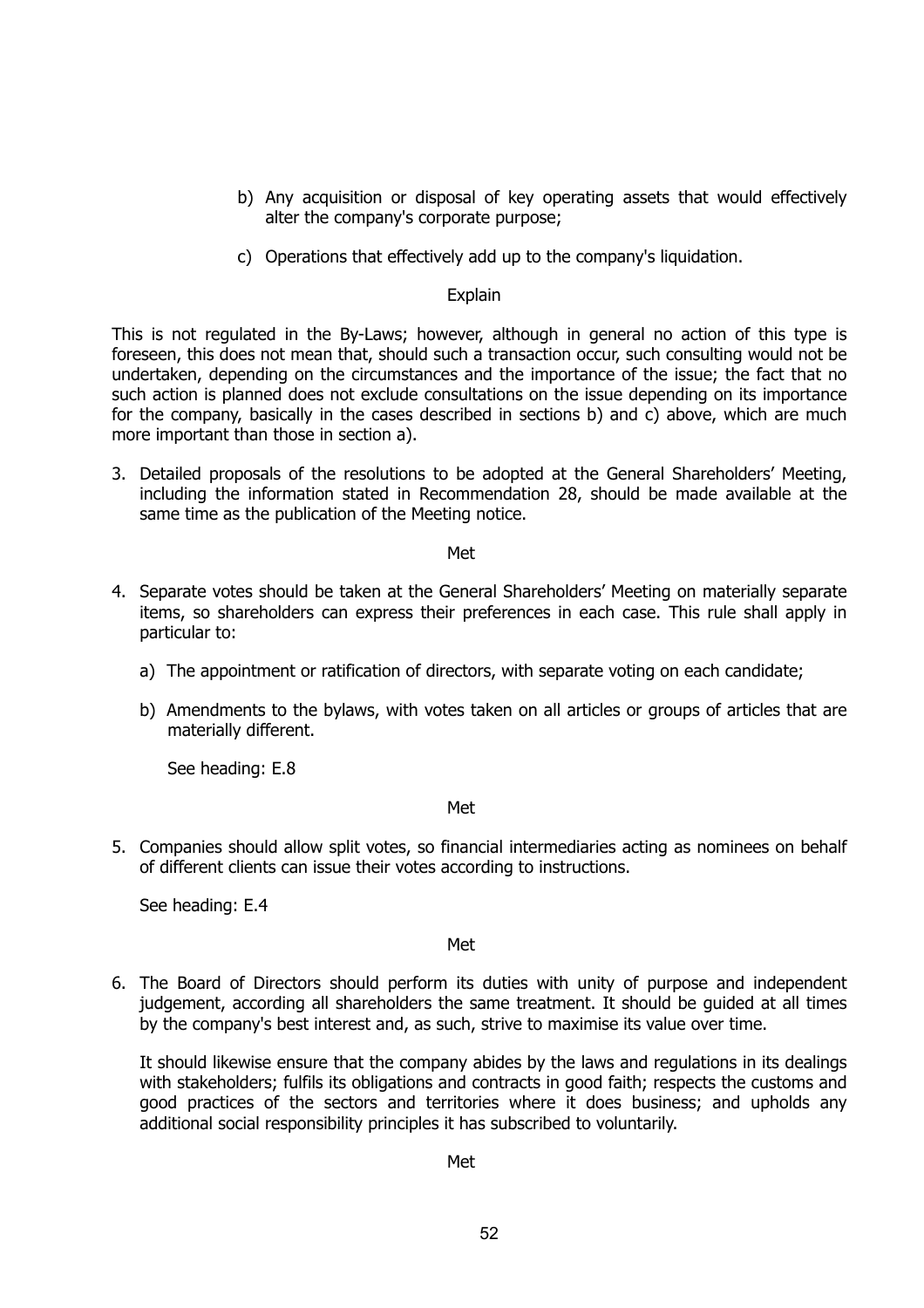- 7. The board should see the core components of its mission as to approve the company's strategy and authorise the organisational resources to carry it forward, and to ensure that management meets the objectives set while pursuing the company's interests and corporate purpose. As such, the board in full should reserve the right to approve:
	- a) The company's general policies and strategies, and in particular:
		- i. The strategic or business plan, management targets and annual budgets;
		- ii. Investment and financing policy;
		- iii. Design of the structure of the corporate Group;
		- iv. Corporate governance policy;
		- v. Corporate social responsibility policy;
		- vi. Remuneration and evaluation of senior officers;
		- vii. Risk control and management, and the periodic monitoring of internal information and control systems;
		- viii. Dividend policy, as well as the policies and limits applying to treasury stock.

See headings: B.1.1O, B.1.13, B.1.14 and D.3

- b) The following decisions:
	- i. On the proposal of the company's chief executive, the appointment and removal of senior officers, and their compensation clauses.

See heading: B1.14

ii. Directors' remuneration and, in the case of executive directors, the additional consideration for their management duties and other contract conditions.

See heading: B.1.14

- iii. The financial information that all listed companies must periodically disclose.
- iv. Investments or operations considered strategic by virtue of their amount or special characteristics, unless their approval corresponds to the General Shareholders' Meeting;
- v. The creation or acquisition of shares in special purpose vehicles or entities resident in countries or territories considered tax havens, and any other transactions or operations of a comparable nature whose complexity might impair the transparency of the Group.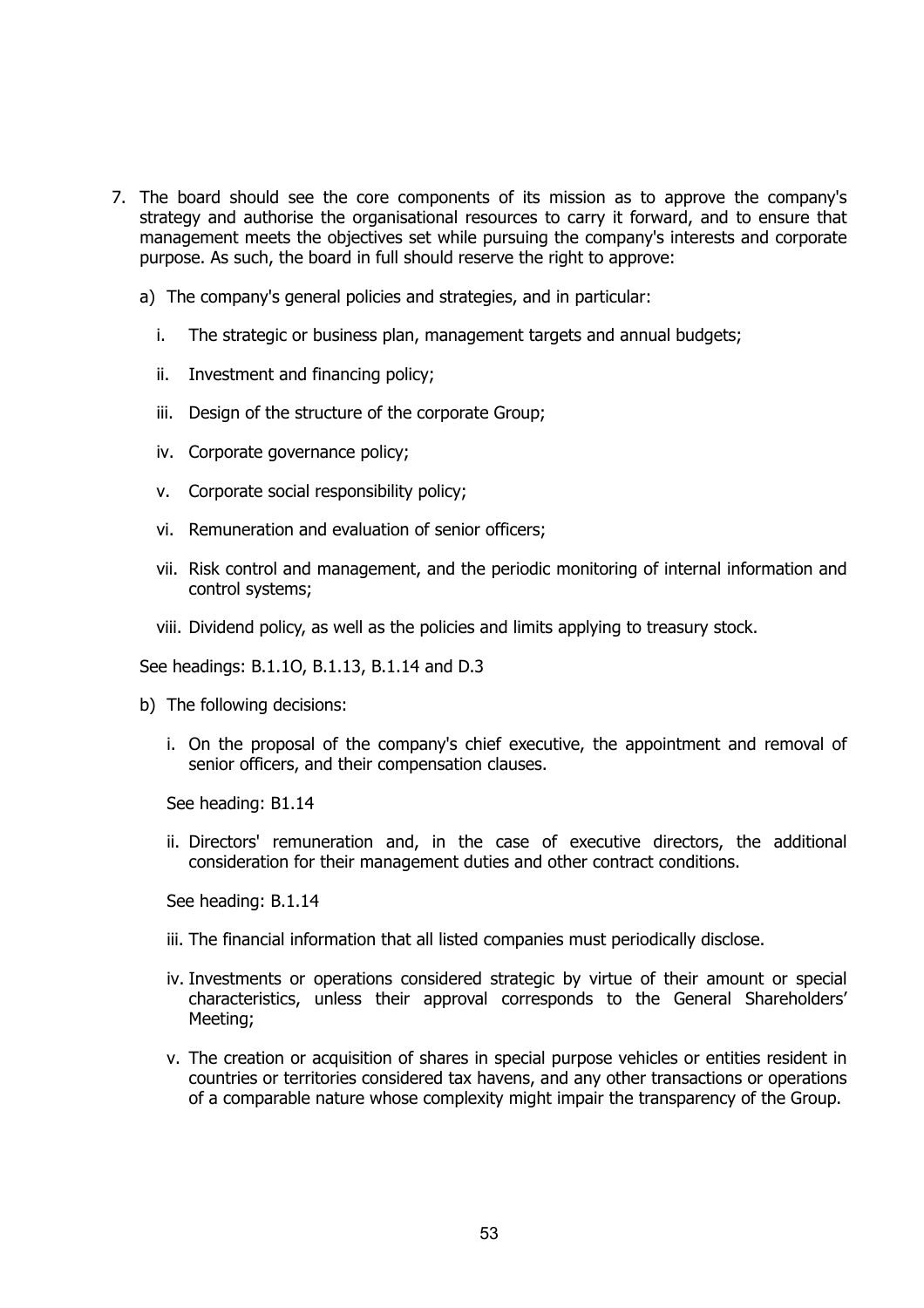c) Transactions which the company conducts with directors, significant shareholders, shareholders with board representation or other persons related thereto ("related-party transactions").

However, board authorisation need not be required for related-party transactions that simultaneously meet the following three conditions:

1ª. They are governed by standard form agreements applied on an across-the-board basis to a large number of clients;

2ªThey go through at market rates, generally set by the person supplying the goods or services;

3ª Their amount is no more than 1% of the company's annual revenues.

It is advisable that related-party transactions should only be approved on the basis of a favourable report from the Audit Committee or some other committee handling the same function; and that the directors involved should neither exercise nor delegate their votes, and should withdraw from the meeting room while the board deliberates and votes.

Ideally the above powers should not be delegated with the exception of those mentioned in b) and c), which may be delegated to the Executive Committee in urgent cases and later ratified by the full board.

See headings: C.1 and C.6

#### Met

8. In the interests of maximum effectiveness and participation, the Board of Directors should ideally comprise no fewer then five and no more than fifteen members.

See heading: B.1.1

## Explain

The Board comprises 16 Directors; the difference compared to the maximum recommended is minimal and, furthermore, this is the number of directors which the Company has had for many years.

9. External directors, proprietary and independent, should occupy an ample majority of board places, while the number of executive directors should be the minimum practical bearing in mind the complexity of the corporate group and the ownership interests they control.

See headings: A.2, A.3, B.1.3 and B.1.14

#### Met

10. In the event that some external director can be deemed neither proprietary nor independent, the company should disclose this circumstance and the links that person maintains with the company or its senior officers, or its shareholders.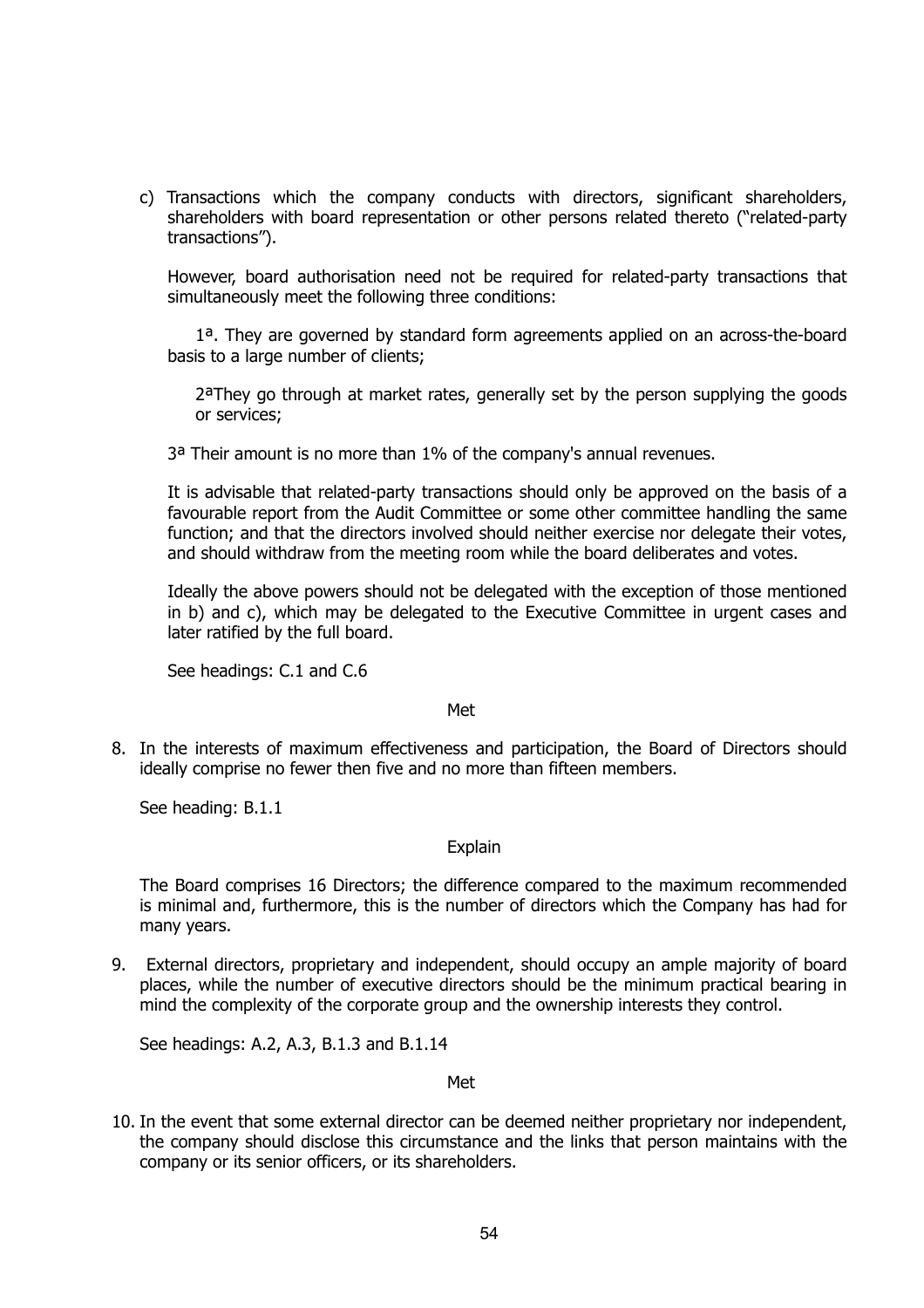See heading: B.1.3

#### N/A

11. That among external directors, the relation between proprietary members and independents should match the proportion between the capital represented on the board by proprietary directors and the remainder of the company's capital.

This proportional criterion can be relaxed so the weight of proprietary directors is greater than would strictly correspond to the total percentage of capital they represent:

- 1. In large cap companies where few or no equity stakes attain the legal threshold for significant shareholdings, despite the considerable sums actually invested.
- 2. In companies with a plurality of shareholders represented on the board but not otherwise related.

See heading: B.1.3, A.2 and A.3

#### **Explain**

 There are currently two independent directors on the Board of Directors of Natraceutical, and in addition, five proprietary, two executive and one external director. Due to the heterogenous situation of shareholders in Natraceutical, the increase in independent directors to reach the relation established in the recommendation would provoke an increase i Directors which would not be suitable for a company with the capitalization volume of Natraceutical.

 In 2008, the Board of Natraceutical incorporated three new directors, one independent, one proprietary and one executive going from a total of seven directors in 2007 to ten in 2008.

 The company is in the process of fulfilling this recommendation and as stated in article 7 of the Regulations of the Board of Directors, it will ensure that the number of proprietary and independent directors remain with the same or similar proportion to each other as at present between the capital represented by the proprietary directors and the capital.

12. The number of independent directors should represent at least one third of all board members.

See heading: B.1.3

#### **Explain**

 There are currently two independent directors on the Board of Directors of Natraceutical, and in addition, five proprietary, two executive and one external director. Due to the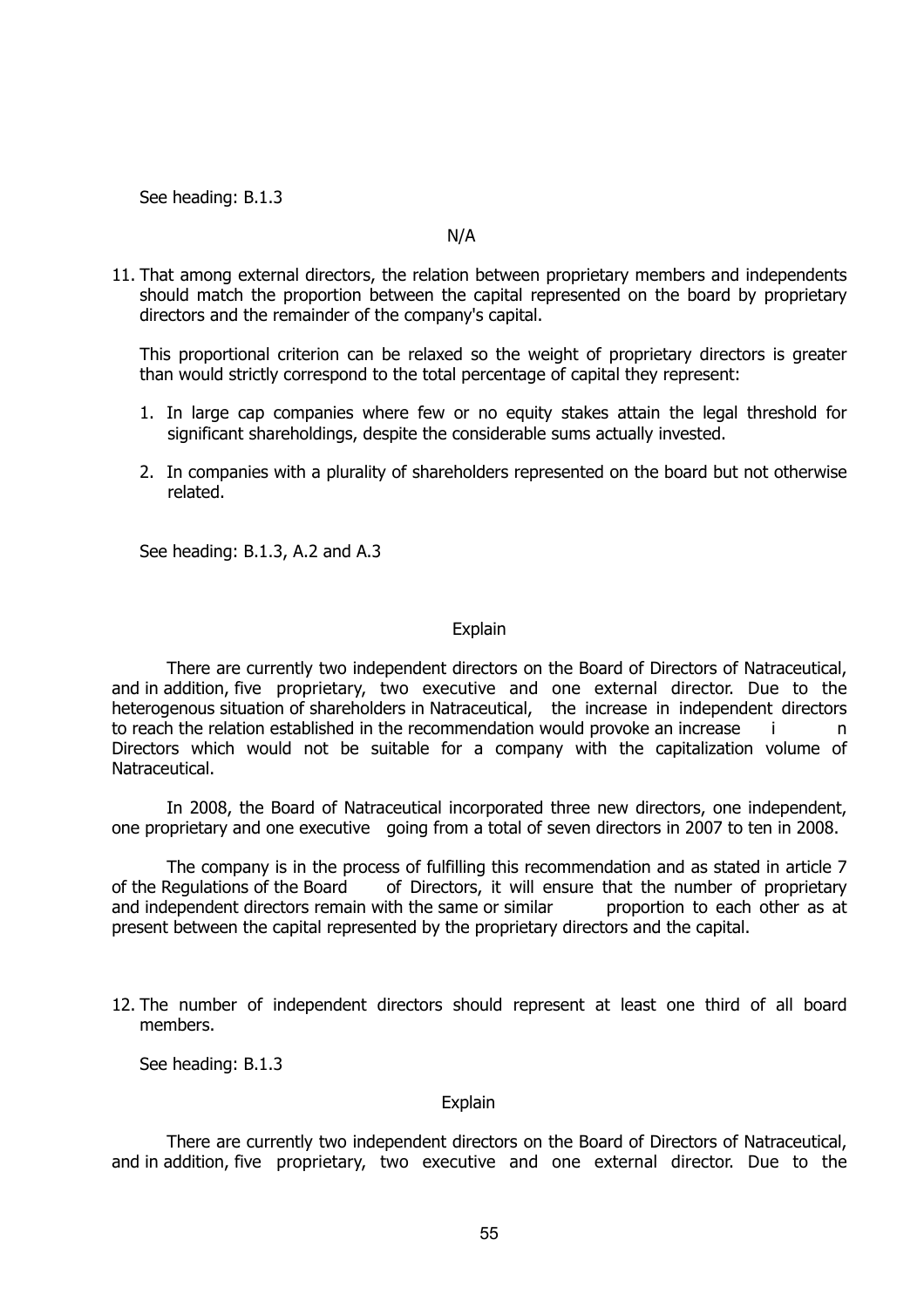heterogenous situation of shareholders in Natraceutical, the increase in independent directors to reach the relation established in the recommendation would provoke an increase i Directors which would not be suitable for a company with the capitalization volume of Natraceutical.

 In 2008, the Board of Natraceutical incorporated three new directors, one independent, one proprietary and one executive going from a total of seven directors in 2007 to ten in 2008.

 The company is in the process of fulfilling this recommendation and as stated in article 7 of the Regulations of the Board of Directors, it will ensure that the number of proprietary and independent directors remain with the same or similar bether proportion to each other as at present between the capital represented by the proprietary directors and the capital.

13. The nature of each director should be explained to the General Meeting of Shareholders, which will make or ratify his or her appointment. Such determination should subsequently be confirmed or reviewed in each year's Annual Corporate Governance Report, after verification by the Nomination Committee. The said Report should also disclose the reasons for the appointment of proprietary directors at the urging of shareholders controlling less than XX% of capital; and explain any rejection of a formal request for a board place from shareholders whose equity stake is equal to or greater than that of others applying successfully for a proprietary directorship.

See headings: B.1.3 and B.1 4

Met

- 14. When women directors are few or non existent, the board should state the reasons for this situation and the measures taken to correct it; in particular, the Nomination Committee should take steps to ensure that:
	- a) The process of filling board vacancies has no implicit bias against women candidates;
	- b) The company makes a conscious effort to include women with the target profile among the candidates for board places.

See headings: B.1.2, B.1.27 and B.2.3

#### Explain

 There is currently one woman on the Board of Directors of Natraceutical, representing 10% of the same. Nevertheless, the Board has always shown sensitivity in all of the Company's recruitment processes – including the members of the  $\sim$  Board of Directors – to ensure that there is no gender bias that may complicate the selection. In the Articles of Association, which defines the requirements to be met for a Director of the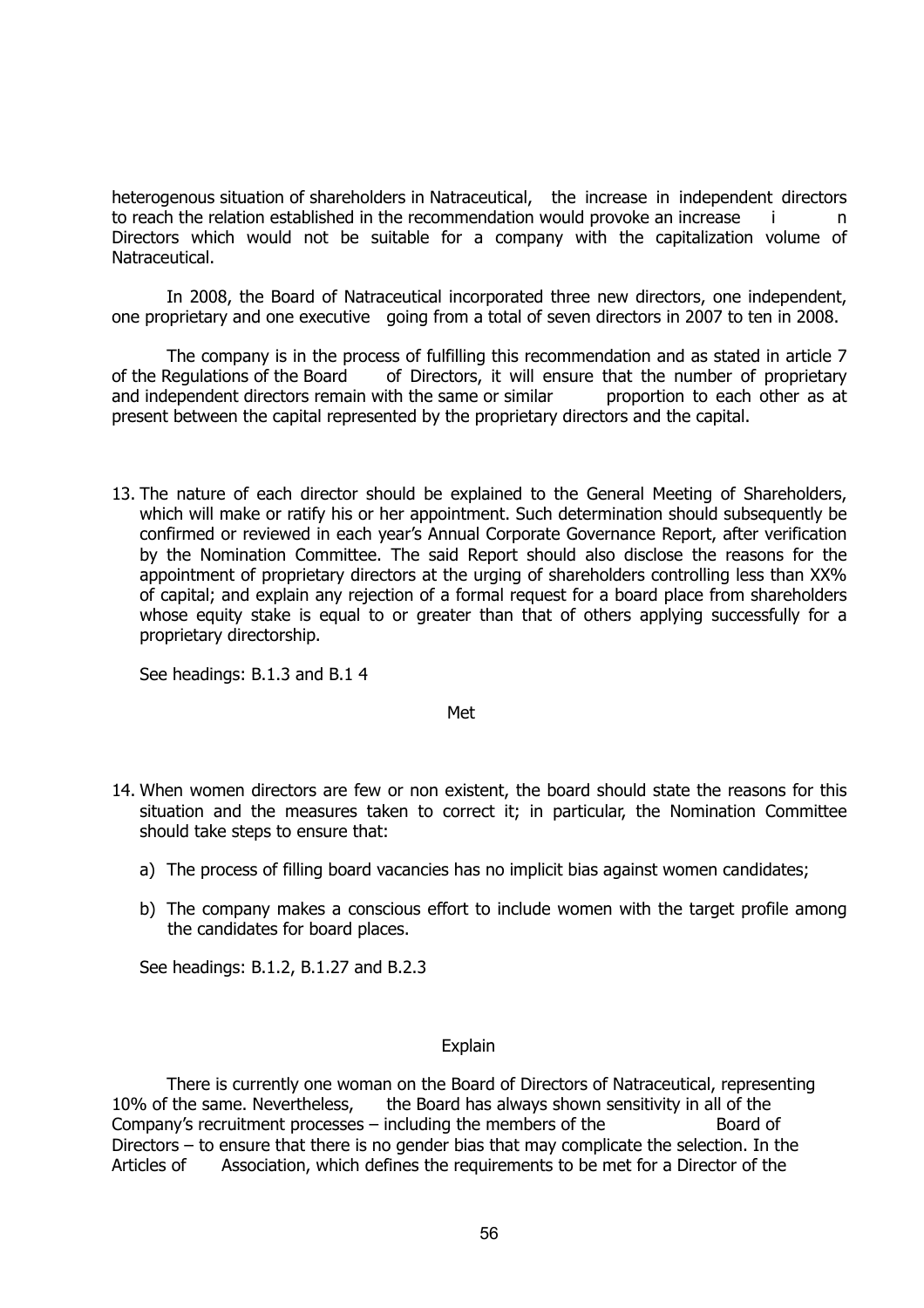Company, no requirement is deduced that may be considered as implicit bias that may prove to be an obstacle when selecting female directors.

 Nevertheless, the Board intends to deliberately try to look for female candidates that suit the profile required when filling future vacancies in the Board of Directors.

15. The Chairman, as the person responsible for the proper operation of the Board of Directors, should ensure that directors are supplied with sufficient information in advance of board meetings, and work to procure a good level of debate and the active involvement of all members, safeguarding their rights to freely express and adopt positions; he or she should organise and coordinate regular evaluations of the board and, where appropriate, the company's chief executive, along with the chairmen of the relevant board committees.

See heading: B.1.42

#### **Methods and the contract of the Contract of the Contract of the Contract of the Contract of the Contract of t**

16. When a company's Chairman is also its chief executive, an independent director should be empowered to request the calling of board meetings or the inclusion of new business on the agenda; to coordinate and give voice to the concerns of external directors; and to lead the board's evaluation of the Chairman.

See heading: B.1.21

Explain.

Even if the Chairman of the Board is the chief executive of the company, the company has decided that this recommendation will not be included in the Regulations of the Board of Directors due to the size and characteristics of the Board and the company, thereby leaving the Chairman with the task of calling board meetings and including the various points on its agenda.

#### Met

17. The Secretary should take care to ensure that the board's actions:

- a) Adhere to the spirit and letter of laws and their implementing regulations, including those issued by regulatory agencies;
- b) Comply with the company bylaws and the regulations of the General Shareholders' Meeting, the Board of Directors and others;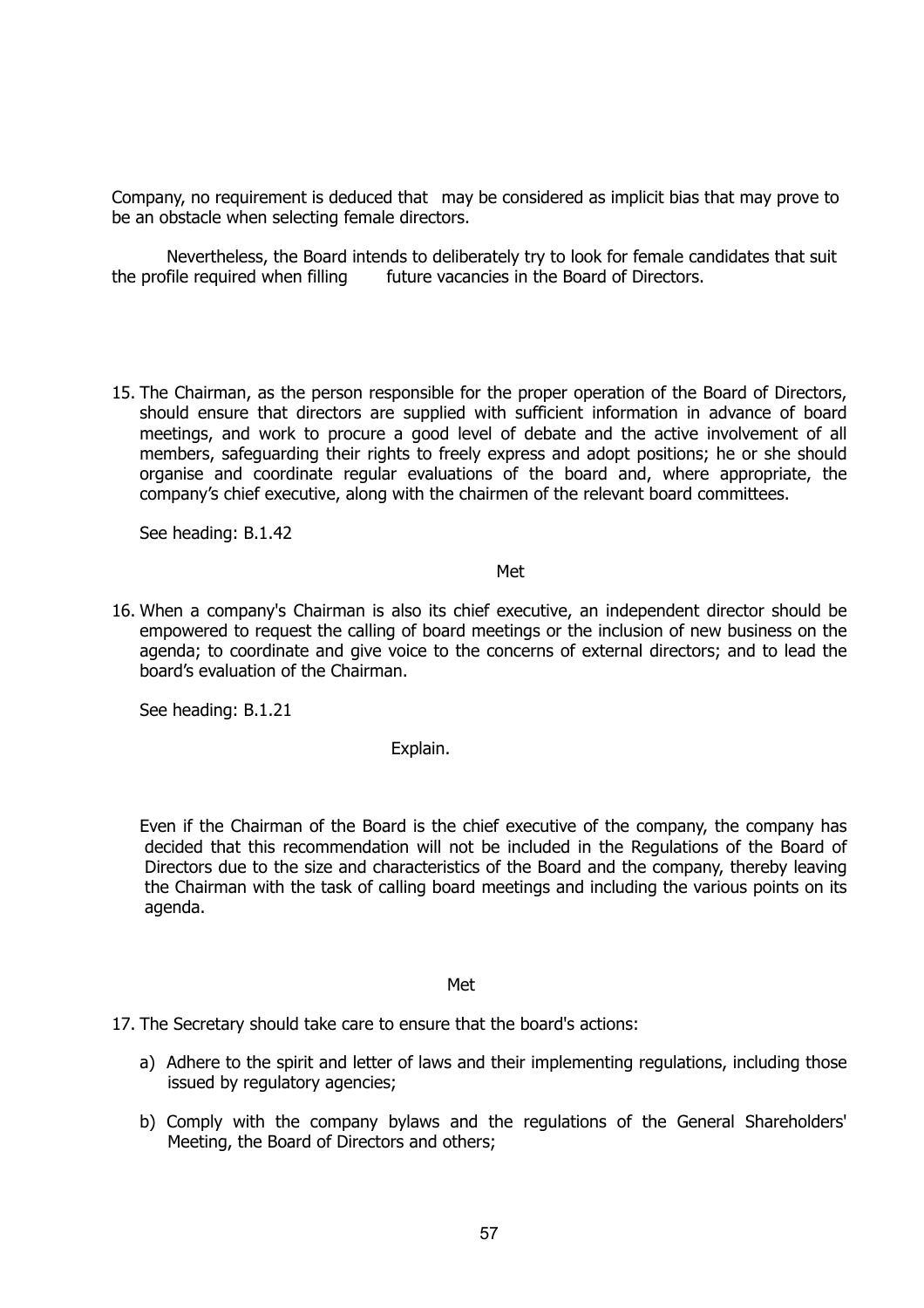c) Are informed by those good governance recommendations of the Unified Code that the company has subscribed to.

In order to safeguard the independence, impartiality and professionalism of the Secretary, his or her appointment and removal should be proposed by the Nomination Committee and approved by a full board meeting; the relevant appointment and removal procedures being spelled out in the board's regulations.

See heading: B.1.34

Met

18. The board should meet with the necessary frequency to properly perform its functions, in accordance with a calendar and agendas set at the beginning of the year, to which each director may propose the addition of other items.

See heading: B.1.29

#### Met

19. Director absences should be kept to the bare minimum and quantified in the Annual Corporate Governance Report. When directors have no choice but to delegate their vote, they should do so with instructions.

See headings: B.1.28 and B.1.30

#### Met

20. When directors or the Secretary express concerns about some proposal or, in the case of directors, about the company's performance, and such concerns are not resolved at the meeting, the person expressing them can request that they be recorded in the minute book.

Met

- 21. The board in full should evaluate the following points on a yearly basis:
	- a) The quality and efficiency of the board's operation;
	- b) Starting from a report submitted by the Nomination Committee, how well the Chairman and chief executive have carried out their duties;
	- c) The performance of its committees on the basis of the reports furnished by the same. See heading: B.1.19

#### Met

22. All directors should be able to exercise their right to receive any additional information they require on matters within the board's competence. Unless the bylaws or board regulations indicate otherwise, such requests should be addressed to the Chairman or Secretary.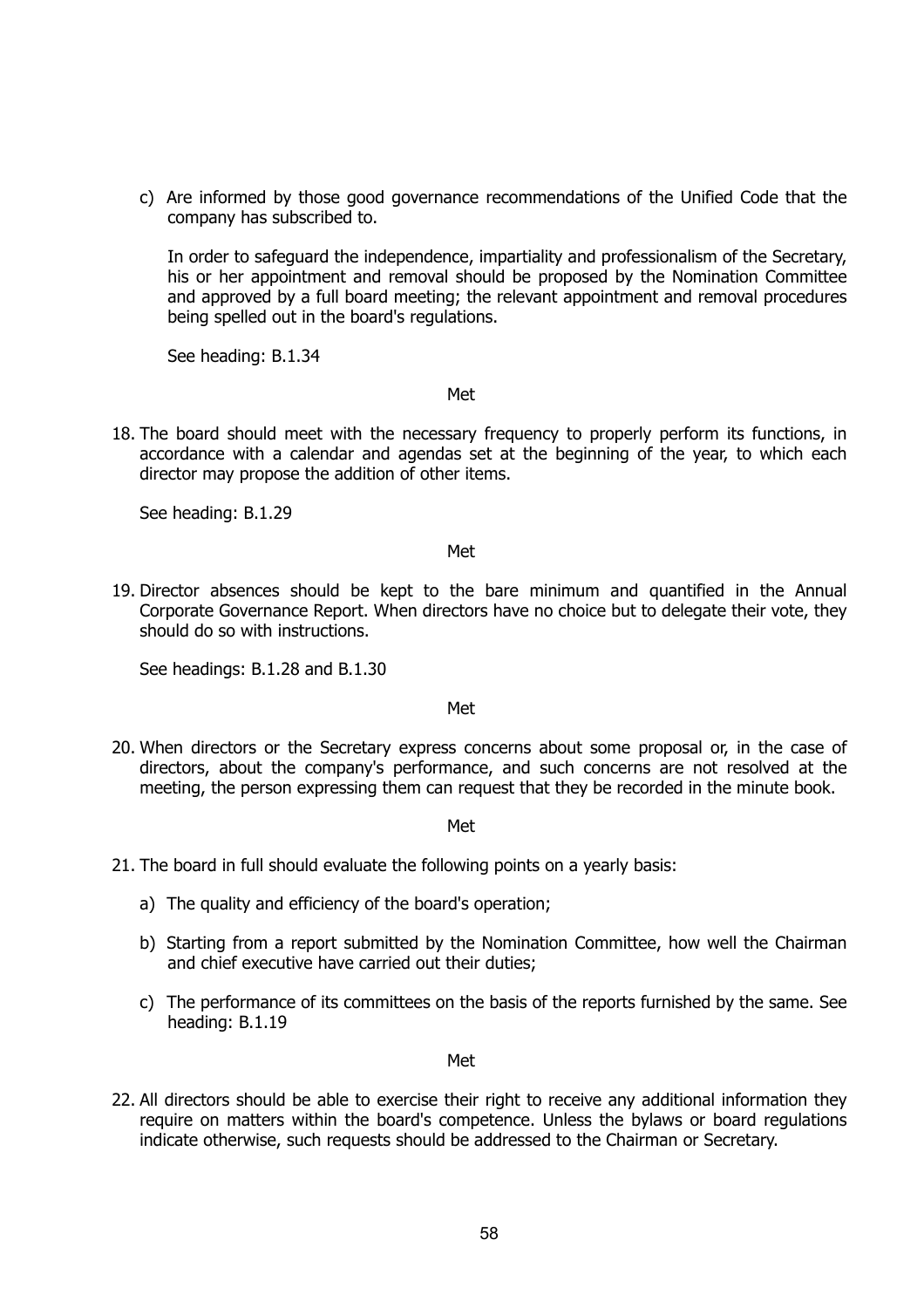See heading: B.1.42

#### Met

23. All directors should be entitled to call on the company for the advice and guidance they need to carry out their duties. The company should provide suitable channels for the exercise of this right, extending in special circumstances to external assistance at the company's expense.

See heading: B.1.41

#### <u>Metallicus (1999), and the contract of the Metallicus (1999), and the contract of the contract of the contract of the contract of the contract of the contract of the contract of the contract of the contract of the contrac</u>

24. Companies should organise induction programmes for new directors to acquaint them rapidly with the workings of the company and its corporate governance rules. Directors should also be offered refresher programmes when circumstances so advise

## Partially met

There is currently no guidance programme defined and structured to provide directors with fast and sufficient knowledge of the company, however:

a) Firstly, the Director has the most extensive powers to collect information of the Company.

b) In the event that a new Director needs more detailed information on a particular issue, the Chairman or Secretary of the Board must provide the information and/or appropriate explanations or direct him/her to the most suitable source in each case. In the event that the advice is insufficient, s/he may request the contracting of external experts if agreed by the majority of the Board.

- 25. Companies should require their directors to devote sufficient time and effort to perform their duties effectively, and, as such:
	- a) Directors should apprise the Nomination Committee of any other professional obligations, in case they might detract from the necessary dedication;
	- b) Companies should lay down rules about the number of directorships their board members can hold.

See headings: B.1.8, B.1.9 and B.1.17

## Partially met

## Explain

In the general obligations of the Director (Art. 16 of the Regulations of the Board of Directors), it does not specifically mention that the companies establish rules on the number of boards that the directors may form part of, although it does place restrictions on the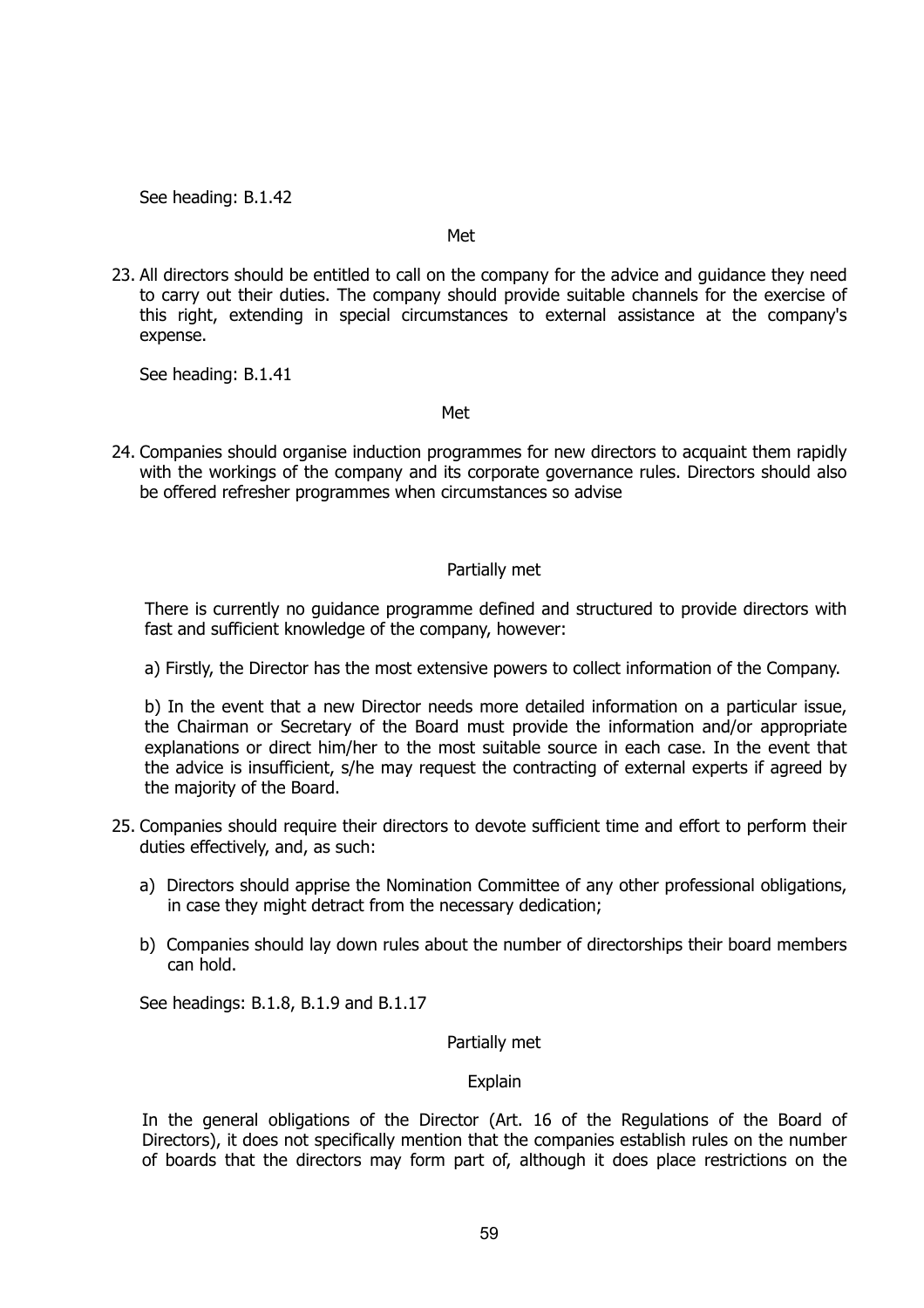necessary time and effort dedicated so that the issues raised by the Company's Board of Directors are followed regularly and the Director's participation in the Board is active, and therefore, the purpose is the same as what the aforementioned restrictions pursue.

- 26. The proposal for the appointment or renewal of directors which the board submits to the General Shareholders' Meeting, as well as provisional appointments by the method of cooption, should be approved by the board:
	- a) On the proposal of the Nomination Committee, in the case of independent directors.
	- b) Subject to a report from the Nomination Committee in all other cases.

See Heading B.1.2

**Methods and the contract of the contract of the contract of the contract of the contract of the contract of th** 

- 27. Companies should post the following director particulars on their websites, and keep them permanently updated:
	- a) Professional experience and background;
	- b) Directorships held in other companies, listed or otherwise;
	- c) An indication of the director's classification as executive, proprietary or independent; in the case of proprietary directors, stating the shareholder they represent or have links with.
	- d) The date of their first and subsequent appointments as a company director, and;
	- e) Shares held in the company and any options on the same.

#### Partially met

The company's website ([www.natraceuticalgroup.com](http://www.natraceuticalgroup.com)) currently has information that refers to sections c, d and e contained in the recommendation.

The company is in the process of modifying its web page and will take this recommendation into account accordingly.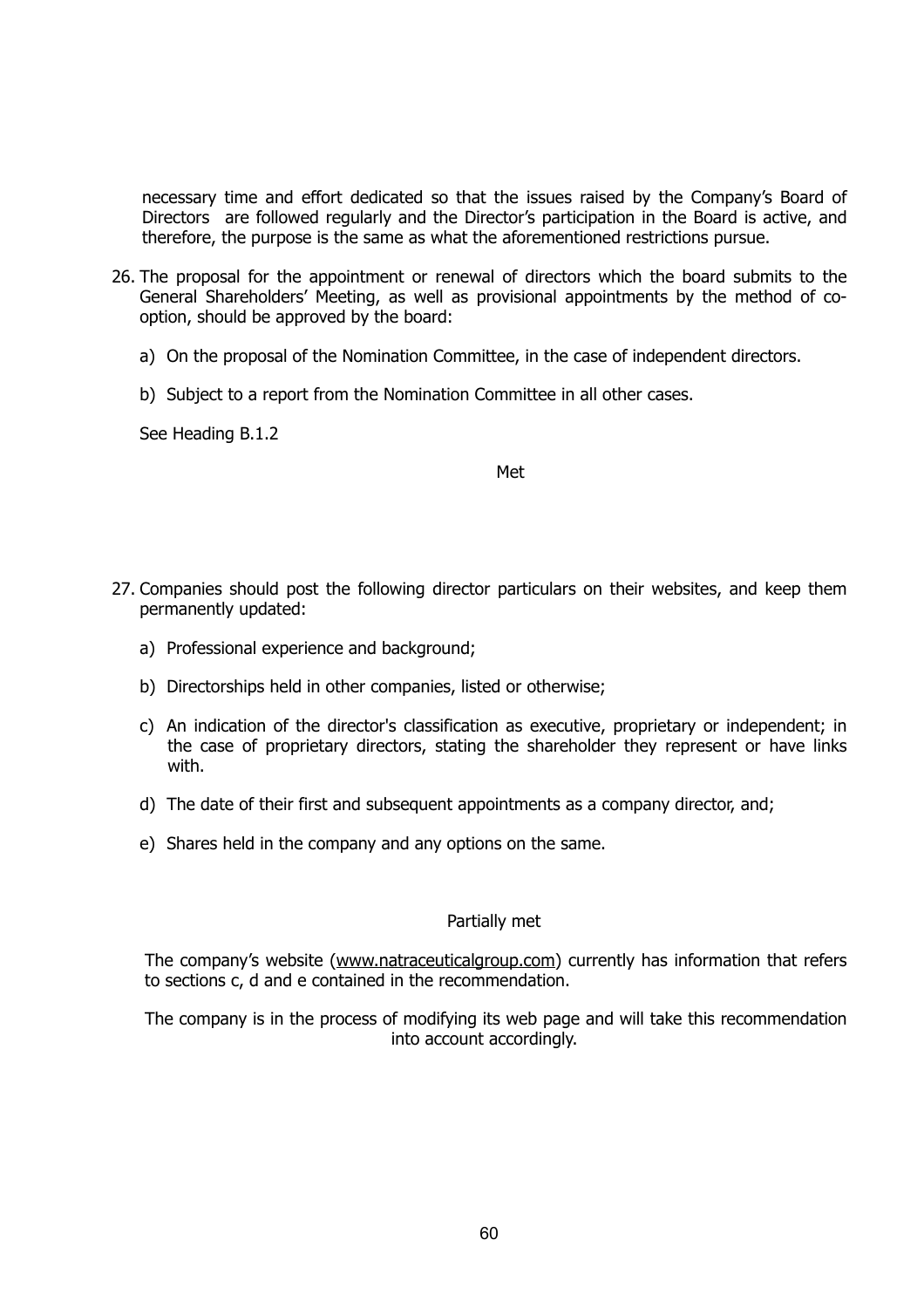28. Independent directors should not stay on as such for a continuous period of more than 12 years.

See heading: B.1.2

#### Met

29. Proprietary directors should resign when the shareholders they represent dispose of their ownership interest in its entirety. If such shareholders reduce their stakes, thereby losing some of their entitlement to proprietary directors, the latter's number should be reduced accordingly.

See headings: A.2, A.3 and B.1.2

#### Met

30. The Board of Directors should not propose the removal of independent directors before the expiry of their tenure as mandated by the bylaws, except where just cause is found by the board, based on a proposal from the Nomination Committee. In particular, just cause will be presumed when a director is in breach of his or her fiduciary duties or comes under one of the disqualifying grounds enumerated in section III.5 (Definitions) of this Code.

The removal of independents may also be proposed when a takeover bid, merger or similar corporate operation produces changes in the company's capital structure, in order to meet the proportionality criterion set out in Recommendation 12.

See headings: B.1.2, B.1.5 and B.1.26

#### **Explain**

There are no provisions in this respect as this situation has never arisen.

31. Companies should establish rules obliging directors to inform the board of any circumstance that might harm the organisation's name or reputation, tendering their resignation as the case may be, with particular mention of any criminal charges brought against them and the progress of any subsequent trial.

The moment a director is indicted or tried for any of the crimes stated in article 124 of the Public Limited Companies Law, the board should examine the matter and, in view of the particular circumstances and potential harm to the company's name and reputation, decide whether or not he or she should be called on to resign. The board should also disclose all such determinations in the Annual Corporate Governance Report.

See headings: B.1.43 and B.1.44

#### Met

32. All directors should express clear opposition when they feel a proposal submitted for the board's approval might damage the corporate interest. In particular, independents and other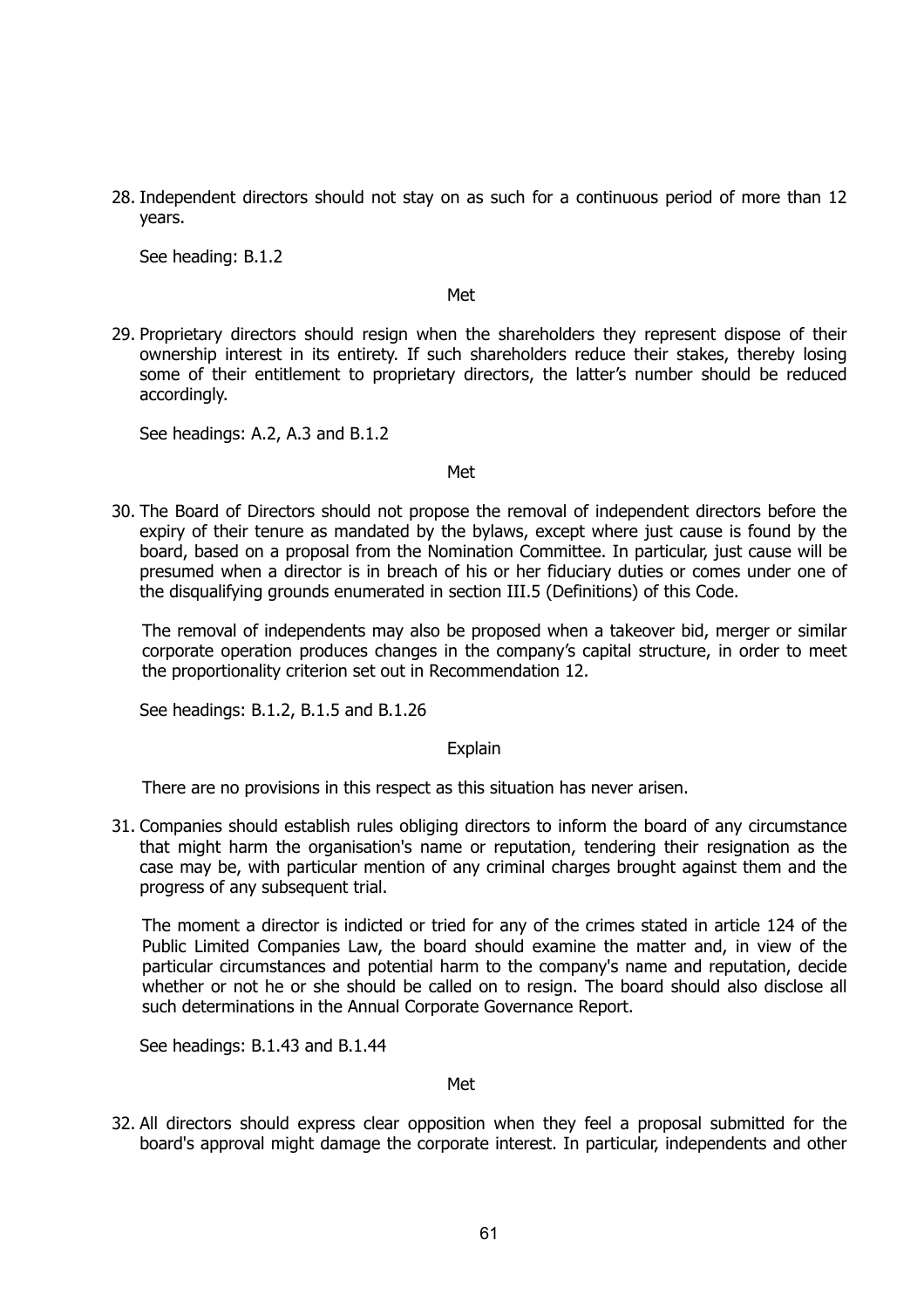directors unaffected by the conflict of interest should challenge any decision that could go against the interests of shareholders lacking board representation.

When the board makes material or reiterated decisions about which a director has expressed serious reservations, then he or she must draw the pertinent conclusions. Directors resigning for such causes should set out their reasons in the letter referred to in the next Recommendation.

The terms of this Recommendation should also apply to the Secretary of the board; director or otherwise.

#### Met

33. Directors who give up their place before their tenure expires, through resignation or otherwise, should state their reasons in a letter to be sent to all members of the board. Irrespective of whether such resignation is filed as a significant event, the motive for the same must be explained in the Annual Corporate Governance Report.

See heading: B.1.5

## N/A

- 34. The company's remuneration policy, as approved by its Board of Directors, should specify at least the following points:
	- a) The amount of the fixed components, itemised where necessary, of board and board committee attendance fees, with an estimate of the fixed annual payment they give rise to;
	- b) Variable components, in particular:
		- i) The types of directors they apply to, with an explanation of the relative weight of variable to fixed remuneration items.
		- ii) Performance evaluation criteria used to calculate entitlement to the award of shares or share options or any performance-related remuneration;
		- iii) The main parameters and grounds for any system of annual bonuses or other, non cash benefits; and
		- iv) An estimate about the absolute variable remuneration on which the present plan is based, due to the beaten aims.
	- c) The main characteristics of pension systems (for example, supplementary pensions, life insurance and similar arrangements), with an estimate of their amount of annual equivalent cost.
	- d) The conditions to apply to the contracts of executive directors exercising senior management functions. Among them: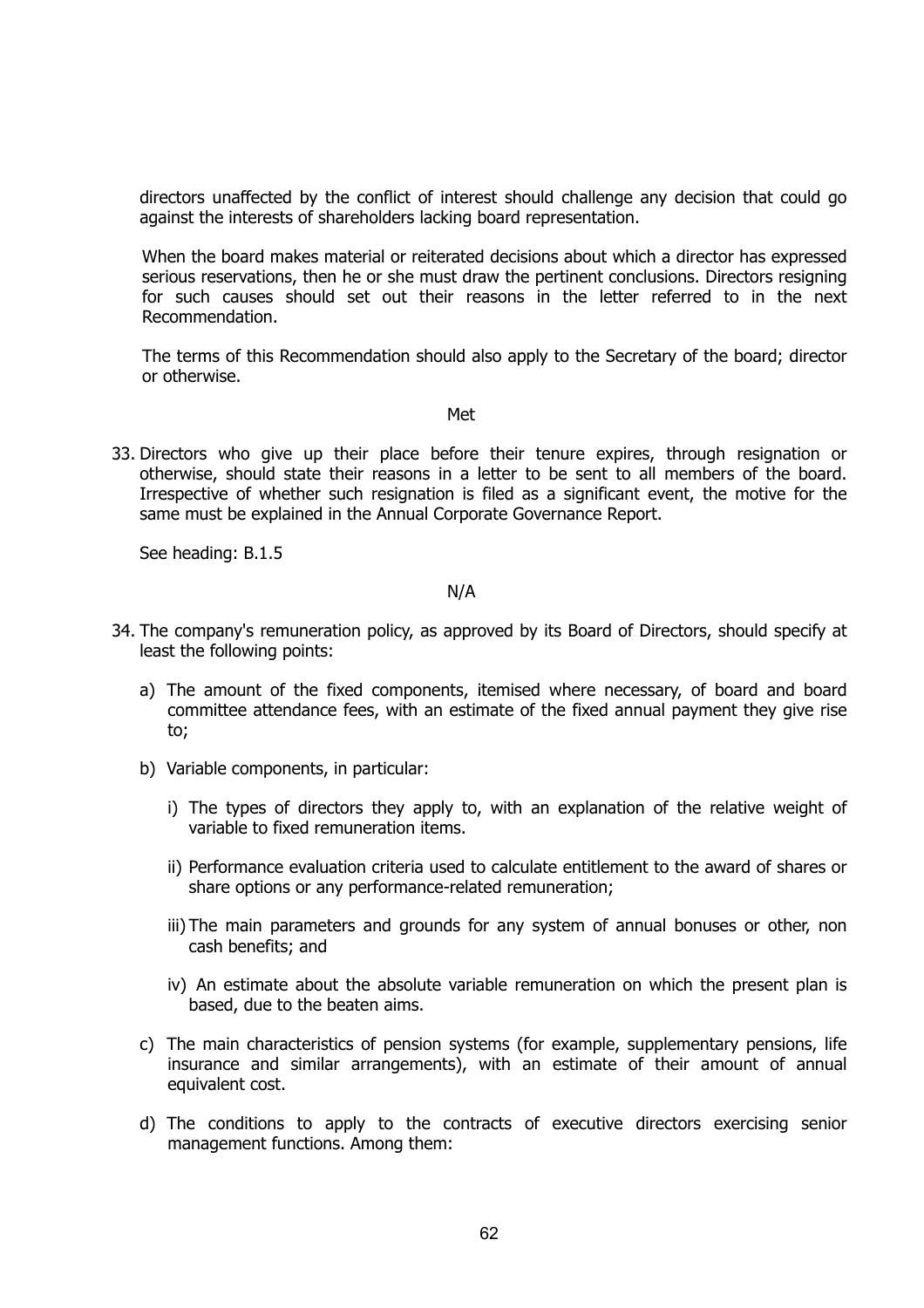- i) Duration;
- ii) Notice periods; and
- iii) Any other clauses covering hiring bonuses, as well as indemnities or 'golden parachutes' in the event of early termination of the contractual relation between company and executive director.

See heading: B.1.15

#### Explain

To date, Director remuneration is approved for the following year without an itemised report. Nevertheless, the information corresponding to Director remuneration is published detailing type of director and remuneration in this Corporate Governance Annual Report and in the Financial Statements of the Company and the Group.

35. Remuneration comprising the delivery of shares in the company or other companies in the group, share options or other share-based instruments, payments linked to the company's performance or membership of pension schemes should be confined to executive directors.

The delivery of shares is excluded from this limitation when directors are obliged to retain them until the end of their tenure.

#### Explain

Due to the volume of Company returns, remuneration through delivery of shares to Directors affects both executive and non-executive Directors, and it is used as a remuneration mechanism so as not to penalise the company's result and it is  $a + b$  w a y s conditioned toward the Directors creating future company value.

The policy of the Board is to appoint the Company's ordinary business management to the management team and to concentrate its activity on the general supervision duty, which involves directing the Company's policy, supervising Management as they manage affairs, making the most important decisions for the company and liaising with the shareholders.

It should be noted that in 2008, all company directors voluntarily revoked the aforementioned plan, issuing their corresponding rejection in writing to the company. Consequently, this share options plan has not incurred any expenses this year, cancelling the long-term provision associated to the same.

See headings: A.3 and B.1.3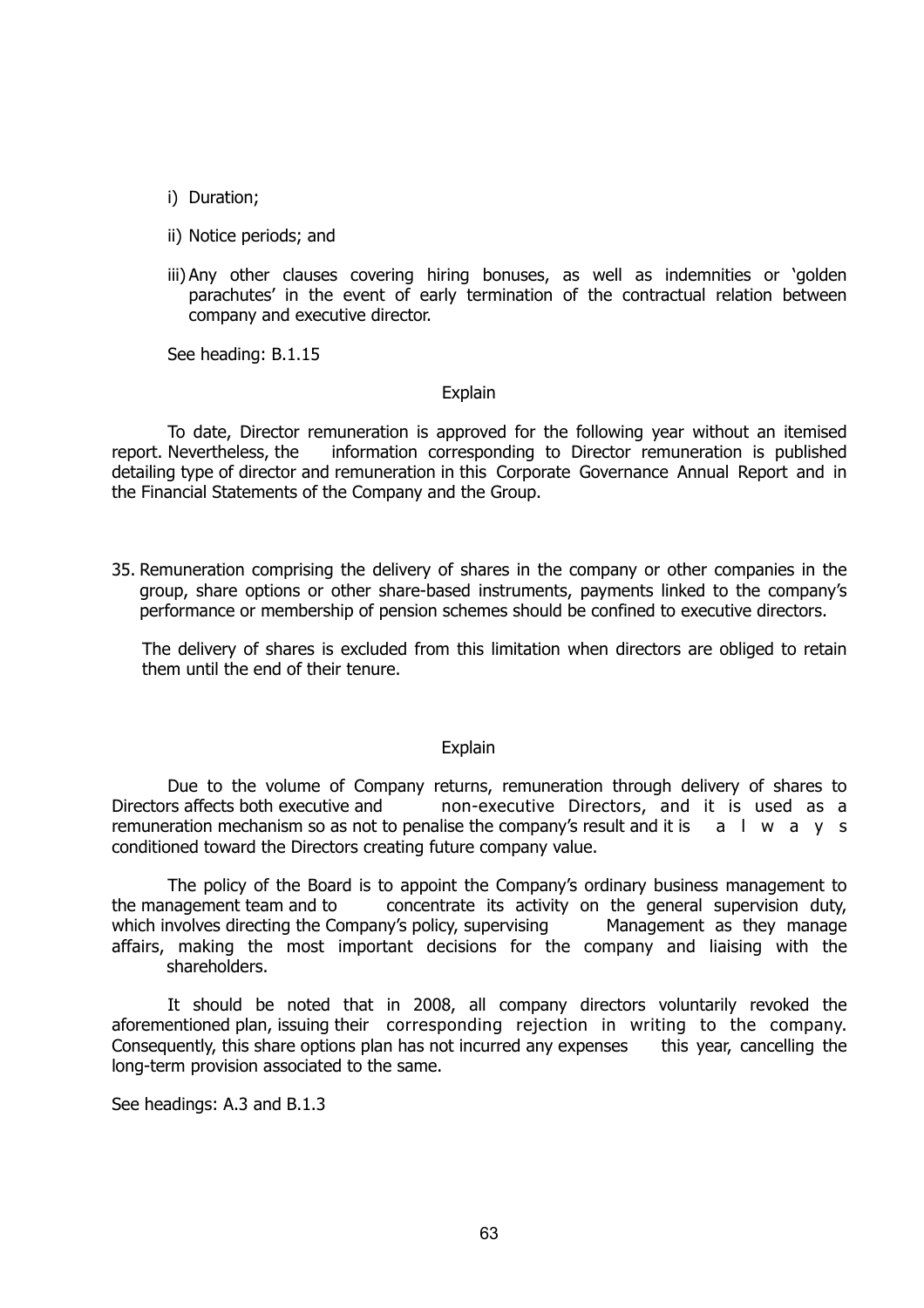36. External directors' remuneration should sufficiently compensate them for the dedication, abilities and responsibilities that the post entails, but should not be so high as to compromise their independence.

#### Met

37. In the case of remuneration linked to company earnings, deductions should be computed for any qualifications stated in the external auditor's report.

#### N/A

38. In the case of variable awards, remuneration policies should include technical safeguards to ensure they reflect the professional performance of the beneficiaries and not simply the general progress of the markets or the company's sector, atypical or exceptional transactions or circumstances of this kind.

#### N/A

39. The board should submit a report on the directors' remuneration policy to the advisory vote of the General Shareholders' Meeting, as a separate point on the agenda. This report can be supplied to shareholders separately or in the manner each company sees fit.

The report will focus on the remuneration policy the board has approved for the current year with reference, as the case may be, to the policy planned for future years. It will address all the points referred to in Recommendation XX, except those potentially entailing the disclosure of commercially sensitive information. It will also identify and explain the most significant changes in remuneration policy with respect to the previous year, with a global summary of how the policy was applied over the period in question.

The role of the Remuneration Committee in designing the policy should be reported to the Meeting, along with the identity of any external advisors engaged.

See heading: B.1.16

#### **Explain**

The remuneration of the Board has been approved to date without including a report on the remuneration policy.

- 40. The notes to the annual accounts should list individual directors' remuneration in the year, including:
	- a) A breakdown of the compensation obtained by each company director, to include where appropriate:
		- i) Participation and attendance fees and other fixed director payments;
		- ii) Additional compensation for acting as chairman or member of a board committee;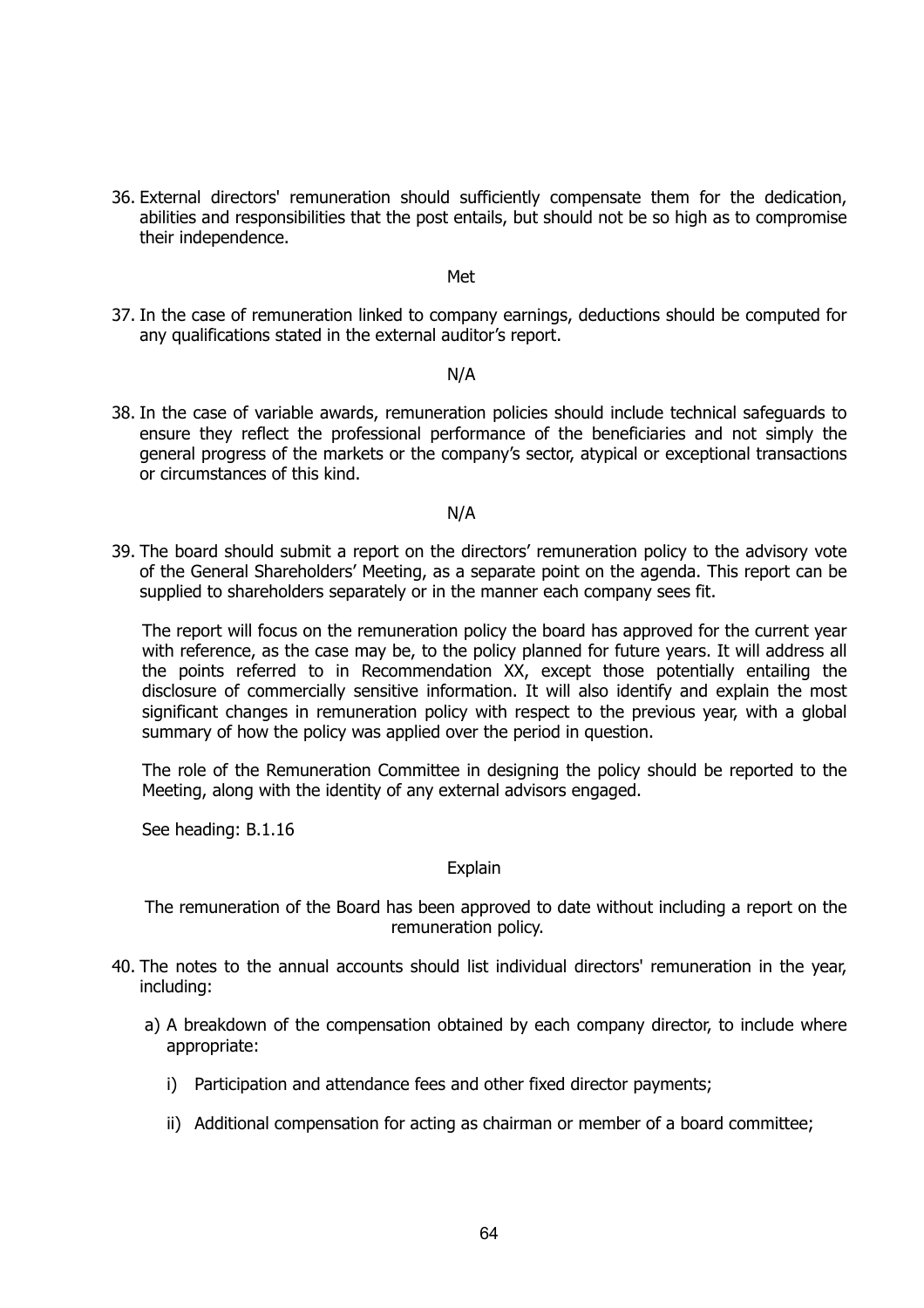- iii) Any payments made under profit-sharing or bonus schemes, and the reason for their accrual;
- iv) Contributions on the director's behalf to defined-contribution pension plans, or any increase in the director's vested rights in the case of contributions to defined-benefit schemes;
- v) Any severance packages agreed or paid;
- vi) Any compensation they receive as directors of other companies in the group;
- vii) The remuneration executive directors receive in respect of their senior management posts;
- viii)Any kind of compensation other than those listed above, of whatever nature and provenance within the group, especially when it may be accounted a related-party transaction or when its omission would detract from a true and fair view of the total remuneration received by the director.
- b) An individual breakdown of deliveries to directors of shares, share options or other sharebased instruments, itemised by:
	- i) Number of shares or options awarded in the year, and the terms set for their execution;
	- ii) Number of options exercised in the year, specifying the number of shares involved and the exercise price;
	- iii) Number of options outstanding at the annual close, specifying their price, date and other exercise conditions;
	- iv) Any change in the year in the exercise terms of previously awarded options.
- c) Information on the relation in the year between the remuneration obtained by executive directors and the company's profits, or some other measure of enterprise results.

#### Explain

The provisions of the Law is applicable. The aggregate remuneration amounts are presented in the Financial Statements of the individual company and of the Consolidated Group. The Corporate Governance Annual Report has this information in detail according to type of director and type of remuneration.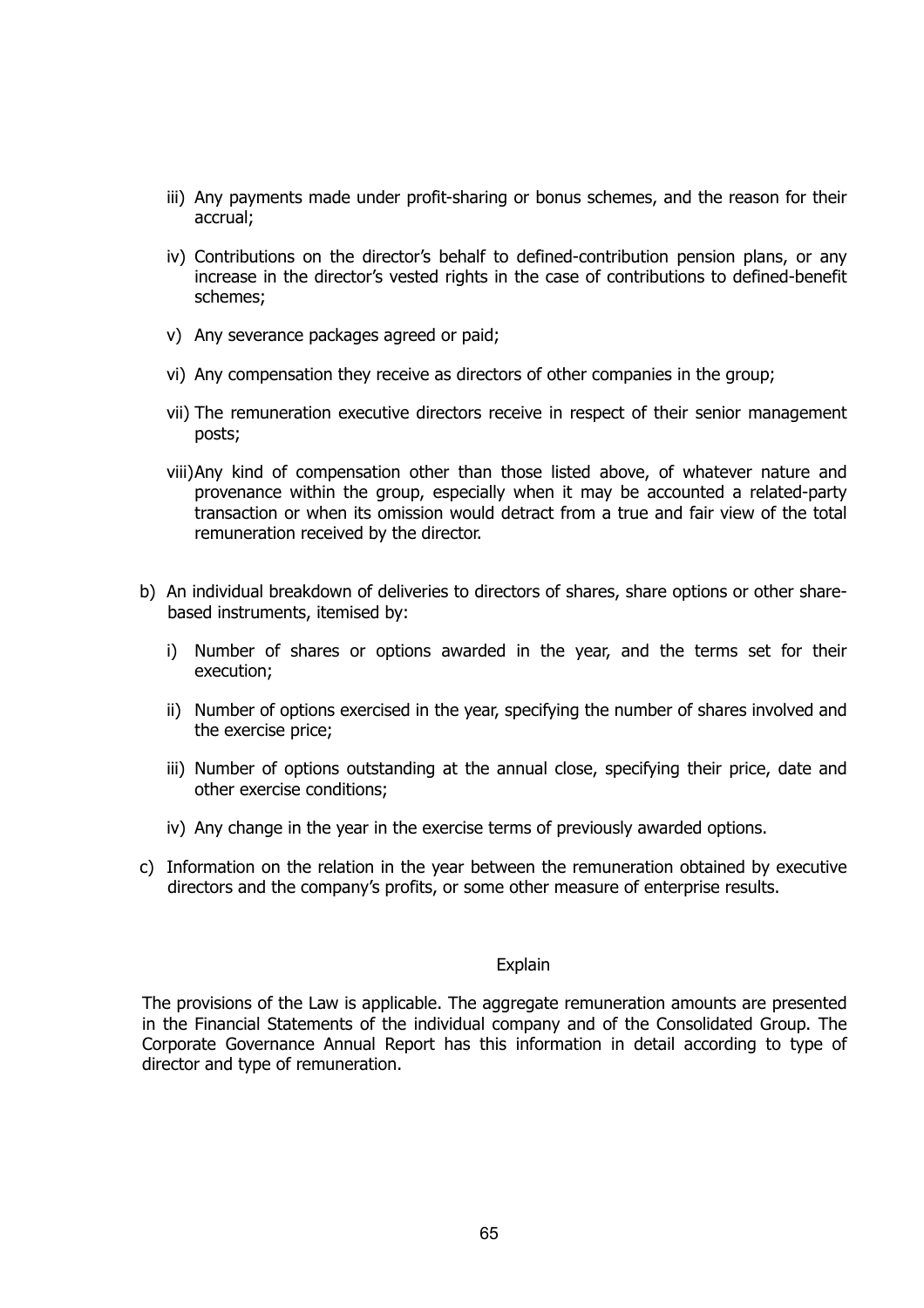41. When the company has an Executive Committee, the breakdown of its members by director category should be similar to that of the board itself. The Secretary of the board should also act as secretary to the Executive Committee.

See headings: B.2.1 and B.2.6

#### Not applicable

42. The board should be kept fully informed of the business transacted and decisions made by the Executive Committee. To this end, all board members should receive a copy of the Committee's minutes.

#### Not applicable

43. In addition to the Audit Committee mandatory under the Securities Market Law, the Board of Directors should form a committee, or two separate committees, of Nomination and Remuneration.

The rules governing the make-up and operation of the Audit Committee and the committee or committees of Nomination and Remuneration should be set forth in the board regulations, and include the following:

- a) The Board of Directors should appoint the members of such committees with regard to the knowledge, aptitudes and experience of its directors and the terms of reference of each committee; discuss their proposals and reports; and be responsible for overseeing and evaluating their work, which should be reported to the first board plenary following each meeting;
- b) These committees should be formed exclusively of external directors and have a minimum of three members. Executive directors or senior officers may also attend meetings, for information purposes, at the Committees' invitation.
- c) Committees should be chaired by an independent director.
- d) They may engage external advisors, when they feel this is necessary for the discharge of their duties.
- e) Meeting proceedings should be minuted and a copy sent to all board members.

See headings: B.2.1 and B.2.3

#### Met

44. The job of supervising compliance with internal codes of conduct and corporate governance rules should be entrusted to the Audit Committee, the Nomination Committee or, as the case may be, separate Compliance or Corporate Governance committees.

Explain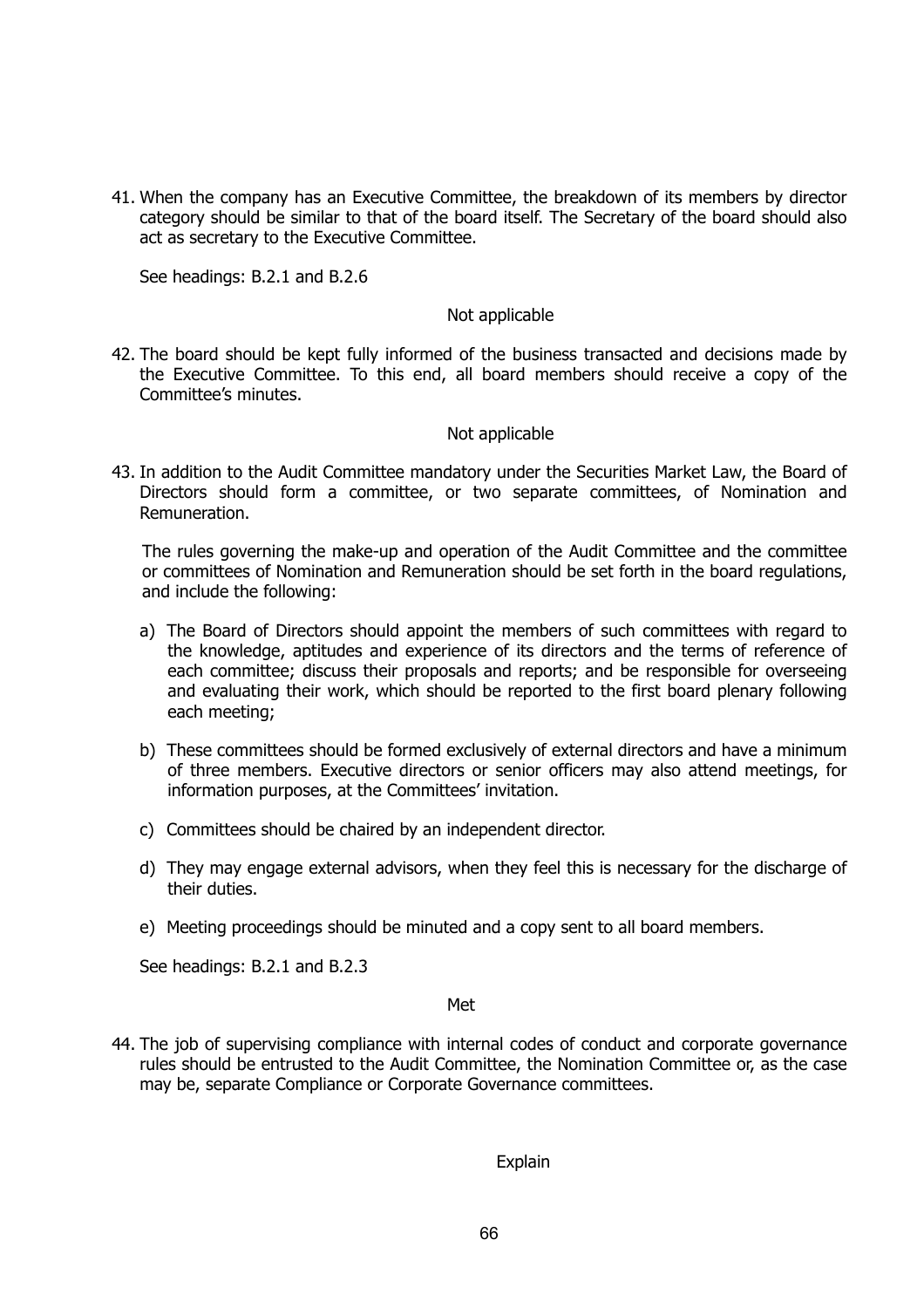In accordance with article 29 of the Regulations of the Board of Directors and in compliance with the Internal Code of Conduct Regulation of Natraceutical S.A., these duties are currently the obligation of the Secretary of the Board in accordance with regulations.

45. All members of the Audit Committee, particularly its chairman, should be appointed with regard to their knowledge and background in accounting, auditing and risk management matters.

#### Met

46. Listed companies should have an internal audit function, under the supervision of the Audit Committee, to ensure the proper operation of internal reporting and control systems.

#### Met

47. The head of internal audit should present an annual work programme to the Audit Committee; report to it directly on any incidents arising during its implementation; and submit an activities report at the end of each year.

#### Met

- 48. Control and risk management policy should specify at least:
	- a) The different types of risk (operational, technological, financial, legal, reputational…) the company is exposed to, with the inclusion under financial or economic risks of contingent liabilities and other off-balance-sheet risks;
	- b) The determination of the risk level the company sees as acceptable;
	- c) Measures in place to mitigate the impact of risk events should they occur;
	- d) The internal reporting and control systems to be used to control and manage the above risks, including contingent liabilities and off-balance-sheet risks.

See heading: D

Met

- 49. The Audit Committee's role should be:
	- 1. With respect to internal control and reporting systems:
		- a) Monitor the preparation and the integrity of the financial information prepared on the company and, where appropriate, the group, checking for compliance with legal provisions, the accurate demarcation of the consolidation perimeter, and the correct application of accounting principles.
		- b) Review internal control and risk management systems on a regular basis, so main risks are properly identified, managed and disclosed.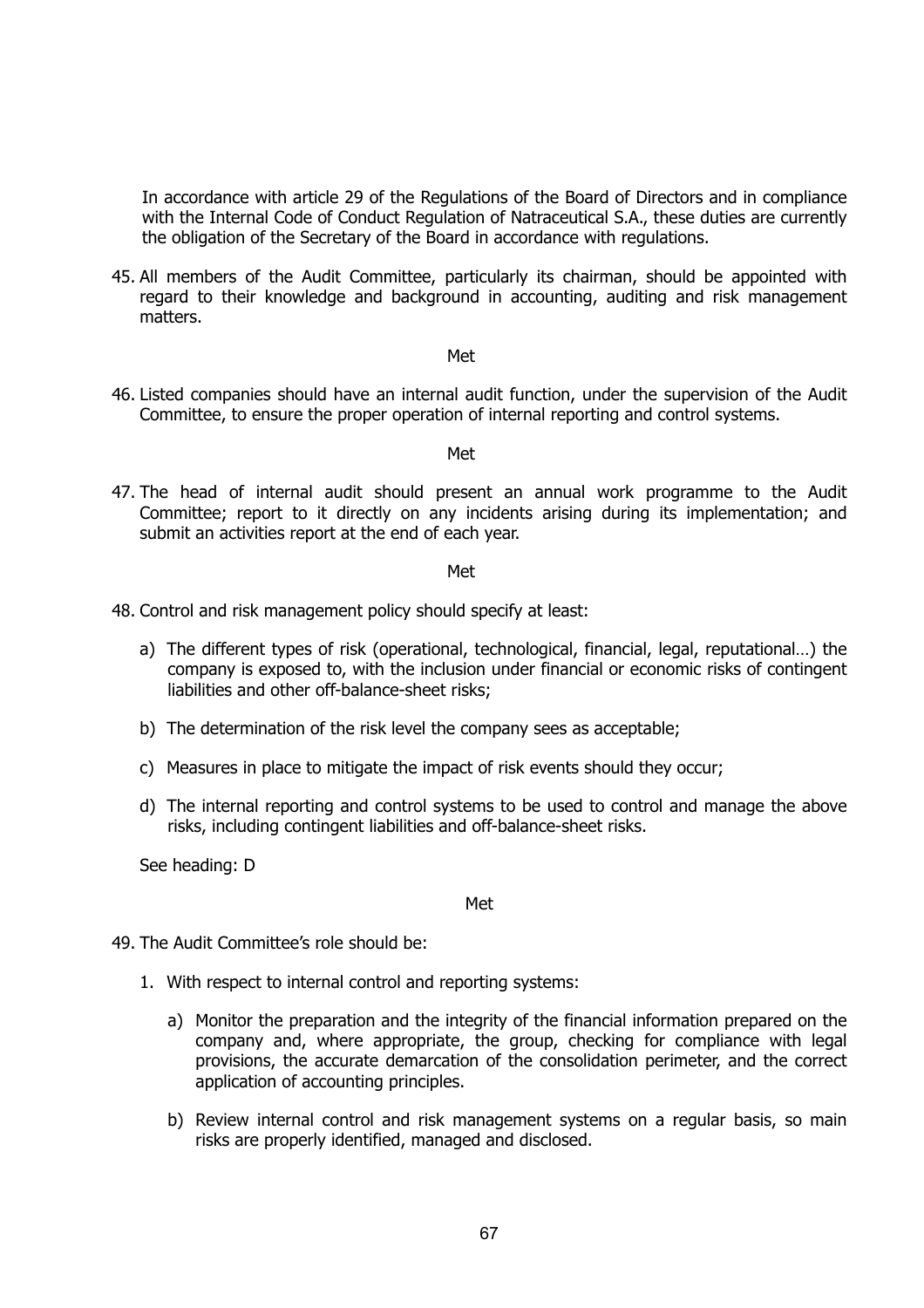- c) Monitor the independence and efficacy of the internal audit function; propose the selection, appointment, reappointment and removal of the head of internal audit; propose the department's budget; receive regular report-backs on its activities; and verify that senior management are acting on the findings and recommendations of its reports.
- d) Establish and supervise a mechanism whereby staff can report, confidentially and, if necessary, anonymously, any irregularities they detect in the course of their duties, in particular financial or accounting irregularities, with potentially serious implications for the firm.
- 2. With respect to the external auditor:

a) Make recommendations to the board for the selection, appointment, reappointment and removal of the external auditor, and the terms and conditions of his engagement.

b) Receive regular information from the external auditor on the progress and findings of the audit programme, and check that senior management are acting on its recommendations.

- c) Monitor the independence of the external auditor, to which end:
	- i) The company should notify any change of auditor to the CNMV as a significant event, accompanied by a statement of any disagreements arising with the outgoing auditor and the reasons for the same.
	- ii) The Committee should ensure that the company and the auditor adhere to current regulations on the provision of non-audit services, the limits on the concentration of the auditor's business and, in general, other requirements designed to safeguard auditors' independence;
	- iii) The Committee should investigate the issues giving rise to the resignation of any external auditor.
- d) In the case of groups, the Committee should urge the group auditor to take on the auditing of all component companies.

See headings: B.1.35, B.2.2, B.2.3 and D.3

#### <u>Metal and the contract of the contract of the contract of the contract of the contract of the contract of the con</u>

50. The Audit Committee should be empowered to meet with any company employee or manager, even ordering their appearance without the presence of another senior officer.

#### Met

51. The Audit Committee should prepare information on the following points from Recommendation 8 for input to board decision-making: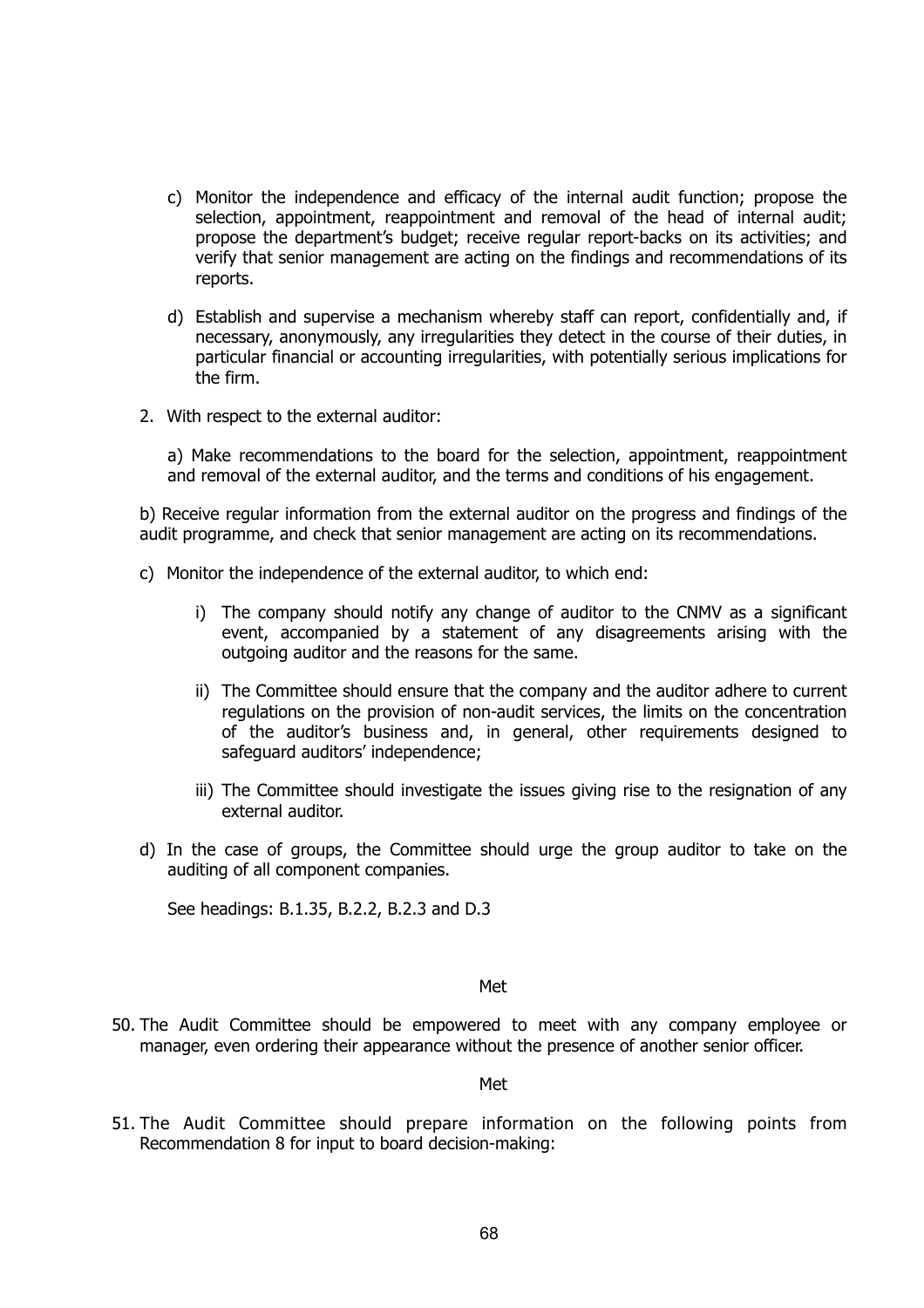- a) The financial information that all listed companies must periodically disclose. The Committee should ensure that interim statements are drawn up under the same accounting principles as the annual statements and, to this end, may ask the external auditor to conduct a limited review.
- b) The creation or acquisition of shares in special purpose vehicles or entities resident in countries or territories considered tax havens, and any other transactions or operations of a comparable nature whose complexity might impair the transparency of the group.
- c) Related-party transactions, except where their scrutiny has been entrusted to some other supervision and control committee.

See headings: B.2.2 and B.2.3

#### Met

52. The Board of Directors should seek to present the annual accounts to the General Shareholders' Meeting without reservations or qualifications in the audit report. Should such reservations or qualifications exist, both the Chairman of the Audit Committee and the auditors should give a clear account to shareholders of their scope and content.

See heading: B.1.38

53. The majority of Nomination Committee members – or Nomination and Remuneration Committee members as the case may be – should be independent directors.

See heading: B.2.1

#### **Explain**

The majority are proprietary directors but they are not independent, as at year end there are only two independent Directors on the Board of the Company.

Nevertheless, it can be said that this recommendation is met as the Chairman of the Appointment Committee is independent and has a casting vote.

54. The Nomination Committee should have the following functions in addition to those stated in earlier recommendations:

a) Evaluate the balance of skills, knowledge and experience on the board, define the roles and capabilities required of the candidates to fill each vacancy, and decide the time and dedication necessary for them to properly perform their duties.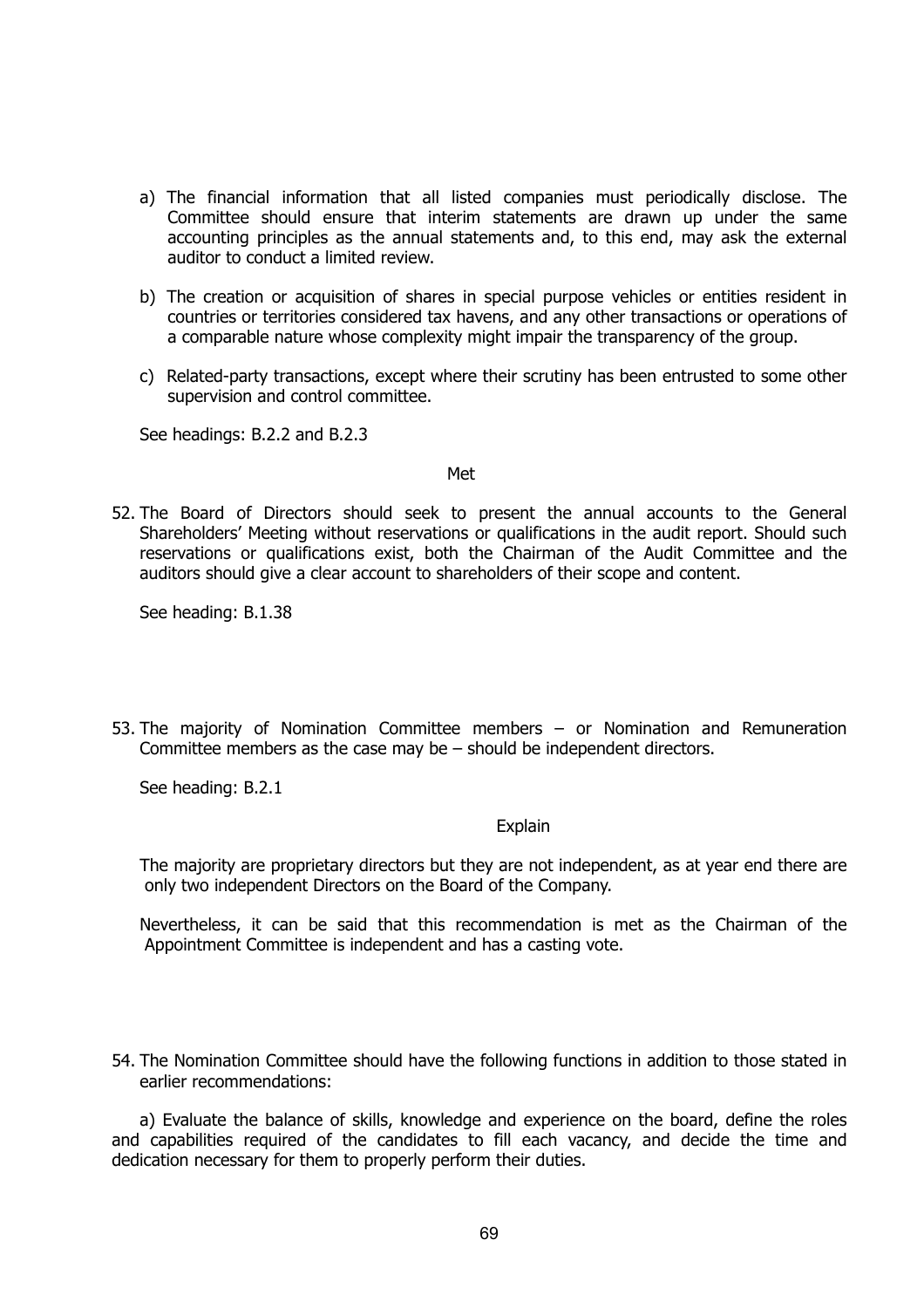b) Examine or organise, in appropriate form, the succession of the chairman and chief executive, making recommendations to the board so the handover proceeds in a planned and orderly manner.

c) Report on the senior officer appointments and removals which the chief executive proposes to the board.

d) Report to the board on the gender diversity issues discussed in Recommendation 14 of this Code.

See heading: B.2.3

55. The Nomination Committee should consult with the company's Chairman and chief executive, especially on matters relating to executive directors.

Any board member may suggest directorship candidates to the Nomination Committee for its consideration.

#### Met

- 56. The Remuneration Committee should have the following functions in addition to those stated in earlier recommendations:
	- a) Make proposals to the Board of Directors regarding:

i)The remuneration policy for directors and senior officers;

- ii) The individual remuneration and other contractual conditions of executive directors.
- iii) The standard conditions for senior officer employment contracts.
- a) Oversee compliance with the remuneration policy set by the company.

See headings: B.1.14 and B.2.3

#### Met

57. The Remuneration Committee should consult with the Chairman and chief executive, especially on matters relating to executive directors and senior officers.

Met

#### **G OTHER INFORMATION OF INTEREST**

List and explain below the contents of any relevant principles or aspects of corporate governance applied by the company that have not been covered by this report.